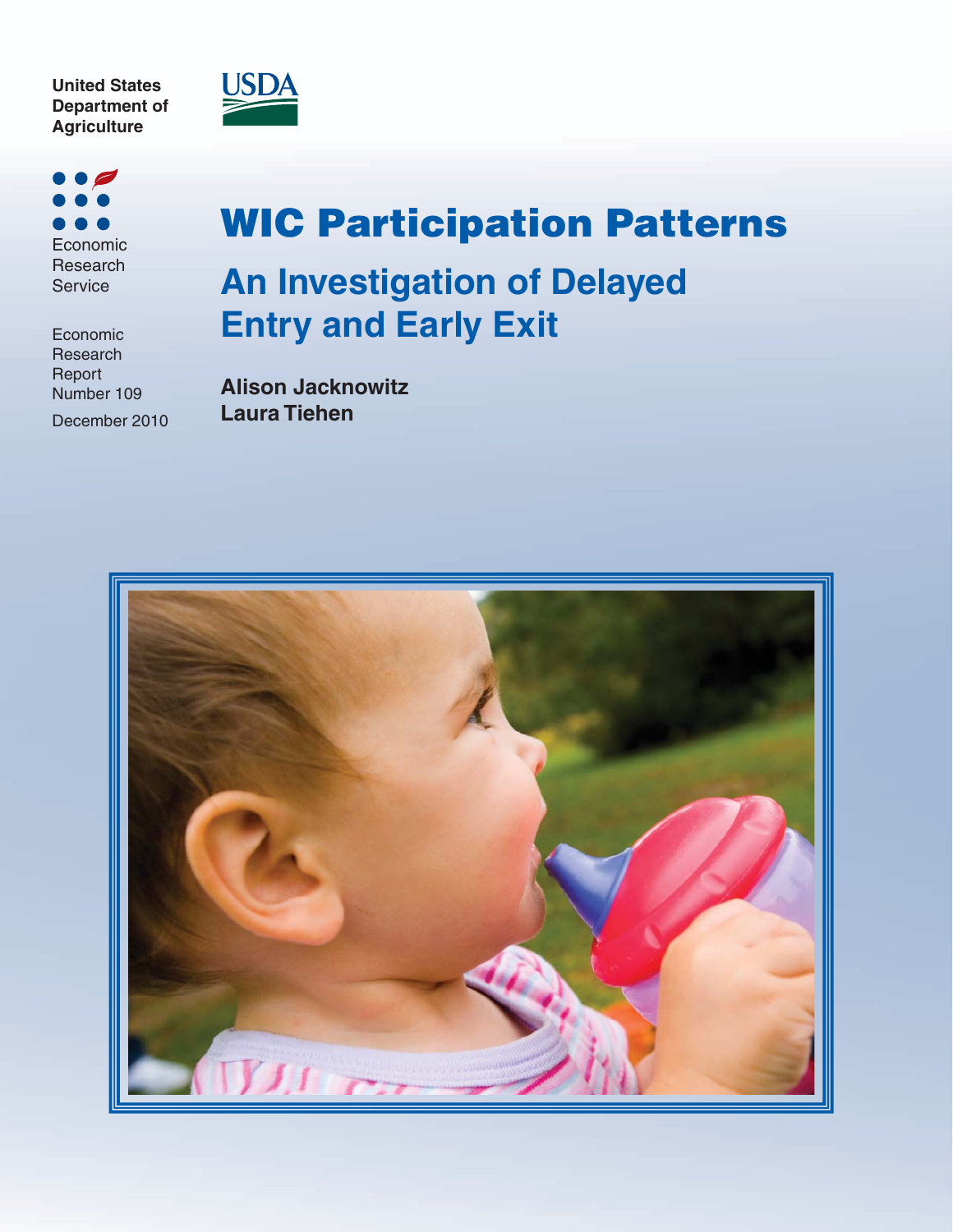# **www.ers.usda.go<sup>v</sup> Visit Our Website To Learn More!**

**For more information http://www.ers.usda.gov/Briefing/WIC**

#### **Recommended citation format for this publication:**

Jacknowitz, Alison, and Laura Tiehen. *WIC Participation Patterns: An Investigation of Delayed Entry and Early Exit,* ERR-109, U.S. Department of Agriculture, Economic Research Service, December 2010.

#### Cover photo: Thinkstock©

The U.S. Department of Agriculture (USDA) prohibits discrimination in all its programs and activities on the basis of race, color, national origin, age, disability, and, where applicable, sex, marital status, familial status, parental status, religion, sexual orientation, genetic information, political beliefs, reprisal, or because all or a part of an individual's income is derived from any public assistance program. (Not all prohibited bases apply to all programs.) Persons with disabilities who require alternative means for communication of program information (Braille, large print, audiotape, etc.) should contact USDA's TARGET Center at (202) 720-2600 (voice and TDD).

To file a complaint of discrimination write to USDA, Director, Office of Civil Rights, 1400 Independence Avenue, S.W., Washington, D.C. 20250-9410 or call (800) 795-3272 (voice) or (202) 720-6382 (TDD). USDA is an equal opportunity provider and employer.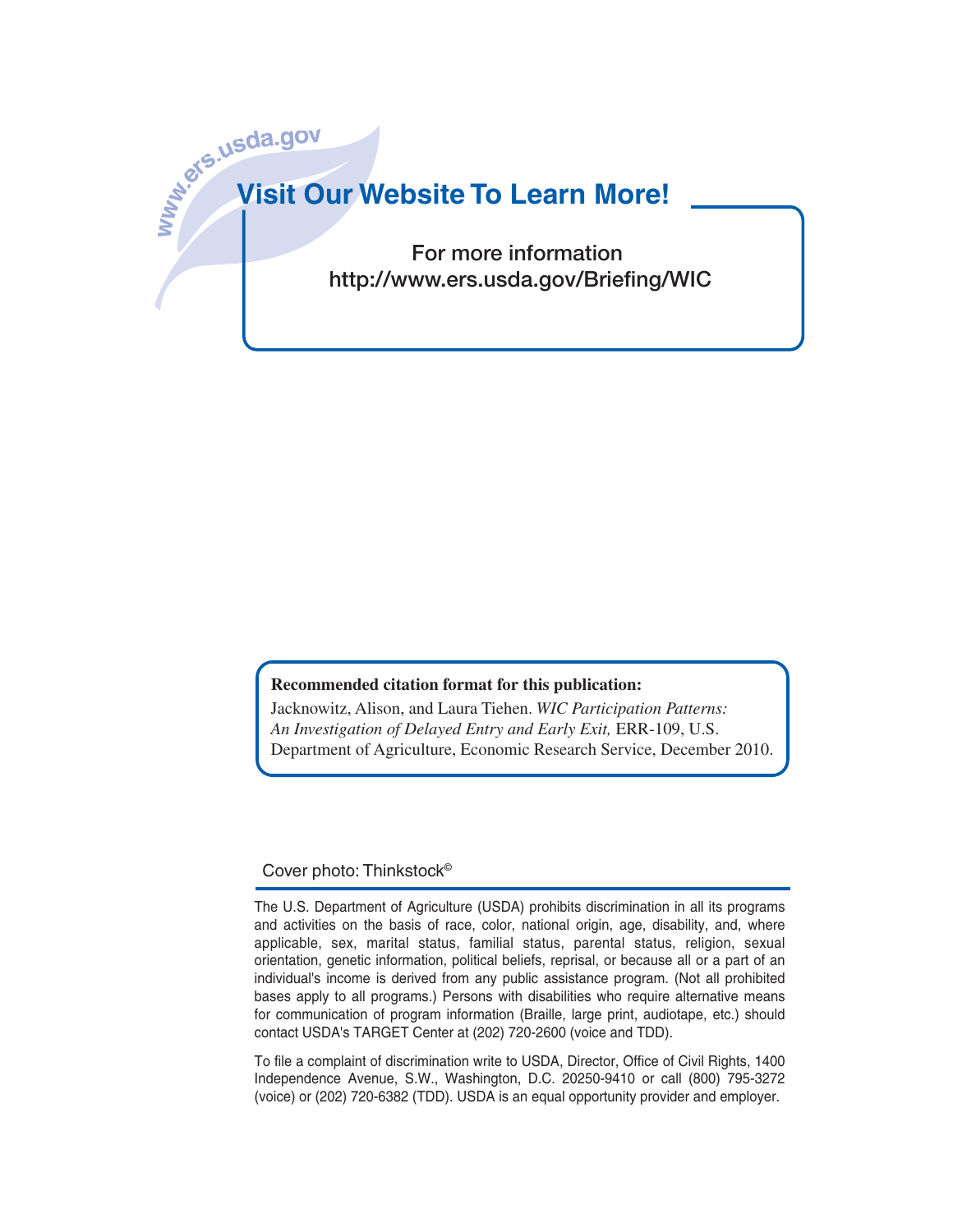

**United States Department of Agriculture**

**Economic Research Report Number 109**

**December 2010**





**www.ers.usda.gov**

# **WIC Participation Patterns An Investigation of Delayed Entry and Early Exit**

**Alison Jacknowitz Laura Tiehen,** ltiehen@ers.usda.gov

# **Abstract**

USDA's Special Supplemental Nutrition Program for Women, Infants, and Children (WIC) provides nutritious foods, nutrition counseling, and referrals to health and other social services to low-income women and their infants/children up to age 5. Despite the health benefits of WIC participation, many eligible women do not participate during pregnancy, and many households exit WIC when a participating child turns 1 year old. The authors of this report use the first two waves of the Early Childhood Longitudinal Study-Birth Cohort (ECLS-B) to understand these transitions into and out of WIC. Findings show that households that are more economically advantaged are more likely to delay entry into the program or exit after a child turns 1 year old. Some of the mothers exiting the program reported that WIC requires too much effort and that its benefits are not worth the time (26.2 percent of those exiting) or that they have scheduling and transportation problems (almost 10 percent of those exiting), suggesting that the costs of participation may be a barrier to continued WIC participation.

**Keywords:** Special Supplemental Nutrition Program for Women, Infants, and Children, WIC, participation dynamics

# **Acknowledgments**

The authors thank Tracy Fox Salmons and Steven Putansu of American University for research assistance. Nancy Burstein from Abt Associates; Philip Gleason from Mathematica Policy Research; Jay Hirschman and Janis Johnston from USDA's Food and Nutrition Service; Ephraim Leibtag, Victor Oliveira, and Mark Prell from USDA's Economic Research Service; and participants at the 2006 and 2007 Association for Public Policy Analysis and Management Conference, the 2007 National Association for Welfare and Research Statistics Conference, the 2006 University of Kentucky Center for Poverty Research (UKCPR) Small Grants Conference, a 2007 National Poverty Center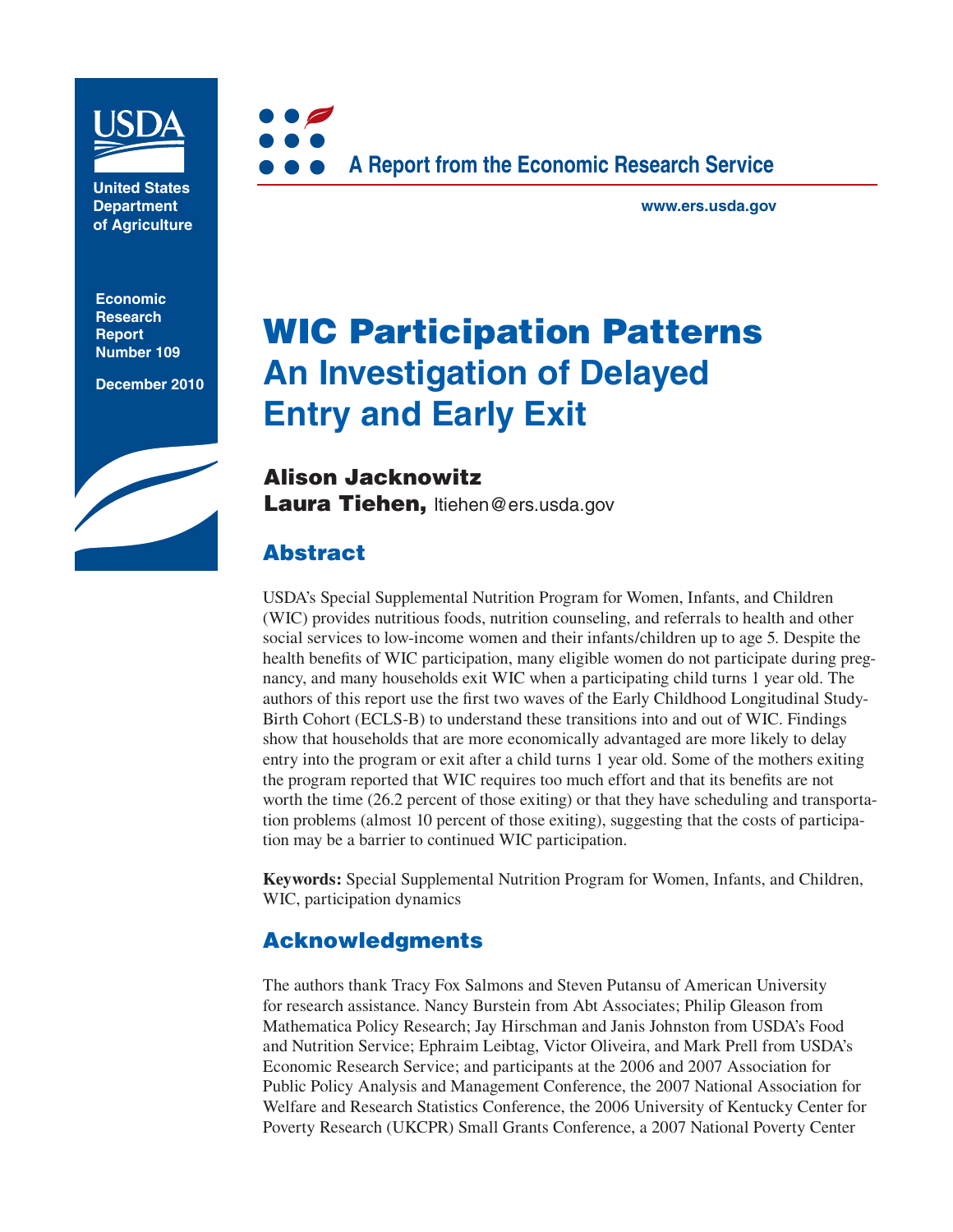seminar, a 2008 UKCPR seminar, and a 2007 U.S. Department of Health and Human Services, Administration for Children and Families seminar provided valuable comments on an earlier version of the paper. Alison Jacknowitz thanks the following organizations for funding: UKCPR through the U.S. Department of Health and Human Services, Office of the Assistant Secretary for Planning and Evaluation, grant number 2U01PE000002-04; and USDA, Economic Research Service. Thanks also go to our editor, Angela Anderson, and to Wynnice Pointer-Napper for graphic design and layout.

#### **About the Authors**

Alison Jacknowitz is an associate professor of public administration and policy in the School of Public Affairs at American University. Laura Tiehen is an economist with USDA's Economic Research Service (ERS).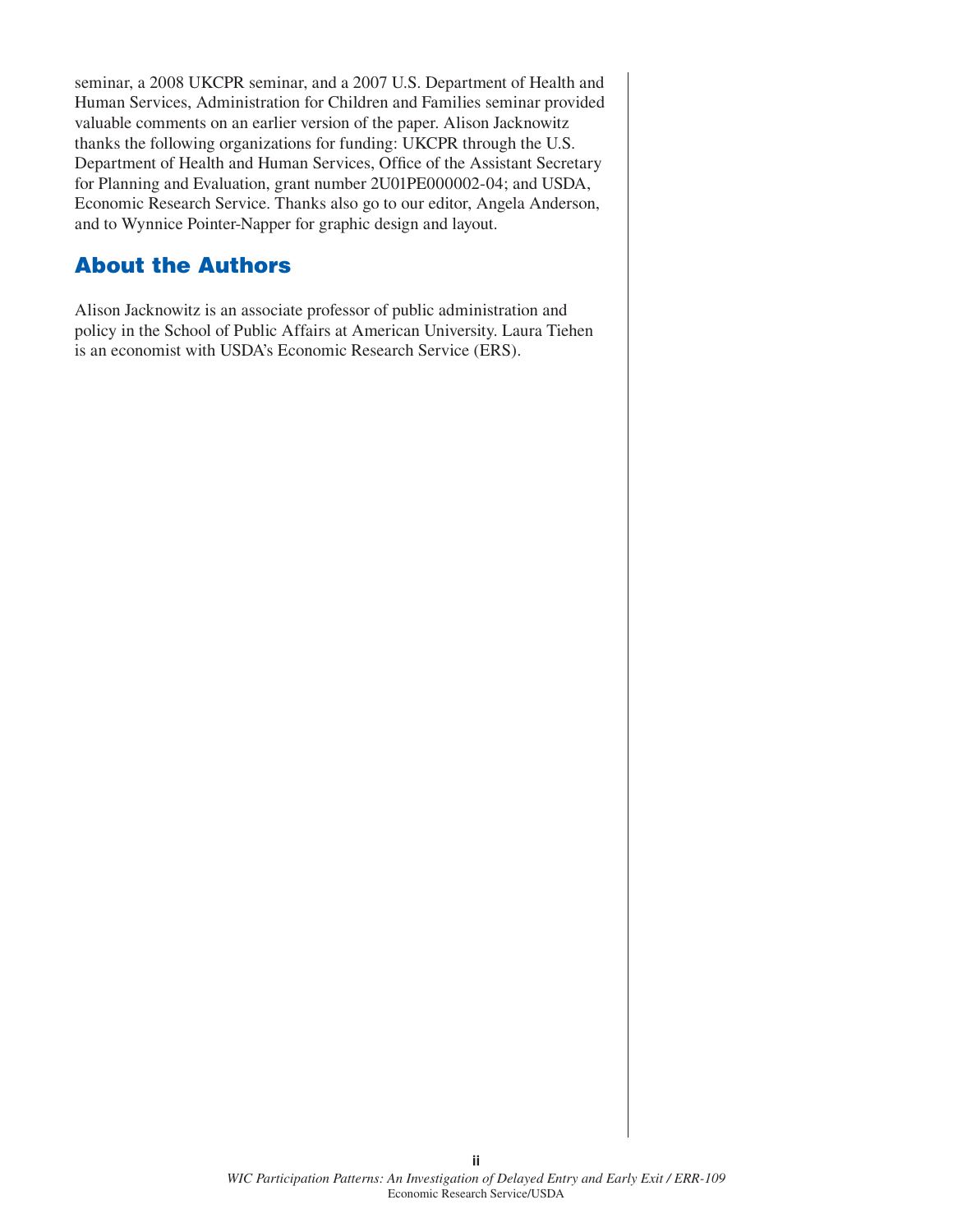# **Contents**

| How WIC Works: Program Administration and Outcomes 3<br>Research on WIC Participation and the Outcomes Associated |
|-------------------------------------------------------------------------------------------------------------------|
|                                                                                                                   |
| A Conceptual Model of Household Program Participation. 13                                                         |
| Descriptive Analysis of Dynamic Participation Patterns 17<br>Comparability of ECLS-B Coverage Rates and Official  |
|                                                                                                                   |
|                                                                                                                   |
| Appendix: State-Level WIC Policies and Practices 37                                                               |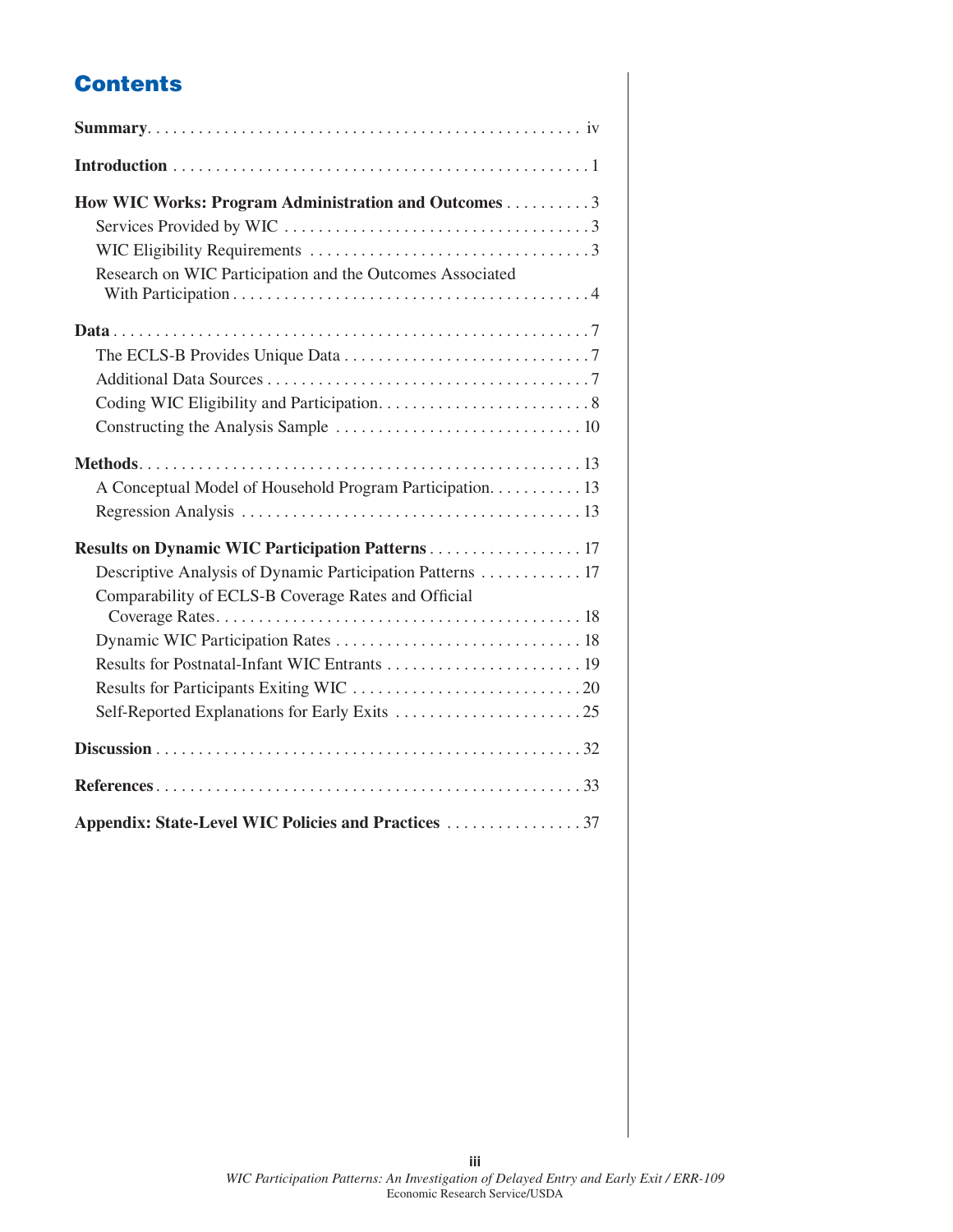# **Summary**

#### **What Is the Issue?**

Despite the health benefits of participation, many eligible households do not participate in USDA's Special Supplemental Nutrition Program for Women, Infants, and Children (WIC). While roughly half of infants born in the United States receive WIC benefits, USDA statistics indicate that eligible pregnant women and children 1-5 years of age are far less likely to participate in WIC than eligible infants and postpartum women. This implies that a number of pregnant women delay enrollment until after having a child, and that many households leave the program when a participating child turns 1 year old. Research on the factors that influence the dynamics of WIC participation can inform outreach and targeting efforts, so that vulnerable populations receive adequate exposure to the benefits of WIC participation.

#### **What Did the Study Find?**

There are notable differences in the timing of household participation in the WIC program.

- Among the mother-child pairs (referred to as households) eligible for WIC, 79.1 percent participated in the program at some time during the period between the child's birth and when the child turned 1 year old (the "postnatal-infant period").
- Of those who participated in the WIC program during the postnatalinfant period, 17.6 percent did not enroll in the program until after the child was born and 22.9 percent exited the program when the child turned 1 year old.

#### *Postnatal Enrollment in WIC*

The following types of households were more likely than others to delay participating in WIC until after their child was born:

- Households with higher income and those with private insurance.
- Households in which the mother has a college degree and was employed the year before giving birth.
- Households in the Northeast and those in urban areas with a population of at least 50,000.

By contrast, prenatal Medicaid recipients were much less likely to delay WIC enrollment until after having a child.

#### *Exits From WIC*

When a child turns 1 year old, the WIC household must recertify its eligibility for benefits. Roughly 90 percent of postnatal-infant participants retained eligibility after the child turned 1 year old. The following types of households were more likely than others to exit WIC after their child turns 1 year old: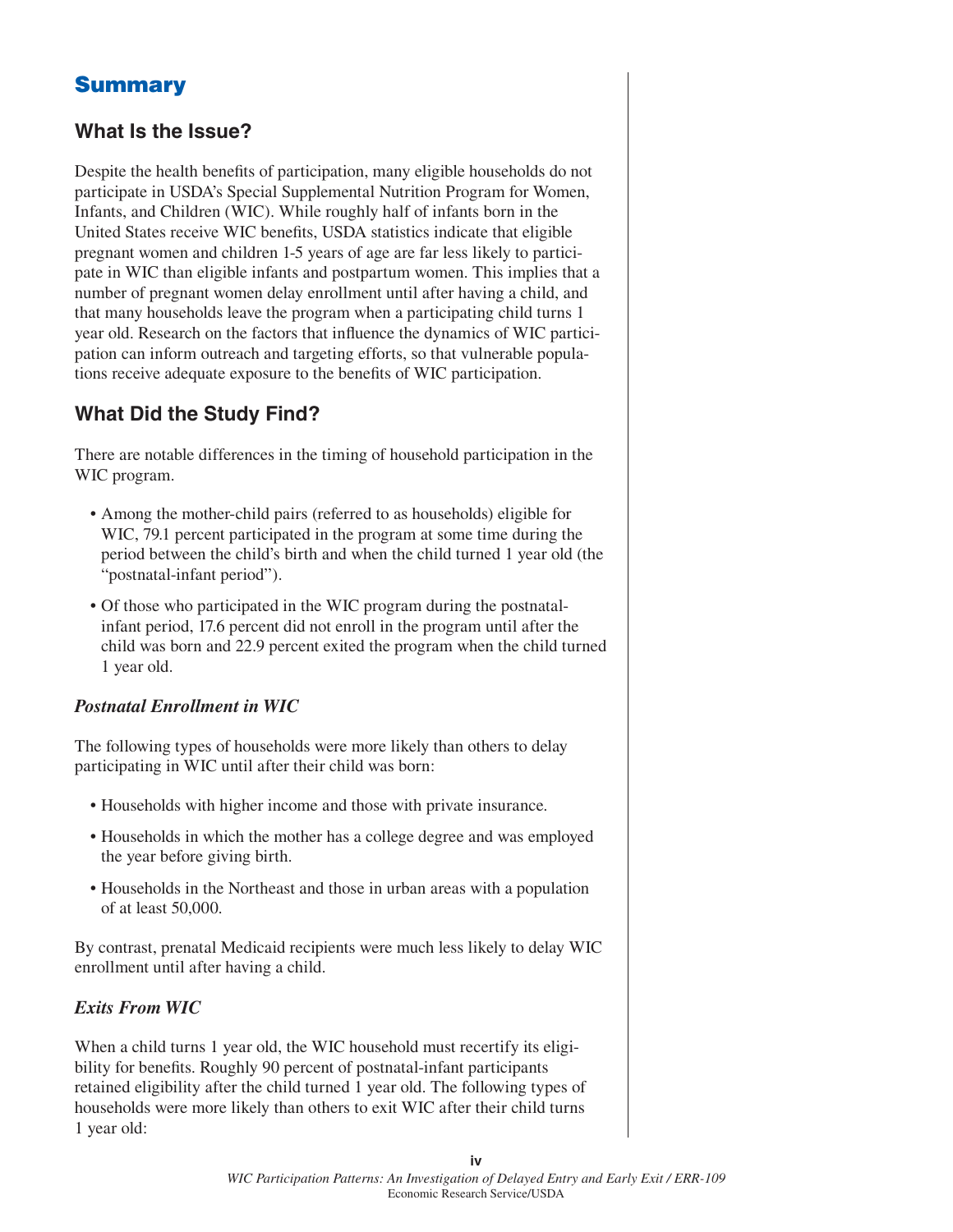- Households with higher income.
- Households in which mothers are more educated and were employed after the child's birth.
- Mothers who did not breastfeed and those who breastfed for less than 6 months.

By contrast, households with income below the poverty line and those that participated in prenatal Medicaid were less likely to exit WIC after their child turned 1 year old. Approximately 33 percent of households that left the WIC program reported that they believed they were no longer eligible once the child turned 1 year old, and 27.8 percent reported that they no longer needed food benefits.

When a child turns 1 year old, the eligible WIC household no longer receives the infant food package, which contains infant formula for those who are not being breastfed exclusively, and transitions to the child food package, which has a significantly lower retail value. This change in WIC food benefits may play a role in a household's decision to exit WIC.

Although WIC is not an entitlement program, few households reported that they were denied benefits due to lack of program funds. Some households reported, however, that the program requires too much effort and the benefits are not worth the time  $(26.2$  percent of those exiting) or that they have scheduling and transportation problems (almost 10 percent of those exiting), suggesting that such transaction costs of participation may be a barrier to continued participation in WIC.

#### **How Was the Study Conducted?**

Researchers used data from the Early Childhood Longitudinal Study-Birth Cohort (ECLS-B), a nationally representative longitudinal dataset of children born in 2001. The dataset provides demographic and economic information collected from the child's biological mother when the child is 9 months and 24 months old, as well as information from the child's birth certificate. The ECLS-B collects extensive information about the WIC participation of the mother and children in the household, and the timing of that participation. In addition, a subset of mothers who left the WIC program was asked to report why they stopped receiving WIC benefits for their child.

The researchers used probit regression analysis to examine the factors that influence postnatal, rather than prenatal, enrollment in WIC and the factors that influence a household's exit from WIC once the child turns 1 year old. The researchers' analysis focused on the factors that influence a household's participation: perceived benefits, the stigma or transaction costs associated with participation, and the availability of information on the program and its eligibility requirements. The researchers also used multinomial logit regression to examine WIC household characteristics that may have influenced WIC participants' self-reported explanation for leaving the program.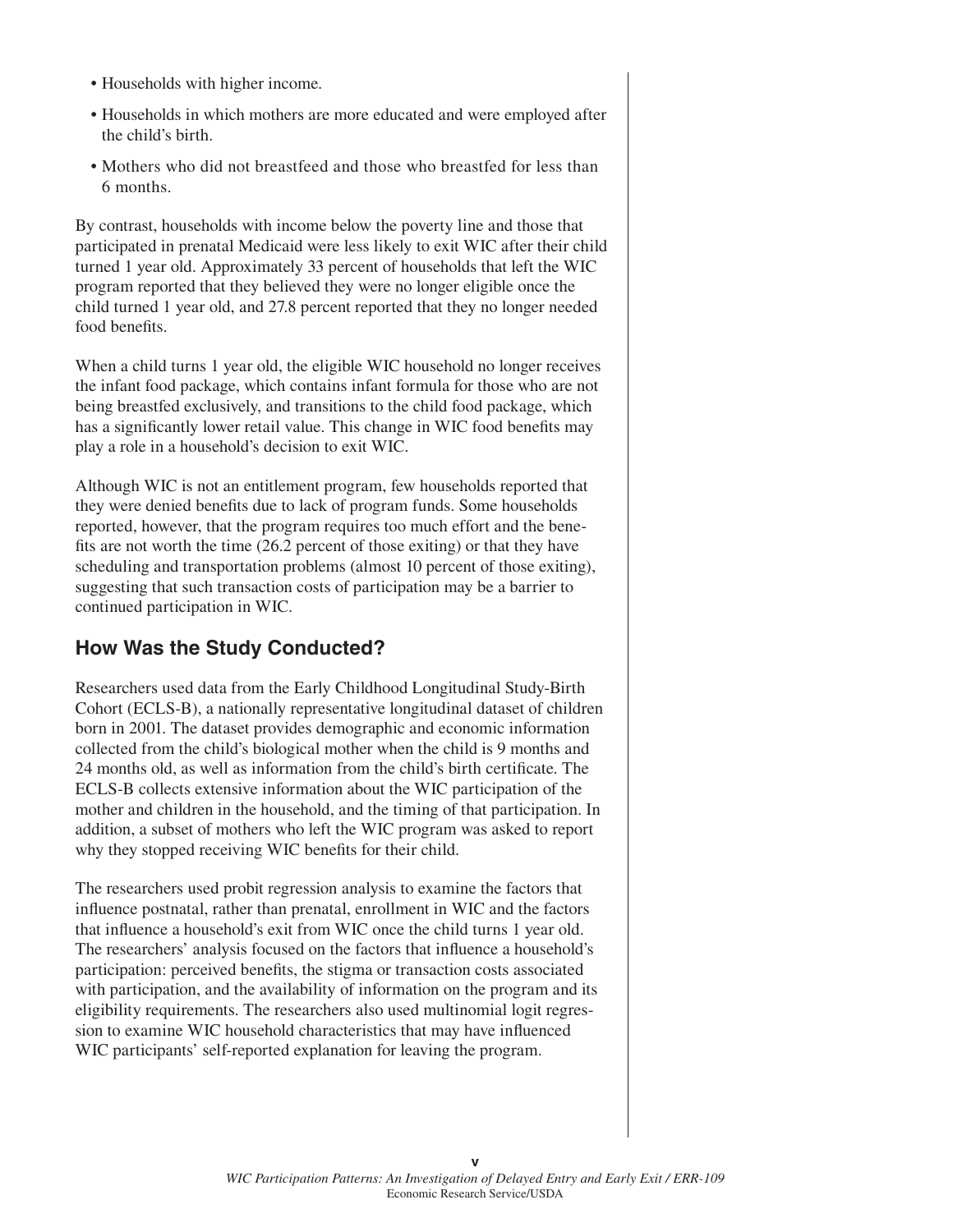#### **Introduction**

The Special Supplemental Nutrition Program for Women, Infants, and Children (WIC) provides nutritious foods, nutrition counseling, and referrals to health and other social services for low-income pregnant and postpartum women and their infants and children up to age 5. WIC has grown from serving 88,000 participants in fiscal year 1974 to approximately 8.7 million in fiscal year 2008 (U.S. Department of Agriculture (USDA), 2010a). In fiscal year 2006, approximately a quarter of participants were women (categorized as either pregnant, breastfeeding, or nonbreastfeeding post-partum), approximately a quarter were infants, and approximately half were children 1-5 years of age (Oliveira and Frazão, 2009).

To be eligible for WIC, in addition to belonging to 1 of the 5 demographically targeted groups discussed above, an individual must have low income and be at nutritional risk. Not everyone who is eligible for WIC chooses to participate. The percent of the eligible population receiving WIC benefits is referred to as the "coverage rate." The official WIC coverage rate is calculated as the number of WIC participants (derived from administrative data) divided by the number of individuals eligible for WIC (estimated using survey data). WIC's official coverage rate in 2007 was 55.9 percent (USDA, 2009).

Participation in WIC varies across categories. As shown in figure 1, coverage rates for 2007 were higher among women in the year after giving birth (77.8 percent) than for pregnant women  $(65.7 \text{ percent})$ . The coverage rate for infants (81.3 percent) was higher than that for children 1-5 years old (47.3 percent) (USDA, 2009). Among the five participant categories, infants had the highest coverage rate. Arranging coverage rates in time sequence shows a hump-shaped pattern, with a peak in WIC coverage during the year after a woman gives birth. This pattern is also evident in the official coverage rates from 1994 to 2007 reported by USDA (2009).

1Women who participate in WIC after giving birth are divided into two groups: those who breastfeed (participation rate of 68.1 percent) and those who do not breastfeed (participation rate of 78.8 percent).



Note: Coverage rate equals the number of WIC participants as a percent of the number of persons estimated to be eligible for WIC.

Source: U.S. Department of Agriculture, 2009.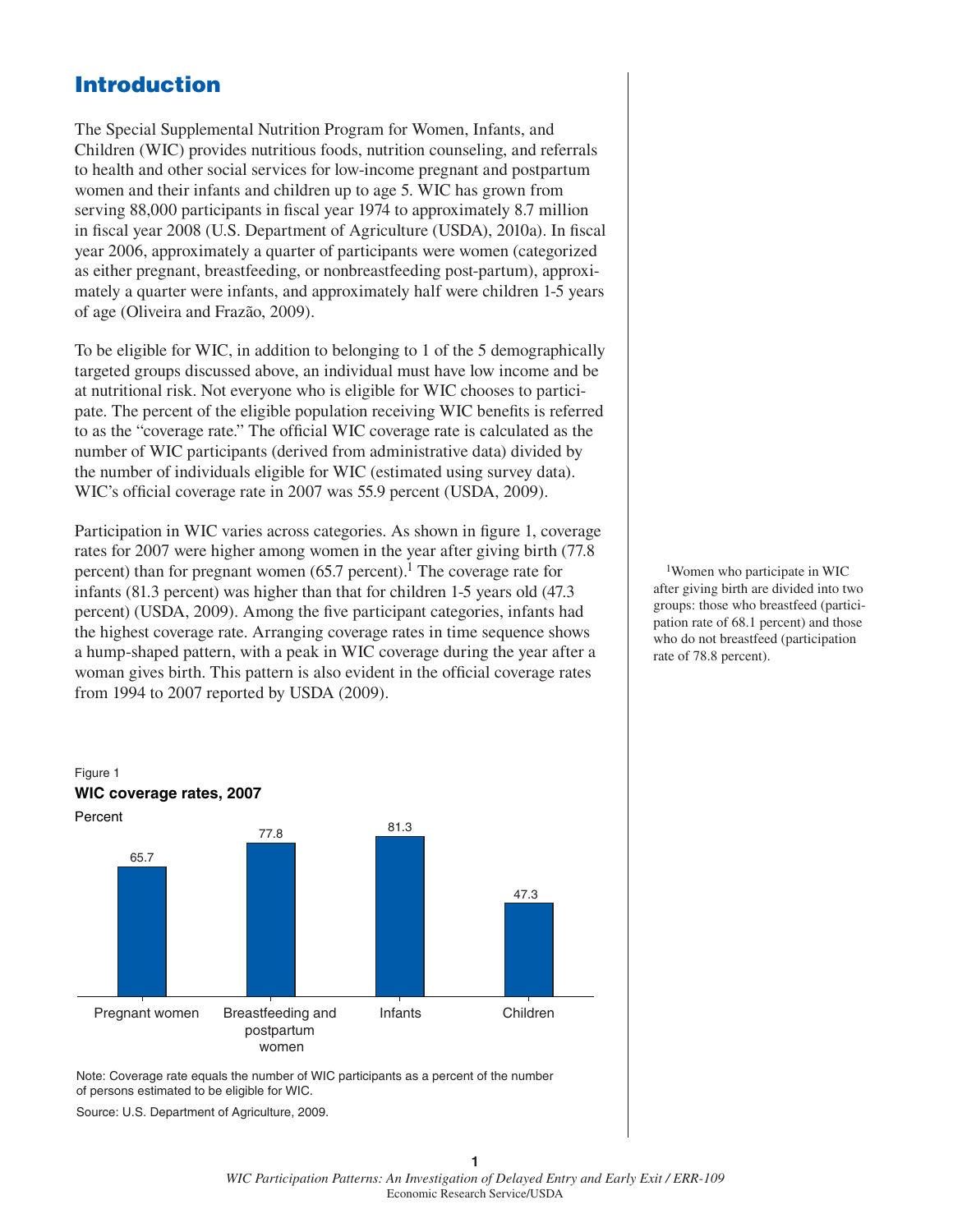While pregnant women and children 1-5 years old have relatively low participation rates, previous research suggests that participation in WIC does confer health benefits to these groups. In addition, studies demonstrate that eligible pregnant women and children who do not participate exhibit need across a variety of dimensions (Bitler, Gundersen, and Marquis, 2005; Gundersen, 2005; Tiehen and Jacknowitz, 2008). For example, Bitler, Gundersen, and Marquis (2005) found that among eligible children who did not participate in WIC, 5.5 percent lived in households that are food insufficient (sometimes) or often do not get enough to eat) and 19.5 percent lived in households that could not afford to eat balanced meals. Focusing on pregnant women, Tiehen and Jacknowitz (2008) found that 32.7 percent of eligible nonparticipants had household income below the poverty line.

In this study, we examined why eligible participant households are less likely to participate during the prenatal period and after a child turns 1 year old than in the year after birth.<sup>2</sup> Specifically, we examined factors associated with the decision of households that participate in WIC during the year after the birth of a child (the postnatal-infant period) to (1) delay their entry into the WIC program until after the child's birth and (2) exit the program when a child turns 1 year old. We considered three sets of factors:

- 1. Household demographic and socio-economic characteristics;
- 2. WIC policies; and
- 3. Self-reported reasons for exiting the program after the child turns 1 year old.

We used the first two waves of the Early Childhood Longitudinal Study-Birth Cohort (ECLS-B) data to document and analyze the participation patterns of mother-child pairs from the time of the mother's pregnancy until the child's second birthday. While the relatively low coverage rates for children pertain to children up to their fifth birthday, the ECLS-B data used for this study provided information up to the child's second birthday. We were able to estimate WIC participation in each of three periods for the same set of households. In contrast to the cross-sectional program data and survey data on which most analysis of WIC is based, the longitudinal nature of the ECLS-B permits analysis of the dynamic participation patterns of WIC-eligible mother-child pairs.

From a program perspective, if those who delay entry into WIC or those who exit early are more advantaged economically and less in need of program benefits, then the program is well-targeted. If eligible nonparticipants exhibit need, research results can be used to facilitate outreach efforts and to guide program reforms to prolong the participation of underserved groups. Given that households that participated during the year after the birth of a child demonstrated program awareness and the willingness to participate, outreach activities and program changes could be effective for these groups. Program awareness, however, may be delayed for those who enroll after giving birth.

2This work is an extension of Jacknowitz and Tiehen (2009).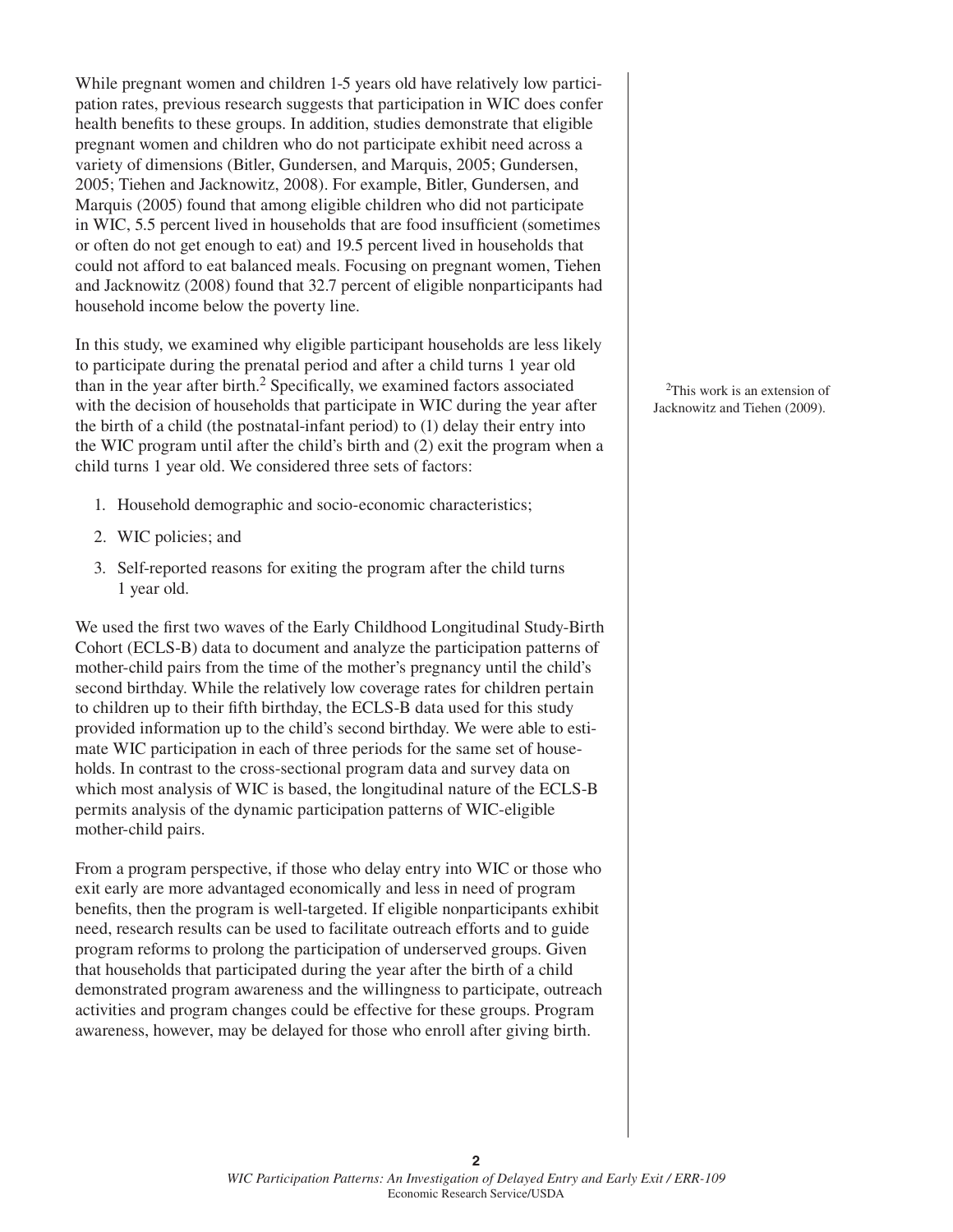# **How WIC Works Program Administration and Outcomes**

# **Services Provided by WIC**

The overarching objective of the WIC program is to counteract the negative effects of poverty on prenatal and child health. WIC participants typically receive vouchers to purchase specific supplemental foods from authorized retailers. These foods are good sources of nutrients, such as protein, iron, calcium, and vitamins A and C.

WIC food packages do not vary by household income, but they do vary by low-income target group. The contents of WIC food packages were revised in 2009 to reflect changes in dietary recommendations.<sup>3</sup> During the period of this study, WIC food packages for most participant categories, other than infants, included milk, eggs, cheese, dried beans, peanut butter, and breakfast cereals that are high in iron and low in sugar. Infants who were not exclusively breastfed received iron-fortified infant formula from 0-12 months of age as well as infant cereal and fruit or vegetable juice from 4-12 months of age. The price of infant formula creates most of the variation in the value of food packages across participant categories. In fiscal year 2005, the average retail value of the WIC food package for infants was \$97.86 per month, while the average retail value of the child package was \$39.97 per month (USDA,  $2007$ ).<sup>4</sup> In addition, while Federal guidelines limit the maximum amount of food in each food package, States have some discretion over the content of food packages. For example, some States allow WIC agencies to tailor the food packages of some participants for sucrose content or the type of milk.<sup>5</sup>

In addition to the supplemental foods, WIC also provides nutrition education to its participants. Nutrition education includes lessons on recommended food patterns, but can also cover topics like breastfeeding and health behaviors, such as avoiding alcohol, smoking, and drugs. States must offer participants two nutritional education sessions every 6 months, though participants are not required to attend them. WIC also provides referrals to health and social services, such as preventative medicine and other assistance programs, particularly Medicaid (Oliveira and Frazão, 2009).

# **WIC Eligibility Requirements**

In addition to being categorically eligible (i.e., belonging to 1 of the 5 groups discussed earlier), an individual must meet two other criteria to be WIC eligible.

1. The individual must reside in a household with income at or below 185 percent of the Federal poverty threshold (i.e., income eligible) or be enrolled in another assistance program, such as the Food Stamp Program,6 Temporary Assistance for Needy Families (TANF), or Medicaid (i.e., adjunctively eligible). Some States allow participants in the National School Lunch Program or the Supplemental Security Income (SSI) Program to be adjunctively eligible for WIC.

<sup>3</sup>For more information, see Oliveira and Frazão (2009).

4Manufacturer rebates to the WIC program lower the cost to USDA of certain WIC foods, especially infant formula, below the retail value (Oliveira and Frazão, 2009).

5Davis and Leibtag (2005) studied the sources of State variation in the retail value of WIC food packages.

6The Food Stamp Program was renamed the Supplemental Nutrition Assistance Program (SNAP) in October 2008. We refer to it as the Food Stamp Program, since the name change occurred after the period of our study.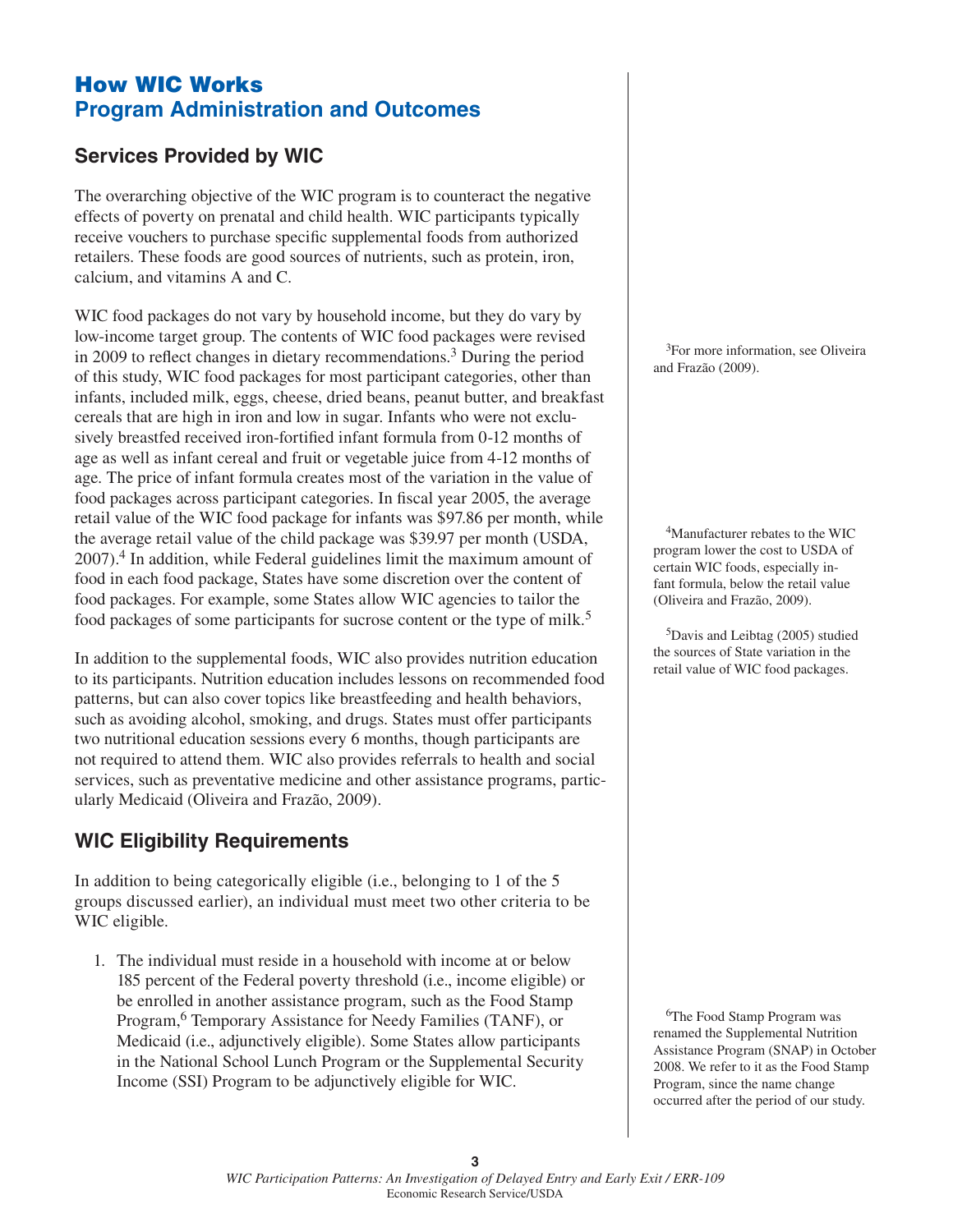- 2. The individual must be assessed as nutritionally at risk:<sup>7</sup>
	- Medically based risks, such as anemia, underweight, overweight, or history of pregnancy complications or poor outcomes; and
	- Diet-based risks, such as failure to meet dietary guidelines. During the period of our study, States varied on how they collected information about nutritional risk. For example, some States required individuals to recall food intake over a 24-hour period and others just required that individuals complete a food frequency checklist  $(USDA, 2002).$ <sup>8</sup>

Participants are certified as WIC eligible for a specified period of time, which varies by participant category. A pregnant participant is certified for the duration of her pregnancy and does not have to recertify her eligibility until 6 weeks after the birth of her infant. Postpartum women who do not breastfeed are eligible for WIC for up to 6 months after delivery, while mothers who breastfeed are certified for  $6$  months at a time up to 1 year after delivery as long as they continue to breastfeed. Infants are generally certified until they turn 1 year old, while children 1-5 years old are certified for a 6-month period. WIC is not an entitlement program, which means that eligible applicants are not guaranteed to receive services. When an agency does not have sufficient funds to serve all eligible applicants, it creates a waiting list and allocates available resources based on a system that ensures that those with the greatest nutritional needs are served first.<sup>9</sup> As noted by Oliveira and Frazão (2009), anecdotal evidence suggests that in recent years States have received sufficient funding to provide benefits to all eligible WIC applicants.

#### **Research on WIC Participation and the Outcomes Associated With Participation**

Most national-level studies of WIC participation have used a cross-sectional design to examine factors associated with participation (Ku, 1989; Brien and Swann, 1997; Kowaleski-Jones and Duncan, 2000; Chatterji et al., 2002; Bitler et al., 2003; Bitler and Currie, 2005a), while others used a dynamic design (Burstein et al., 2000; Gundersen, 2005; Swann, 2007; Tiehen and Jacknowitz, 2008). Most studies examined prenatal participation, while relatively few examined children's participation (Burstein et al., 2000; Gundersen, 2005; Castner et al., 2009). Two studies examined the correlates of WIC participation around the birth of a child, though they did not distinguish prenatal from postnatal participation (Bitler et al., 2003; Chatterji et al.,  $2002$ ).<sup>10</sup>

Among the studies that focused on prenatal participation, some concentrated on what factors influenced prenatal participation (Ku, 1989; Swann, 2007; Tiehen and Jacknowitz, 2008), while others focused on understanding prenatal participation to estimate the effect of WIC on birth outcomes (Bitler and Currie, 2005a; Brien and Swann, 1997; Kowaleski-Jones and Duncan, 2000). The primary interest of Ku (1989), Swann (2007), and Tiehen and Jacknowitz (2008) was to understand factors associated with the timing of prenatal participation.

7All WIC applicants, except infants under 9 months, must undergo a blood test for anemia (Oliveira and Frazão, 2009).

8The 24-hour food intake recall is no longer used to determine nutritional risk.

<sup>9</sup>For additional information on WIC eligibility, see the USDA, Food and Nutrition Service website at http:// www.fns.usda.gov/wic/howtoapply/ eligibilityrequirements.htm.

10Chatterji et al. (2002) examined WIC participation during the year of a child's birth (i.e., end of pregnancy and immediately after birth) as part of a study that examined the effect of WIC on breastfeeding.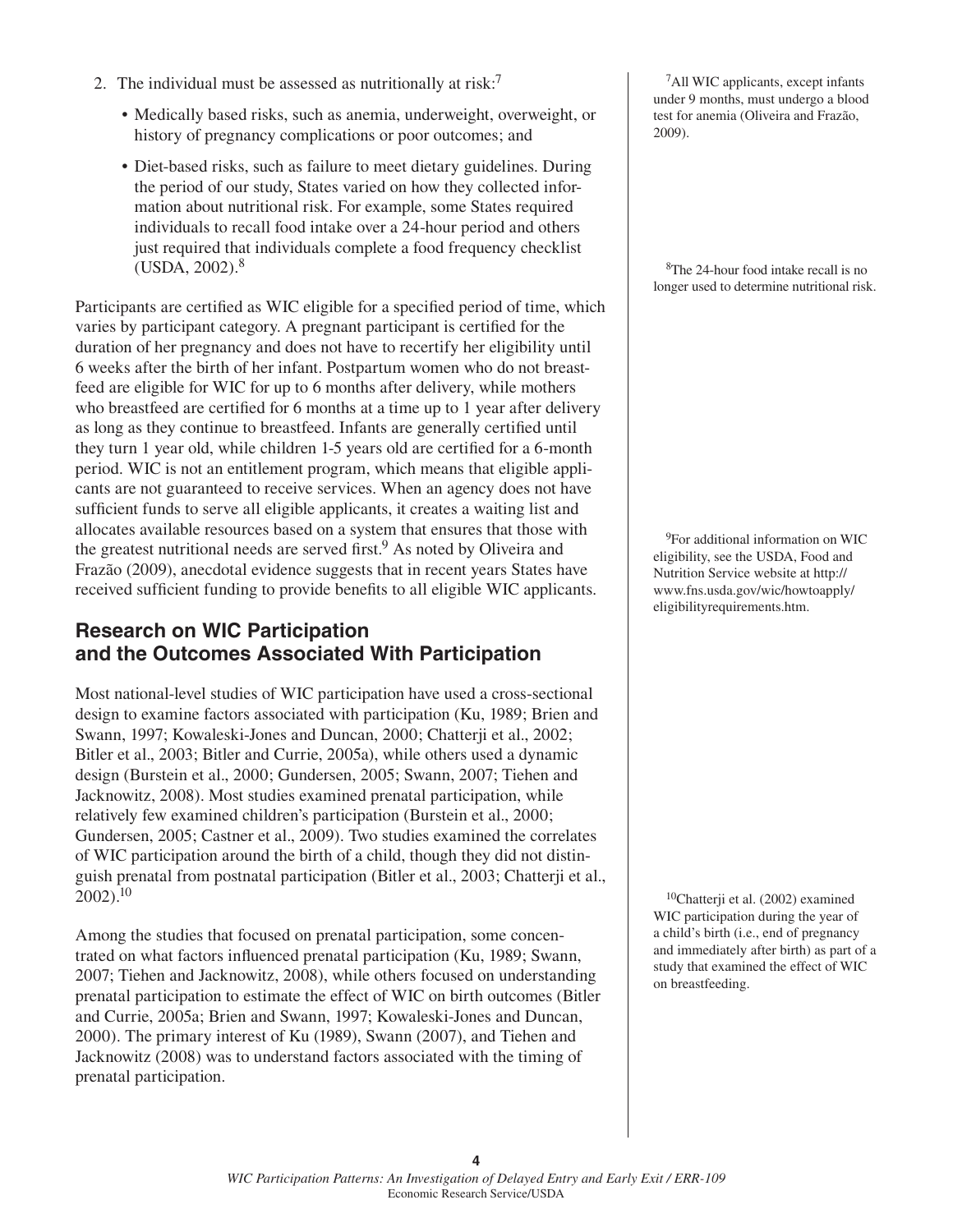Three studies focused on the dynamics of WIC participation among infants and children, using the Survey of Income and Program Participation (SIPP) (Burstein et al., 2000; Gundersen, 2005; Castner et al., 2009). Gundersen (2005) used the 1996 SIPP to compare the economic health of three groups of infants and children who were found to be eligible during a single month in late 1996 or early 1997. The three groups were based on their WIC participation patterns over a 48-month period: nonparticipants, participants who left WIC at any time during the 48-month period, and participants who remained in the program for the entire 48-month period. Gundersen (2005) found that infants and children who never participated were, on average, more economically advantaged than infants and children who did participate. In addition, those who participated for only a portion of the 48-month period were generally more economically advantaged than those who remained in the program for the 48-month period. Burstein et al. (2000) and Castner et al. (2009) both used the SIPP to track the participation patterns of infant participants as they aged and examined the factors associated with their exit from the program. Both studies found that exits were strongly associated with increases in household income and exits from other public assistance programs.

Recent reviews of the literature by Currie (2003); Fox, Hamilton, and Lin (2004); and Oliveira and Frazão (2009) concluded that the research, taken as a whole, suggests that WIC has a beneficial impact on the intake of food energy and nutrients during pregnancy and on birth outcomes, such as mean birthweight, gestational age, and the likelihood of low birthweight. While some recent studies (e.g., Bitler and Currie, 2005a; Figlio et al., 2009) found that WIC participation was associated with improved birth outcomes, debate has emerged over the role that WIC participation plays in the improvement of birth outcomes (Besharov and Germanis, 2001; Bitler and Currie, 2005b; Joyce et al., 2005; Joyce et al., 2008; Ludwig and Miller, 2005). One of the underlying issues in this debate is whether WIC participants would be more likely to have better birth outcomes than eligible nonparticipants, regardless of whether they participated in WIC.<sup>11</sup> A more thorough understanding of the factors associated with WIC participation, as well as the timing of participation, can contribute to the debate over WIC effectiveness.

Evidence also shows that children benefit from participation in WIC, though it was not as strong or consistent as the evidence relating to prenatal WIC participation. Many studies of WIC's effect on children were not consistent with current methods for assessing dietary intake (Oliveira and Frazão, 2009). Fox, Hamilton, and Lin (2004), however, noted that there was credible evidence that WIC reduces the prevalence of iron-deficiency anemia. Some evidence also indicated that WIC participation may improve children's growth, health care use, immunization status, and overall health (Fox, Hamilton, and Lin, 2004).

This report advances the literature on WIC participation in several ways:

• We examined the dynamics of mother-child pair WIC participation from the time of a woman's pregnancy until her child reaches 2 years old. Previous studies focused on either pregnant women participants (Swann, 2007; Tiehen and Jacknowitz, 2008) or infant and/or child participants (Burstein et al., 2000; Gundersen, 2005; Castner et al., 2009). While Burstein et al. (2000) and Castner et al. (2009) tracked WIC participation

11Another underlying issue in this debate, less relevant for this study, is the role of gestational age bias in assessing the effectiveness of WIC. Gestational age bias can lead to a spurious positive association between prenatal WIC participation and birth outcomes that depends on length of gestation, since women whose pregnancies last longer have more opportunity to enroll in WIC.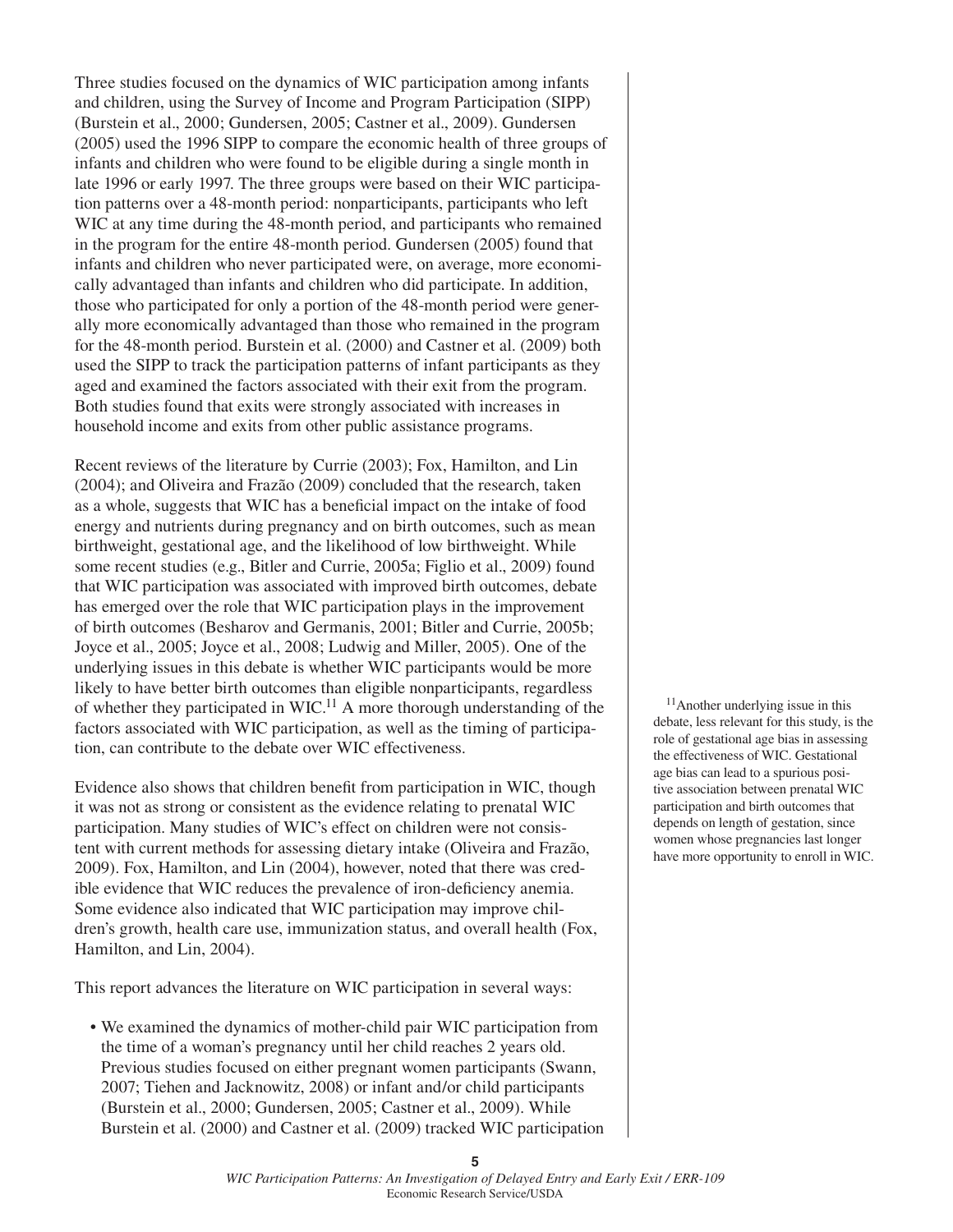of infants as they aged, no previous study identified mother-child pairs and tracked the dynamics of their participation over this timeframe.

- We examined why women who enter WIC in the postnatal-infant period did not enter the program earlier. To our knowledge, this issue has not been examined.
- We examined the characteristics associated with the decision to leave WIC when an infant turns 1 year old, and the mother's reasons for exiting the program at that time. Such information has not previously been available in a nationally representative survey.
- Our dataset captured the period after recent policy changes, which standardized WIC eligibility requirements and expanded Medicaid eligibility.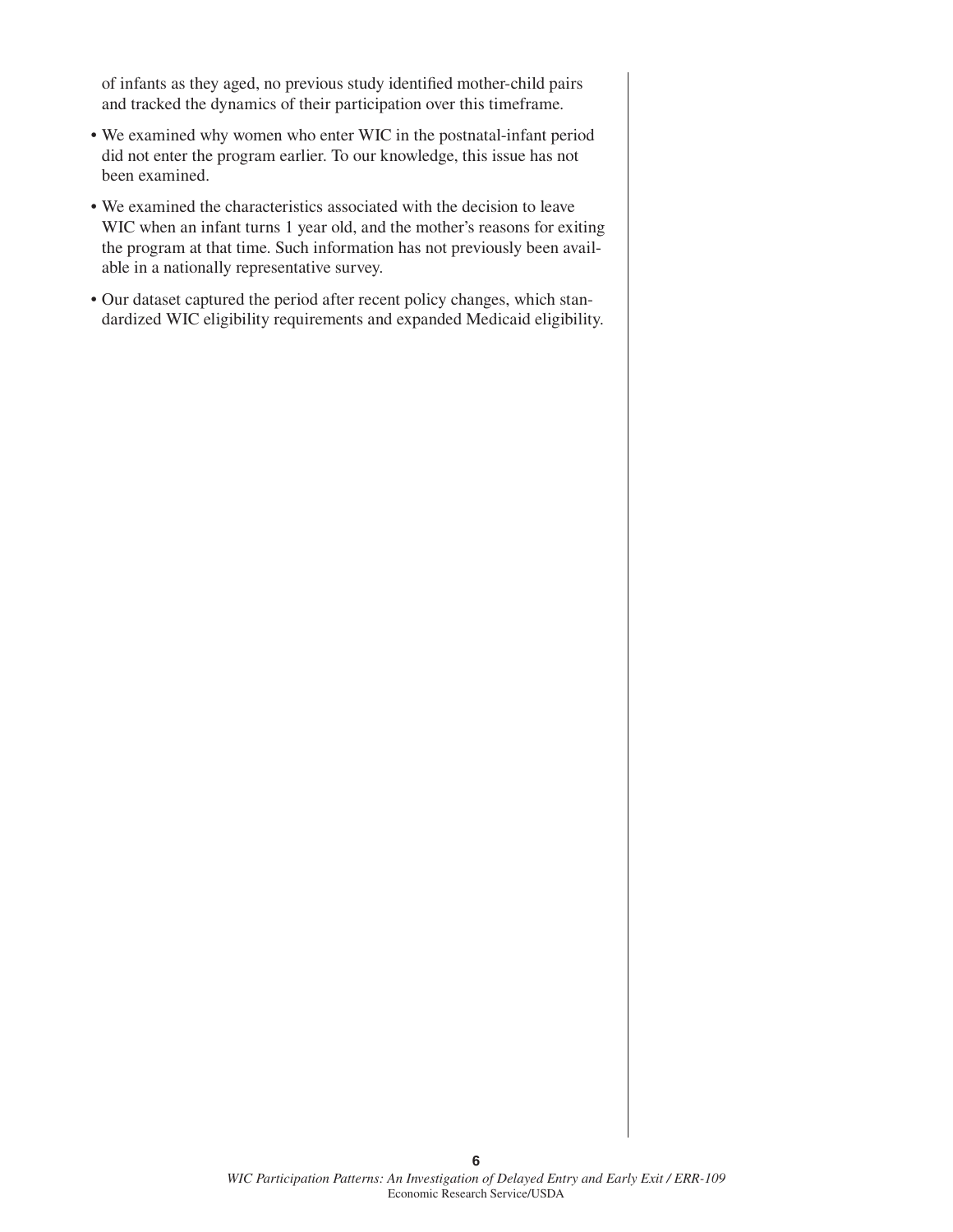# **Data**

#### **The ECLS-B Provides Unique Data**

The primary data source for this study was the Early Childhood Longitudinal Study-Birth Cohort. The ECLS-B is a longitudinal dataset collected by the National Center for Education Statistics (NCES). The sample of 10,700 children was designed to be nationally representative of children born in 2001 and oversampled children who are American Indian, Chinese, a member of another Asian and Pacific Islander group, a twin, or low and very low birthweight children.<sup>12</sup> The ECLS-B follows these children from birth through kindergarten, collecting data when the child is approximately 9 months, 2 years, 4 years old (at pre-school), and at kindergarten entry.13 This study used data from the first two waves (sample at 9 months and at 2 years old). Of the 10,700 children with a parent who participated in the first wave of the survey, 9,850 of their parents participated in the second wave.<sup>14</sup>

In the first two waves of the data, information was collected from children and both parents, including nonresidential fathers, birth certificates, and child care providers. The ECLS-B contains information on the timing of WIC participation, explanations for exiting the WIC program, demographic characteristics, income and assets, participation in other assistance programs, and health status and behaviors.

While program administrative data are often utilized for studies of entry into and exit out of participation in many programs, the ECLS-B was a more appropriate dataset for this analysis than available WIC administrative data. The national-level WIC administrative data come from a biennial census of WIC participants in the month of April collected since 1992. WIC administrative data provide valuable information on WIC participation and program characteristics, which are published in a series of USDA reports (see, for example, USDA (2010b)). Although administrative data provide the most accurate count of program participants, there is not sufficient information to link members of a single household that receives WIC or to follow changes in a household's WIC participation over time.

#### **Additional Data Sources**

Because some WIC policies vary at the State level, we used a variety of State-level data:

- 2000 data on State policies from *WIC Participants and Program Characteristics 2000*, including the benefits of WIC food packages (e.g., the value of the food package) and the transaction costs of enrolling in WIC and receiving the food packages (e.g., whether WIC vouchers are issued monthly or less frequently). For more information on these policies, see "Appendix A: State-Level WIC Policies and Practices."
- Information on the number of WIC-only stores (stock only or predominantly WIC food items and serve only or predominantly WIC customers) in the State from *The Integrity Profile Report for Fiscal Year 2000*.

<sup>12</sup>All unweighted sample sizes were rounded to the nearest 50 per NCES rules governing use of restricted data.

<sup>13</sup>There was variation in the age of the survey child at the time of the 9-month survey. For example, over half of the ECLS-B survey children were over 9 months old at the first wave. However, very few (about 10 percent) were 12 months of age or older.

14Nonresponse rates for the second wave of the survey were fairly similar across maternal education, region of residence, and child's race ethnicity (Nord et al., 2006). Survey instruments are available from NCES at http://nces. ed.gov/ecls/Birth.asp.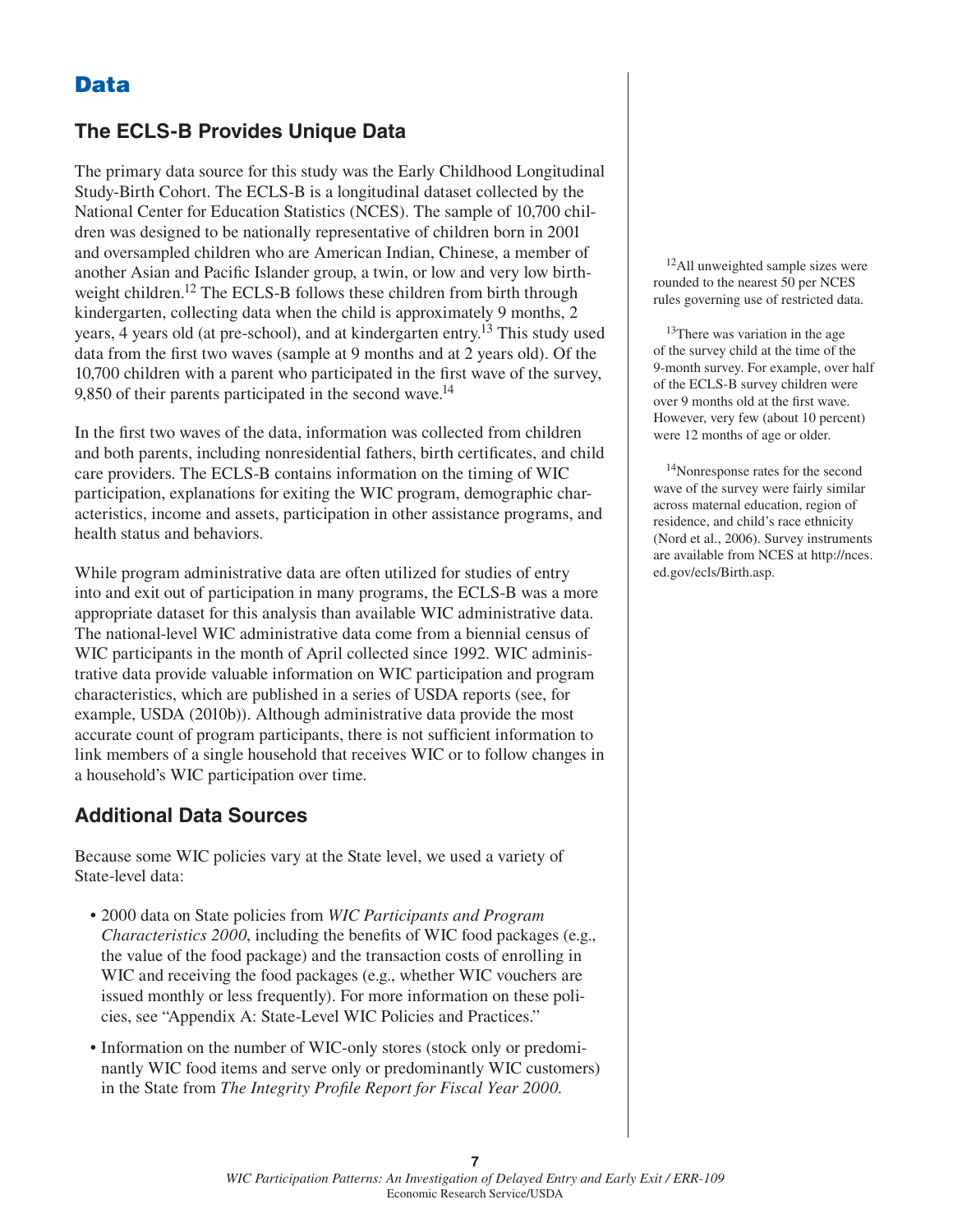• 2000 State Medicaid income-eligibility thresholds for pregnant women (National Governors Association, 2001) in our determination of respondents' eligibility for WIC.

We relied on 2000 data, the most recent information available on WIC State policies and the year during which many mothers in the sample were pregnant. It is unlikely that WIC State policies changed between 2000 and 2002 (the period of our study), as Bitler and Currie (2005a) and USDA (2002) noted that these policies changed little during the 90s. Therefore, households that were deciding whether to enter WIC in the postnatal period or exit WIC in the child period most likely faced the same policies that were in place in 2000.

# **Coding WIC Eligibility and Participation**

To be eligible to receive WIC services, an individual must meet categorical, income, and nutritional risk requirements. To meet the income requirement, a household must have income at or below 185 percent of the poverty line or participate in the Food Stamp Program, TANF, or Medicaid. We calculated the household income-to-poverty ratio using household income over the year before the 9-month survey, household size from the 9-month survey, and U.S. Department of Health and Human Services poverty guidelines. Because income information is bracketed in the ECLS-B, the midpoint of each bracket was used to calculate the income-to-poverty ratio.

Because Medicaid participants are deemed adjunctively eligible for WIC, we considered all women who reported prenatal Medicaid participation as eligible for WIC. In addition, the income threshold for Medicaid eligibility varies by State and can be higher than the income threshold for WIC eligibility. If the State's income threshold for Medicaid eligibility was higher than 185 percent of the income-to-poverty ratio, we used the Medicaid threshold to estimate eligibility.<sup>15</sup>

There were some notable limitations to using the ECLS-B for coding WIC eligibility that may influence our results. First, adequate information was not available to precisely model changes in eligibility over the three periods of our study. Household incomes vary over time, affecting whether any one household would be determined to be eligible at an actual WIC office at a given time. Ideally, adequate information would be available to estimate eligibility for the prenatal, postnatal-infant, and child periods separately. Instead, we focused on a fixed sample of households where the mother was eligible based on her annual income during the year before the 9-month survey and based on her receipt of prenatal Medicaid. Therefore, the income measure used to estimate WIC eligibility captured income during the prenatal and postnatal period.16 We examined the role of estimated changes in eligibility status in our analysis of WIC exits when the survey child reached 1 year old.

Another issue related to the use of annual household income to estimate eligibility was that WIC agencies do not necessarily use annual income to determine eligibility, since they have wide discretion over the period used to determine a household's income (Ver Ploeg and Betson, 2003). Ver Ploeg and Betson (2003) noted that, given WIC certification periods, a researcher's use of annual income to estimate eligibility will underestimate the number

<sup>15</sup>This is an upper bound estimate of the number of WIC-eligible households, since a number of States have Medicaid income eligibility thresholds above 185 percent of the poverty line. We created a lower bound estimate of WIC-eligible households that included those with income above 185 percent of the poverty line only if the mother participated in Medicaid in the prenatal period, and the estimation results were quite similar.

16There was variation in the age of the survey child at the time of the 9-month survey, so the period of the annual income measure will also vary. For example, 9 percent of the analysis sample was between 12 and 17 months old at the time of the 9-month survey.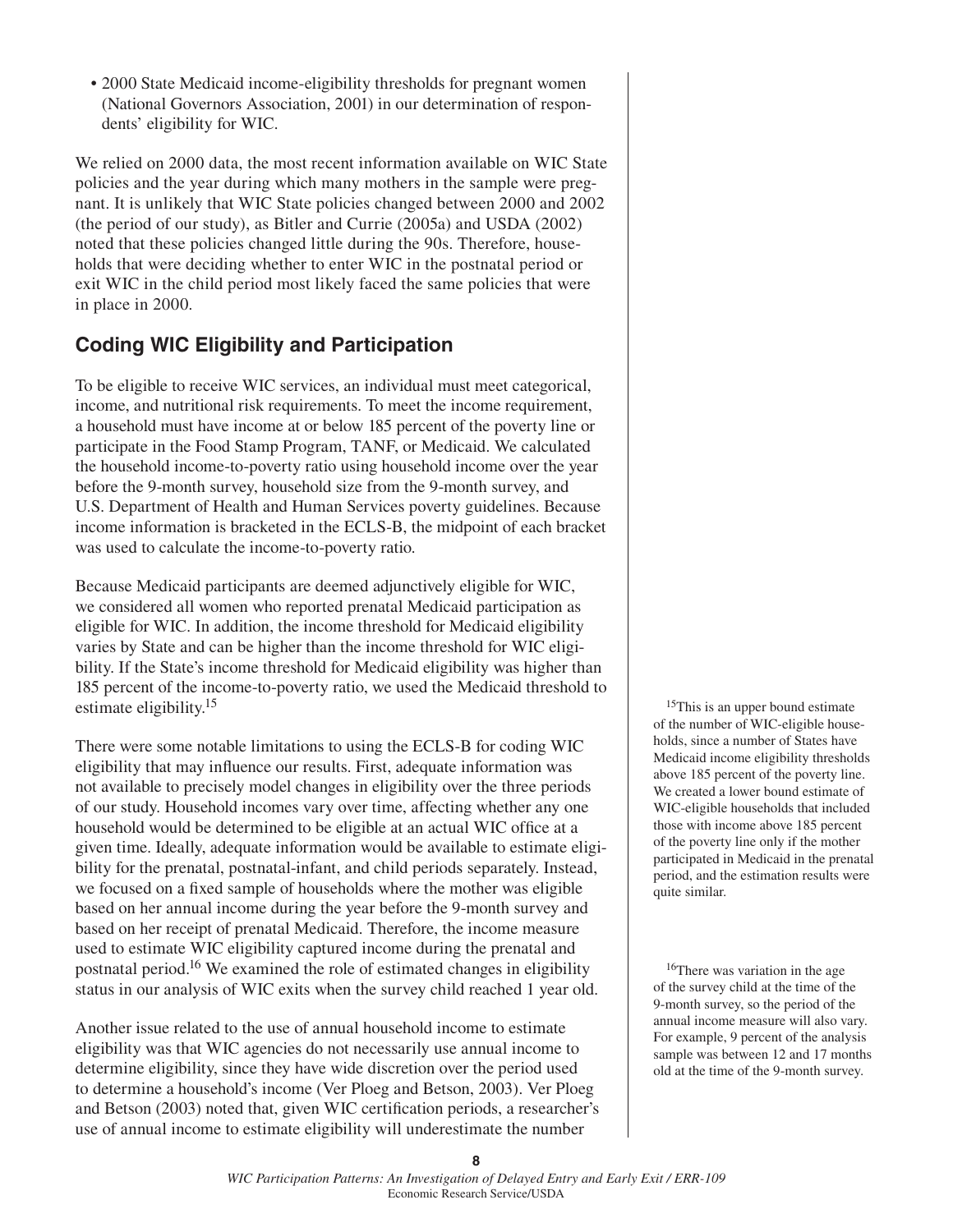of eligible households, because households with annual income above 185 percent of the poverty guideline but with at least 1 month of income eligibility will be misclassified as ineligible. We found that 250 households in the sample reported prenatal WIC participation, but were coded as ineligible.<sup>17</sup>

Based on the midpoint of the income brackets, a household whose income falls within an income bracket that contains the relevant eligibility threshold may be assigned the wrong eligibility status. We tested other methods of coding eligibility, including a more restrictive measure that considered only households with income below the bracket that contained the WIC eligibility threshold. We found that the primary regression results were not sensitive to our eligibility definition.

The ECLS-B does not include data to determine whether a woman is at nutritional risk. However, research that used nationally representative data with information on medical and dietary risk characteristics estimated that at least 97 percent of women, infants, and children ages 2-5 years who are incomeeligible for WIC also met the program's criteria for nutritional risk (Ver Ploeg and Betson, 2003). The study also concluded that the prevalence of nutritional risk among children ages 1-2 years was likely as high as for the other groups of WIC participants (Ver Ploeg and Betson, 2003).

Finally, the ECLS-B does not have information on prenatal participation in the Food Stamp Program or TANF, so we cannot account for households who would be income-eligible for WIC through participation in these programs. This will lead us to misclassify as ineligible households with annual income above 185 percent of the poverty line, but that participated in either the Food Stamp Program or TANF in the prenatal period. Given the stricter eligibility criteria for these two programs, however, this type of misclassification was likely minimal.

WIC participation was estimated for three distinct periods: a prenatal period, a postnatal-infant period from birth until the child's first birthday, and a child period. In this study, the child period extends from the child's first to second birthday. While children may participate in WIC until their fifth birthday, the ECLS-B data used for this study did not extend for that length of time. We estimated WIC participation based on responses to a series of questions about WIC participation in the first two waves of the survey. We tracked only the WIC participation of the mother-child survey pair and did not account for the participation of older children in the household.

A household was coded as a prenatal participant if the mother indicated that she participated in WIC prior to giving birth. Due to the timeframe and wording of the WIC questions, it was difficult to fully capture the WIC participation of each individual in the household during the postnatal-infant period (i.e., the year after the child's birth). Therefore, we coded WIC participation in the postnatal-infant period at the household level, capturing participation by the mother, the infant, or both. A household was considered a participant in the postnatal-infant period if the mother responded that she used WIC vouchers to buy food for herself during the 6 months after giving birth, or if the mother used WIC vouchers to buy food for herself, the survey child, or twin during the 30 days before the 9-month survey and the child or twin was less than 12 months old at the time. Finally, a household was

<sup>17</sup>There are other explanations for the presence of 250 ineligible WIC participants in the ECLS-B (approximately 5.3 percent of the analysis sample), such as misreporting income to the WIC agency or misreporting income or WIC participation in the ECLS-B.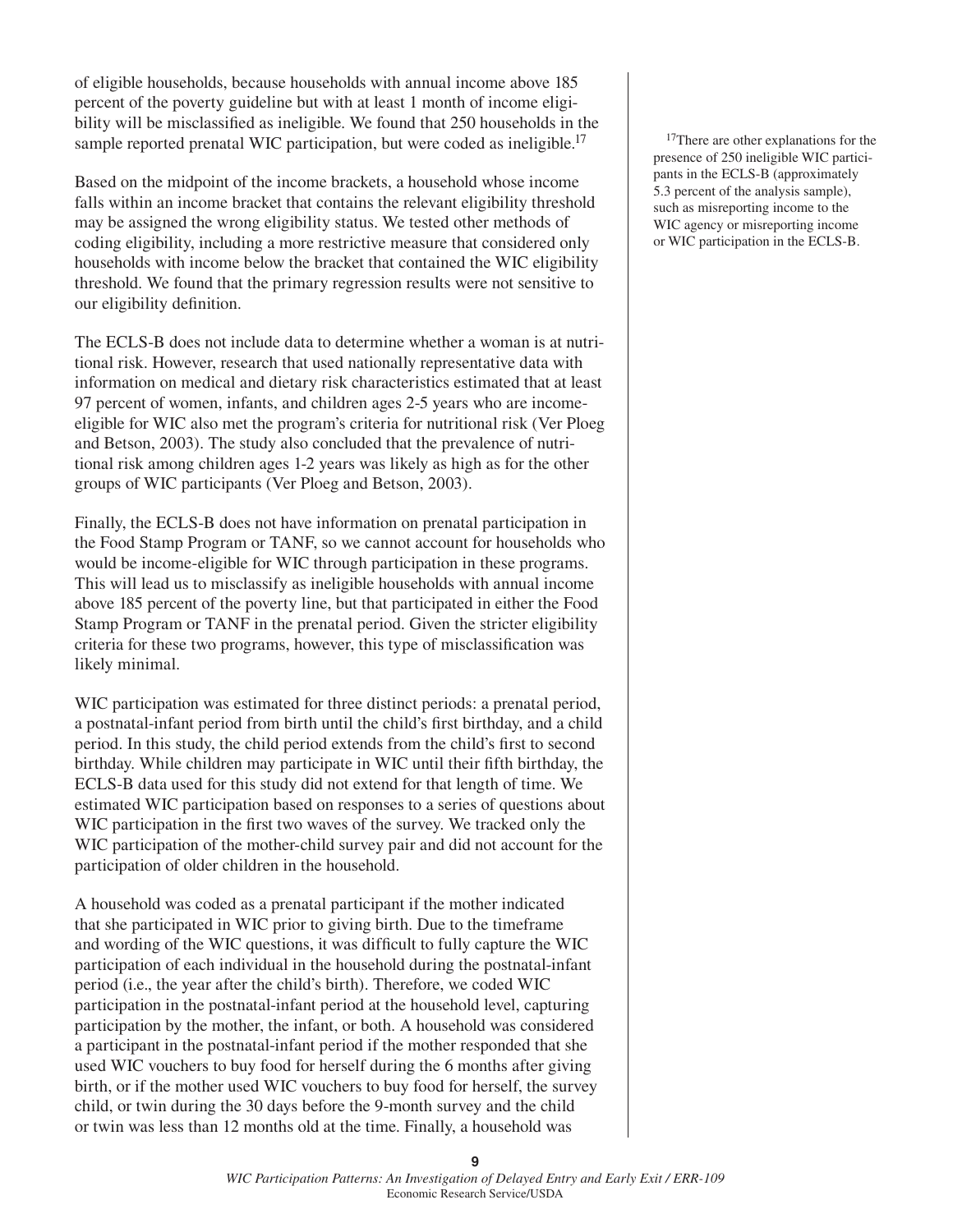considered a participant in the child period if the mother responded that the survey child or the twin of the survey child received WIC benefits in the last 30 days and the survey child was over 12 months old at the time.

Our measures of participation did not capture the duration of participation in a given period. It was easier to discuss transitions into and out of the prenatal, postnatal-infant, and child periods as if the transitions all occurred at the thresholds of "birth" and "first birthday." Strictly speaking, not all transitions occurred at those thresholds. Nevertheless, our measures of participation still provided an informative analysis sample to examine the factors that influenced whether a household delays entry into WIC or exits from the program.

#### **Constructing the Analysis Sample**

We constructed a sample of 8,250 mother-child pairs from the 10,700 children in the ECLS-B, of which 4,650 were estimated to be eligible for WIC based on information from the 9-month dataset. We used the following criteria to restrict the sample (the number of observations excluded for each criterion in parentheses) to:

- Observations with State identifiers (100);
- Households with parents who participated in the second wave of data collection  $(850)$ ;<sup>18</sup>
- Households with the biological mother of the survey child (150);
- One mother-child pair per household, even if the woman had a multiple birth  $(750)$ ;<sup>19</sup>
- Households with a survey child 18 months of age or younger in the first wave of data (50). We excluded mothers of infants older than 18 months at the 9-month data collection because, due to the structure of the survey, we cannot ascertain their prenatal WIC participation status;
- Households that provided information on WIC participation in all periods  $(100)$ ; and<sup>20</sup>
- Observations with complete information for all relevant variables, with the exception of maternal welfare use as a child  $(500).<sup>21</sup>$  Due to the relatively high number of missing values on the mother's use of welfare as a child, we assigned the mode to each of the approximately 100 missing value data points, and included a variable in the regression analysis that indicated whether the observation was missing data on mother's use of welfare as a child.

Table 1 compares the analysis sample of postnatal-infant participants with eligible nonparticipants. Among eligible households, those that chose to participate in WIC during at least the postnatal-infant period were more disadvantaged than those who never participated. For example, postnatalinfant participants were more likely to have less than a high school education, to be younger, to be unmarried, to have income that falls below the poverty line, and to participate in other assistance programs than their nonparticipant counterparts.

18We estimated equations that explained panel attrition among all households as a function of WIC eligibility and among WIC-eligibles as a function of WIC participation (results available from authors). Controlling for a number of demographic variables, we found that households eligible for WIC were slightly more likely (1.4 percentage points) to exit between the first and second waves of the survey. WIC participation was not associated with the probability of attrition between the first and second waves of the survey.

19In less than 1 percent of households with twins, the household reported that only one of the twins participated in WIC. In those cases, we counted the mother-child pair as a participant if either the child or the twin participated.

20Households that participated in WIC during the prenatal period, but were coded as ineligible, were excluded from the analysis sample (250). Because these ineligible participants were significantly more advantaged, on average, than eligible households, and we could not determine why they were misclassified, we excluded them from the analysis. We found that our results were largely robust to the inclusion of the ineligibles in the analysis sample.

21The observations excluded for missing data had very similar socioeconomic characteristics to those included in the analysis sample. Probit regression analysis indicated that Hispanics (relative to non-Hispanic Whites), high school and college graduates (relative to high school dropouts), mothers age 20 and older (relative to teens), those in the Midwest or South (relative to the West), and those in areas with a population of 2,500 to 49,999 (relative to those in cities with a population of 50,000 or more) were slightly less likely to be excluded from the analysis sample due to missing data (results available from authors).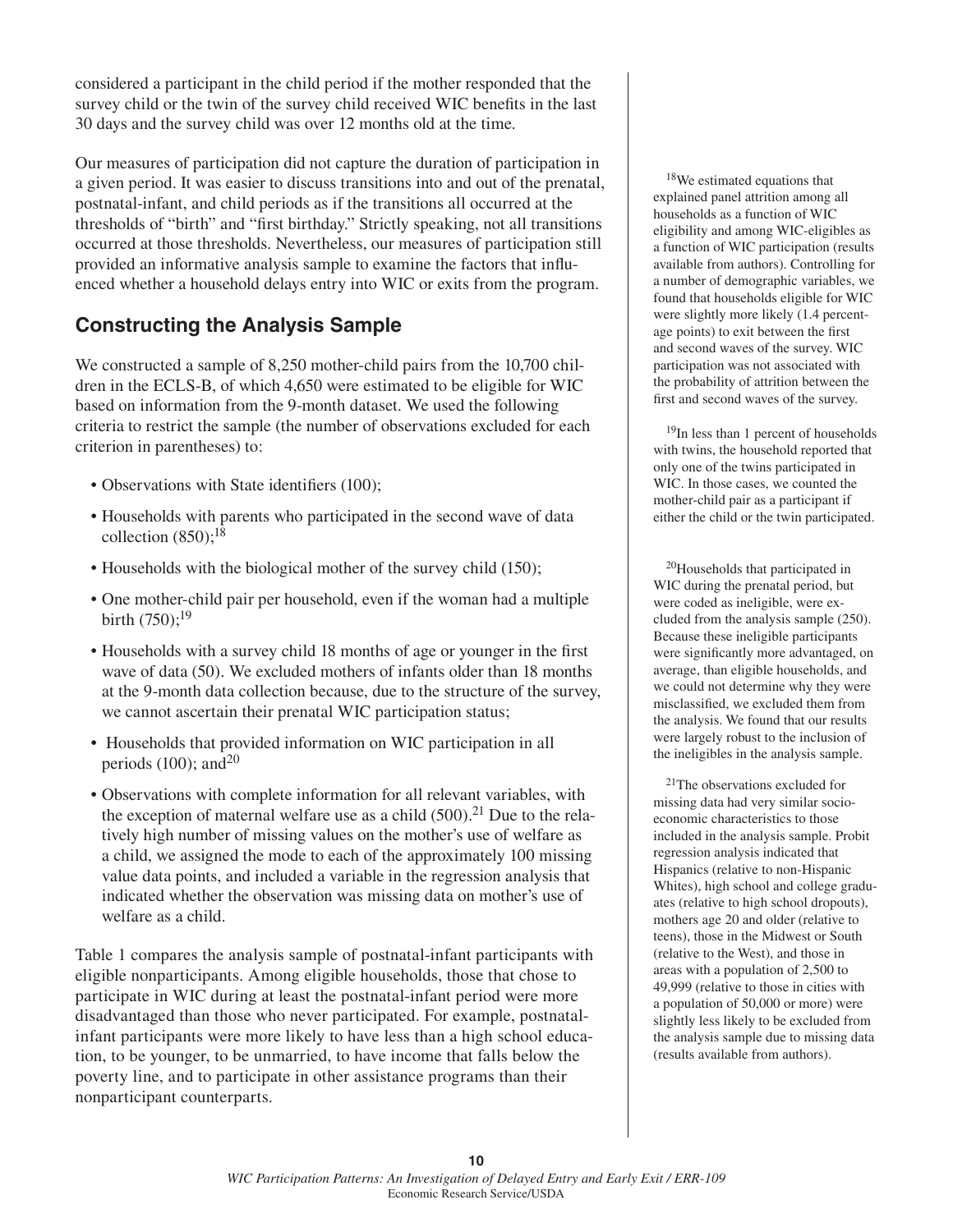#### Table 1 **Characteristics of WIC participants and eligible nonparticipants**

|                                                                                                           |                      | Proportion of  |
|-----------------------------------------------------------------------------------------------------------|----------------------|----------------|
|                                                                                                           | Proportion of        | participants   |
|                                                                                                           | eligible             | in postnatal-  |
|                                                                                                           | nonparticipants      | infant period  |
| <b>Mother's characteristics:</b>                                                                          |                      |                |
| Non-Hispanic White                                                                                        | $0.613*$             | 0.391          |
| Non-Hispanic Black                                                                                        | $0.074*$             | 0.226          |
| Hispanic                                                                                                  | $0.242*$             | 0.332          |
| Other                                                                                                     | $0.071*$             | 0.050          |
| Did not graduate high school                                                                              | $0.236*$             | 0.474          |
| High school graduate                                                                                      | 0.249                | 0.281          |
| Some college or vocational/technical degree                                                               | $0.343*$             | 0.218          |
| College degree                                                                                            | $0.172*$             | 0.027          |
| Younger than 20 years old                                                                                 | $0.059*$             | 0.136          |
| Age 20-34                                                                                                 | 0.770                | 0.776          |
| Age 35 or older                                                                                           | $0.171*$             | 0.087          |
| Mother is a U.S. citizen                                                                                  | $0.846*$             | 0.787          |
| Mother's relationship status:                                                                             |                      |                |
| Married                                                                                                   | $0.747*$             | 0.420          |
| At least one other child under age 5 in household                                                         | $0.455*$             | 0.393          |
| At least one child 5-17 years old in household                                                            | 0.471                | 0.458          |
| Child is twin or higher-order birth                                                                       | $0.011*$             | 0.017          |
| Income, employment, and assets:                                                                           |                      |                |
| Household income below poverty level                                                                      | $0.210*$             | 0.483          |
| Household income between poverty level and 185                                                            |                      |                |
| percent poverty                                                                                           | $0.541*$             | 0.394          |
| Household income above 185 percent poverty level                                                          | $0.249*$             | 0.123          |
| Household income increased between surveys                                                                | $0.611*$             | 0.461          |
| Owns home                                                                                                 | $0.477*$             | 0.214          |
| Mother employed during year before birth                                                                  | 0.660                | 0.650          |
| Mother did not work anytime after birth                                                                   | 0.353                | 0.321          |
|                                                                                                           |                      |                |
| Program participation:                                                                                    |                      |                |
| Participated in other programs since birth of child<br>Mother received cash welfare most/all of childhood | $0.308*$<br>$0.022*$ | 0.761<br>0.065 |
| Mother received cash welfare some/half of childhood                                                       | $0.040*$             | 0.090          |
| Mother did not receive cash welfare as a child                                                            | $0.938*$             | 0.844          |
|                                                                                                           |                      |                |
| Prenatal care and infant health:                                                                          |                      |                |
| Prenatal care paid by private insurance                                                                   | 0.644*               | 0.227          |
| Prenatal care paid by Medicaid                                                                            | $0.247*$             | 0.664          |
| Prenatal care paid by neither Medicaid                                                                    |                      |                |
| nor private health insurance                                                                              | 0.099                | 0.091          |
| No prenatal care received                                                                                 | 0.010                | 0.019          |
| Mother smoked at least 100 cigarettes                                                                     |                      |                |
| during her lifetime                                                                                       | 0.359                | 0.381          |
| Child never breastfed                                                                                     | $0.265*$             | 0.411          |
| Child breastfed for less than 6 months                                                                    | 0.358                | 0.383          |
| Child breastfed 6 months or more                                                                          | $0.378*$             | 0.206          |
| Child had low birthweight                                                                                 | $0.065*$             | 0.082          |

*—continued*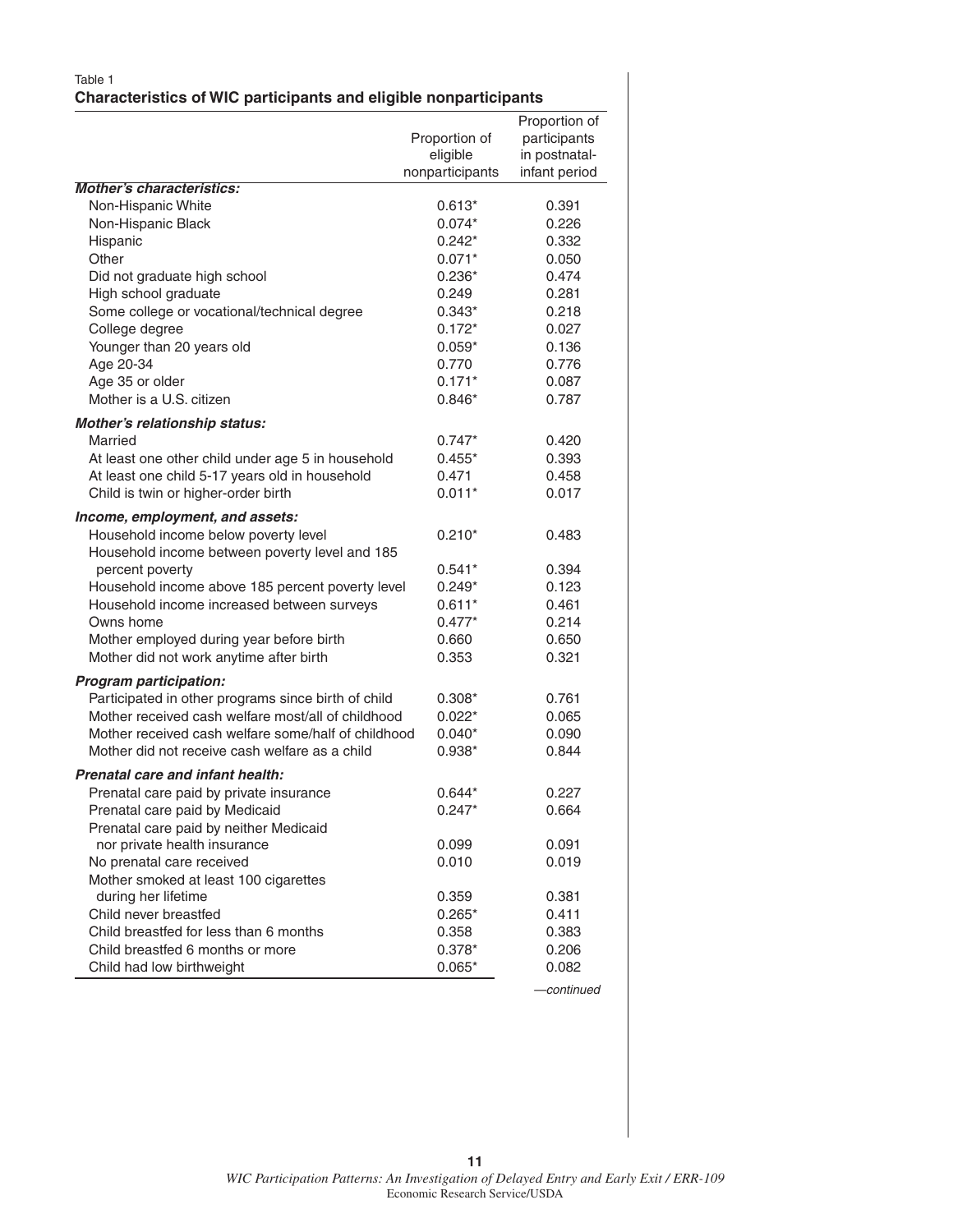#### Table 1 **Characteristics of WIC participants and eligible nonparticipants**—continued

|                                                         |                 | Proportion of |
|---------------------------------------------------------|-----------------|---------------|
|                                                         | Proportion of   | participants  |
|                                                         | eligible        | in postnatal- |
|                                                         | nonparticipants | infant period |
| <b>Region and urbanicity:</b>                           |                 |               |
| Northeast                                               | 0.128           | 0.141         |
| Midwest                                                 | 0.225           | 0.201         |
| South                                                   | $0.309*$        | 0.413         |
| West                                                    | $0.338*$        | 0.246         |
| Population of 50,000 and over                           | $0.729*$        | 0.681         |
| Population of 2,500 to 49,999                           | 0.121           | 0.148         |
| Population less than 2,500                              | 0.150           | 0.171         |
| State-level WIC policies and practices in 2000:         |                 |               |
| SSI confers WIC eligibility                             | 0.093           | 0.085         |
| School lunch confers WIC eligibility                    | 0.164           | 0.141         |
| Food packages tailored for type of milk                 | 0.837           | 0.864         |
| Food packages tailored to reduce sucrose                | 0.093           | 0.095         |
| WIC voucher issued monthly                              | $0.283*$        | 0.229         |
| Average retail value of WIC food packages (\$s)         | 49.258          | 49.385        |
| WIC offices per 1,000 below the poverty level           | 0.072           | 0.071         |
| WIC-only stores per 1,000 below the poverty level       | 0.019           | 0.016         |
| All nutritional risk criteria documented                | $0.804*$        | 0.721         |
| Dietary intake information required of all participants | 0.854           | 0.863         |
| Twenty-four hour recall used to obtain dietary          |                 |               |
| intake information                                      | $0.841*$        | 0.794         |
| Observations                                            | 700             | 3,700         |

SSI=Supplemental Security Income.

\* Indicates that the value is significantly different from that of eligible postnatal-infant participants at the 5 percent level using a two-tailed test.

Notes: "Eligible nonparticipants" are mother-infant pairs who were eligible for WIC, but did not participate between the mother's pregnancy and the child's second birthday. "Participants in the postnatal-infant period" are eligible households that participated between the birth of the child and the child's first birthday. Statistics are weighted. Sample sizes are rounded to the nearest 50, per National Center for Education Statistics' regulations.

Source: Authors' calculations using the Early Childhood Longitudinal Study-Birth Cohort.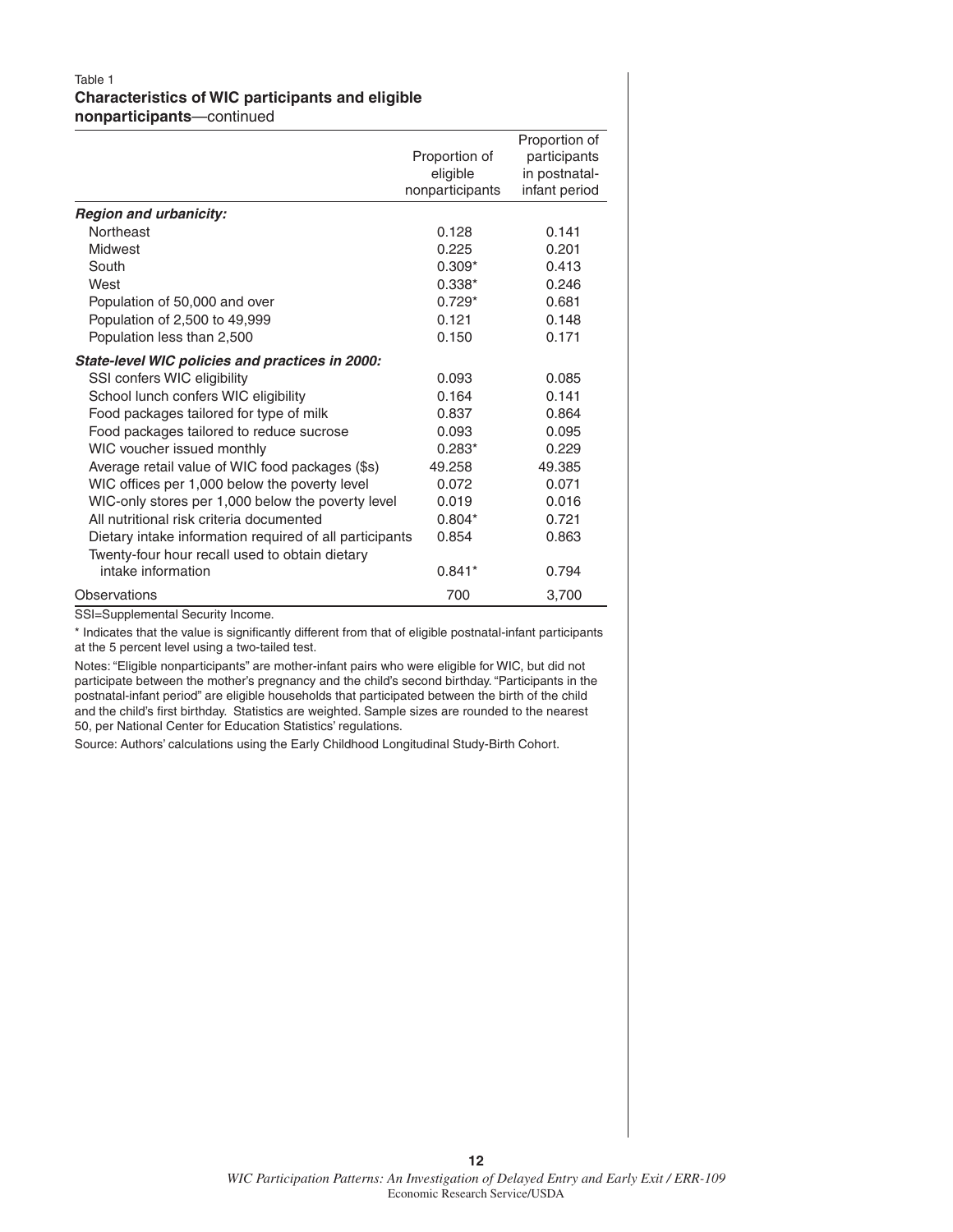# **Methods**

#### **A Conceptual Model of Household Program Participation**

Individuals who are eligible for benefits from means-tested transfer programs do not always receive them, prompting research on nonparticipation among potentially needy households. Most economic research uses a cost-benefit framework to explain the participation decision of eligible individuals. A utility-maximizing individual will participate if the benefits outweigh the costs associated with participation. This model may also explain the timing of participation, with an individual re-evaluating her decision to participate in the program at certain intervals.

As described by Currie (2006), economic research has focused on two primary costs of participation—stigma and transaction costs—to explain nonparticipation among eligible individuals. Stigma was first incorporated into the costbenefit framework by Moffitt (1983), who describes stigma as the "disutility arising from participation in a welfare program per se" (p. 1023). A utilitymaximizing individual may feel embarrassed or ashamed of receiving assistance from the Government, particularly if others know about this assistance. Transaction costs are the costs (both money and time) associated with applying for a program, documenting eligibility, complying with program rules, and redeeming benefits.

The cost-benefit framework assumes that participants have complete information about the costs and benefits of participation. Currie (2006) noted that research also considered whether a lack of information about the program and its eligibility criteria influenced program participation. $^{22}$ 

# **Regression Analysis**

We used probit regression analysis to estimate equations explaining:

- 1. Delayed entry into the WIC program in the postnatal-infant period; and
- 2. Exit from the program when a child reaches 1 year old.

In the delayed entry equation, the dependent variable is a binary variable with a value of 1 if the household entered the WIC program in the postnatal-infant period, and 0 if the household participated in both the prenatal and postnatal-infant periods. In the early exit equation, the dependent variable is a binary variable with the value of 1 if the household exited the program after the child turns 1 year old, and 0 if the household participated in both the postnatal-infant and the child periods. As noted previously, the unit of analysis was the mother-child survey pair, which we also refer to as the household.

This empirical strategy allowed us to focus on the factors that explain delayed entry and early exit among participants. This sample restriction means, however, that our regression results must be interpreted as conditional on WIC participation during the postnatal-infant period. Thus, it should be noted

22Most notably, Daponte, Sanders, and Taylor (1999) found evidence that providing nonparticipating households with information about their potential food stamp benefits increased participation, primarily among those who were eligible for large benefits.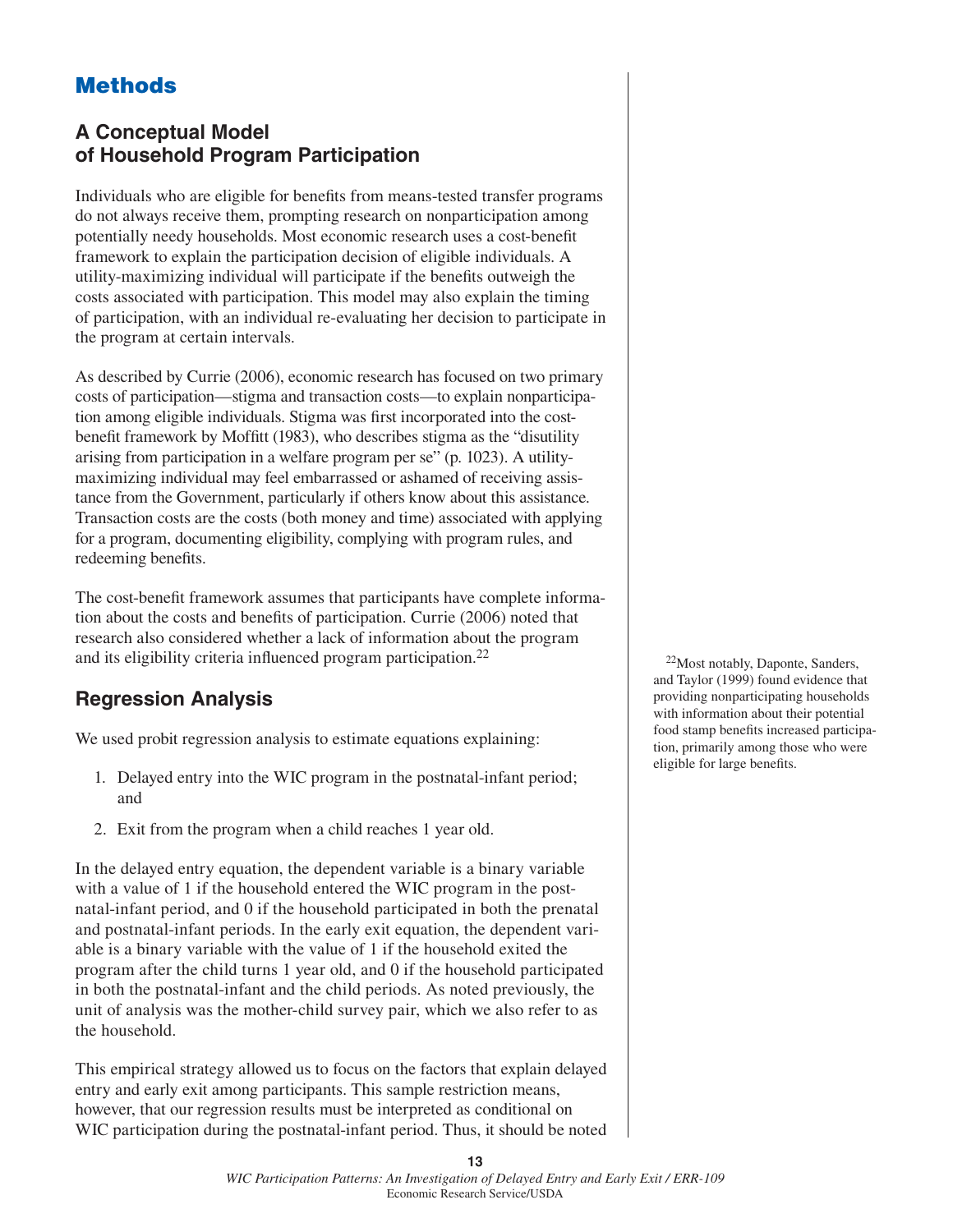that the study results cannot be generalized to explain the behavior of those who do not participate in the postnatal-infant period and, in particular, households that never participate in WIC during any of the three study periods.

The equations include independent variables that may influence the transition into and out of WIC through their influence on the size of the benefits, the transaction costs associated with participation, stigma, or the availability of program information. Many of the included variables could be attributable to more than one of these explanations; therefore, we did not assign each variable to a specific factor. We focused on households that participated in the program in an attempt to reduce the role of stigma as a possible explanation for periods of nonparticipation. In addition, we eliminated lack of program awareness as an explanation for households exiting after the child turned 1 year old since they had participated previously in WIC.<sup>23</sup> The equations also included independent variables to control for socio-economic characteristics.<sup>24</sup>

The characteristics displayed in table 1 are included as explanatory variables in at least one of the regression equations. We included variables for the mother's race and ethnicity (with non-Hispanic White as the basis), the mother's education (with did not graduate from high school as the basis), the mother's age (with age younger than 20 years as the basis), the mother's citizenship status, the mother's marital status, the presence of a child (other than the interview child or twin) under age 5 in the household, the presence of a child between the ages of 5 and 17 in the household, and whether the survey child is a twin or higher-order birth.

We included an indicator variable for household income below the poverty line and an indicator for household income between the poverty line and 185 percent of the poverty line (with household income above 185 percent of the poverty line as the basis). In the early exit equation, we also included a variable that indicates whether household income increased between the 9-month and the 2-year survey. The income variables were included to reflect varying degrees of need for WIC benefits within the WIC-eligible population. We characterized the household's assets with an indicator variable for home ownership. We included an indicator variable for being employed any time during the 12 months prior to the child's birth and, in the early exit equation, a variable to capture the mother's return to work after giving birth.

We captured the mother's experience with other assistance programs in the early exit equation with an indicator variable for participation in TANF, the Food Stamp Program, or Medicaid since the birth of the child. We also included variables to capture the mother's use of welfare as a child (with no cash welfare receipt as the basis).

We included variables to describe characteristics related to a woman's prenatal care and her smoking history. The equations included variables that indicated whether the woman had prenatal care other than her WIC visits and how she paid for it (with payment through private insurance as the basis) and a variable that indicated whether the mother had smoked at least 100 cigarettes during her lifetime.

23A lack of program awareness could still play a role in the delay of WIC enrollment until after the birth of a child.

 $^{24}$ It should be noted that some of the variables included as explanatory variables, such as other program participation, may be jointly determined with WIC participation.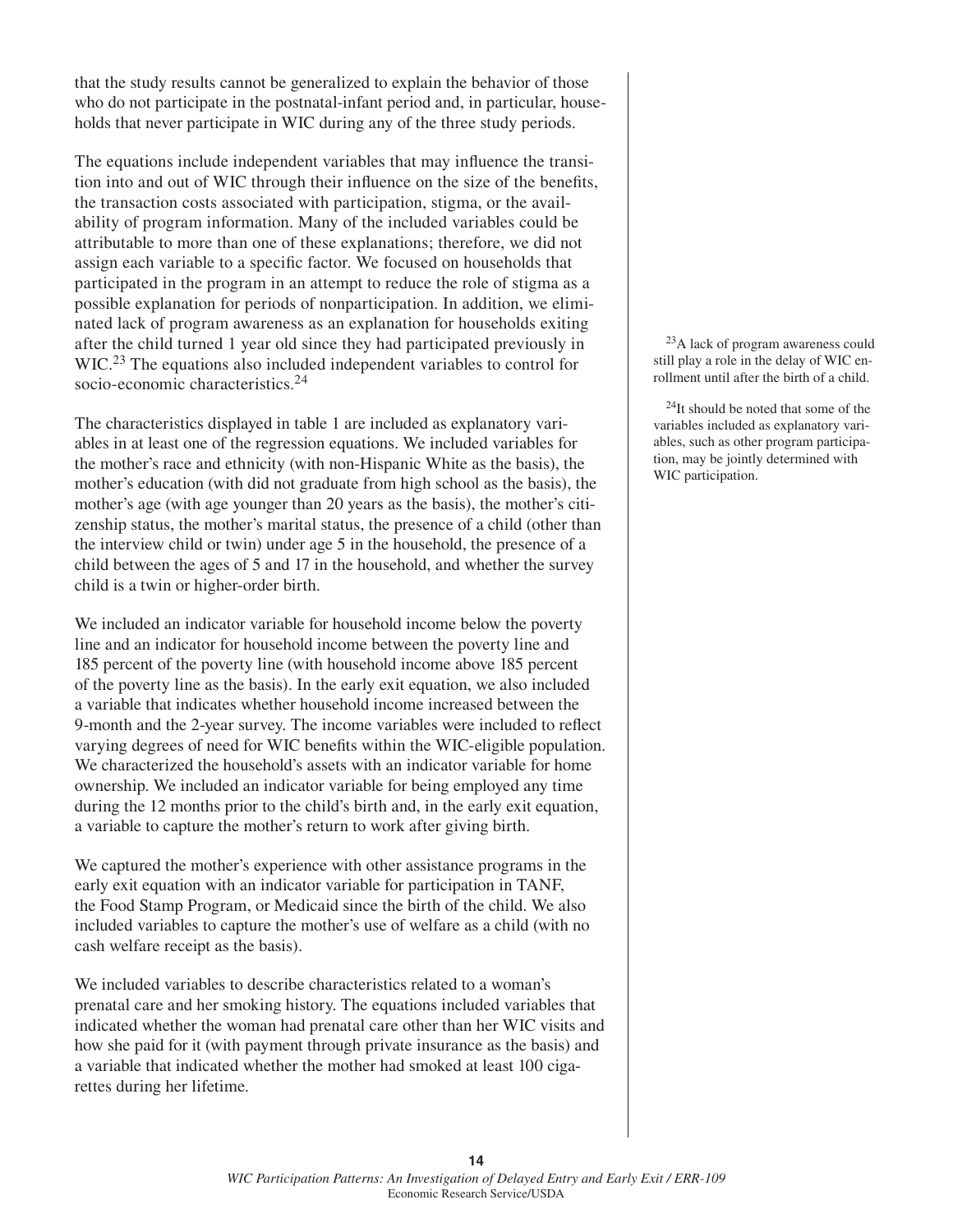Two variables in the early exit equation captured the initiation and duration of breastfeeding. One variable indicated that the child was never breastfed and the other variable indicated that the child was breastfed for less than 6 months (with the child breastfed 6 months or more as the basis). An additional variable in the early exit equation indicated whether the child was low birthweight.

We included indicator variables for the region of residence (with residence in the West as the basis) and for the population size of the locality for the household (with population of 50,000 and above as the basis).

We included variables to capture State-level WIC policies that may affect WIC participation. Understanding the relationship between State-level WIC policies and WIC participation can help inform decisions regarding policy design. However, these policies are likely to be correlated with other unobserved characteristics of the State, and therefore the coefficient estimates on these variables should be interpreted with caution. A number of these policies are expected to decrease the transaction costs of WIC participation, thus decreasing the likelihood of delayed entry or early exit. In some States, household receipt of Supplemental Security Income or certification for free or reduced-price meals in the National School Lunch Program confers income eligibility for WIC, so participants in these programs do not have to document income to establish income eligibility for WIC. The number of WIC offices per 1,000 people living in poverty per State is included as a measure of access to the program. WIC-only stores are designed to facilitate the redemption of WIC vouchers and reduce the stigma of doing so. Therefore, we also included the number of WIC-only stores per 1,000 people living in poverty in the State.

Another set of State policy variables may increase the transaction costs of WIC participation, thus increasing the likelihood that households will delay entry or exit early. One variable indicated whether States require prenatal WIC participants to pick up WIC vouchers every month, rather than every 2 or 3 months. A variable was included to indicate that the State documents all identified nutritional risks of participants, rather than just the primary nutritional risks. We included an indicator variable for whether WIC offices in the State collected dietary intake information from all, rather than just high-risk, participants and an indicator variable for whether dietary intake information was collected through 24-hour recall, which is estimated to be more time consuming than a food frequency checklist, the other primary method for collecting dietary intake information (Institute of Medicine, 2002).

Finally, three variables were included to represent State-level differences in WIC benefit packages. As mentioned earlier, larger perceived benefits were expected to increase the likelihood of entering early or exiting late. Two of the variables indicated whether a certified WIC staff person was allowed by the State to tailor an individual's food package according to their nutritional needs or preferences. One variable indicated whether the State allowed caseworkers to specify the type of milk to reduce fat, lactose, or calories, while another variable indicated whether the State allowed the sucrose content of cereal to be reduced. It is not clear how these tailoring practices will influence WIC participation. The average retail value of the WIC food package,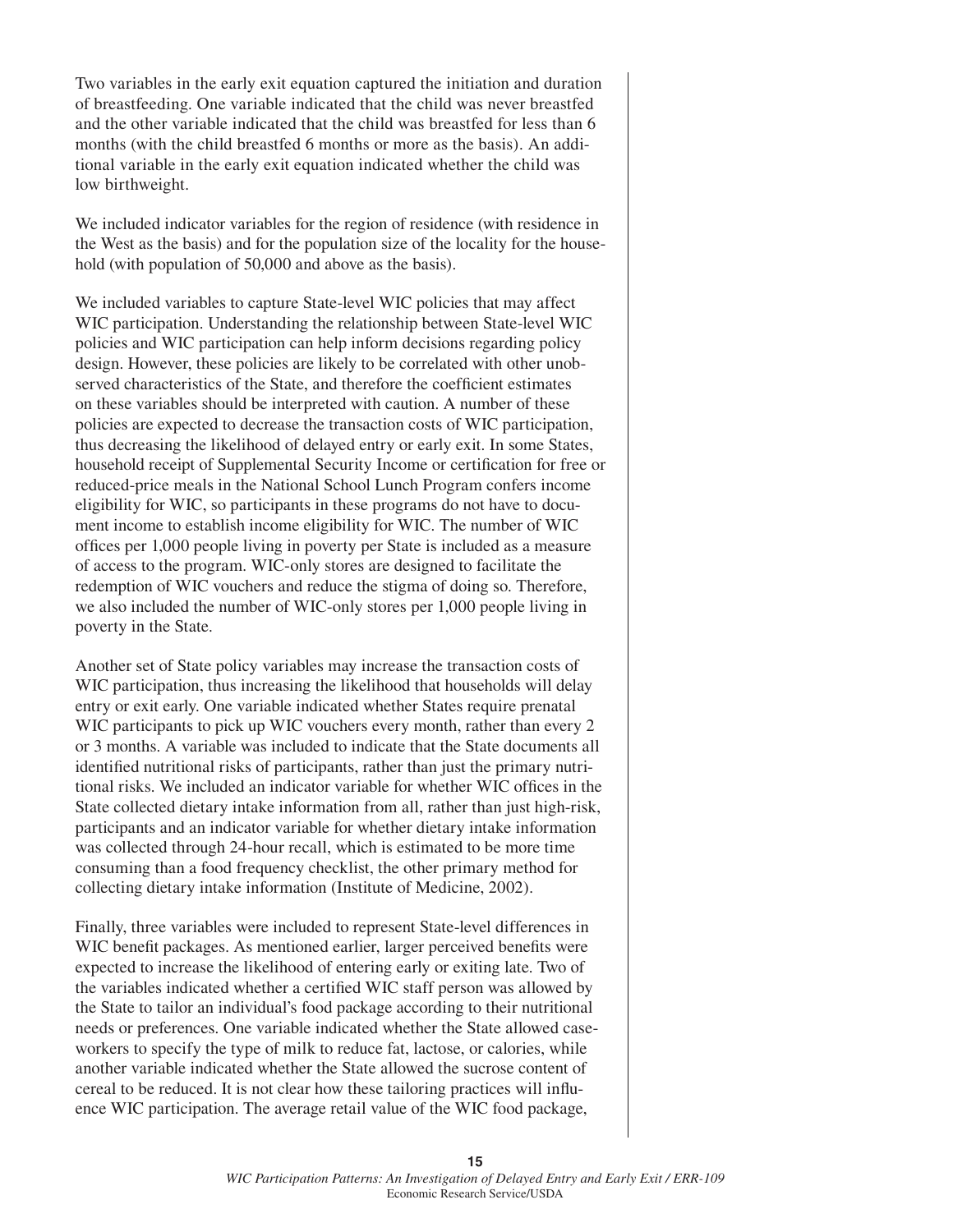which can vary across States as a result of food package tailoring practices and differences in food prices, was also included.

All descriptive and regression analyses were weighted using a weight constructed to reflect population totals and to adjust for survey nonresponse.<sup>25</sup> The standard errors of all regression models were adjusted to account for heteroskedasticity and for clustering at the State level since all mothers in a State face the same WIC policies. The results from the probit analyses are presented as marginal effects evaluated at the means of the independent variables. The results from the multinomial logit regression analysis are presented as odds ratios.

25For more information on the construction of the weights in the ECLS-B, see Nord et al. (2006).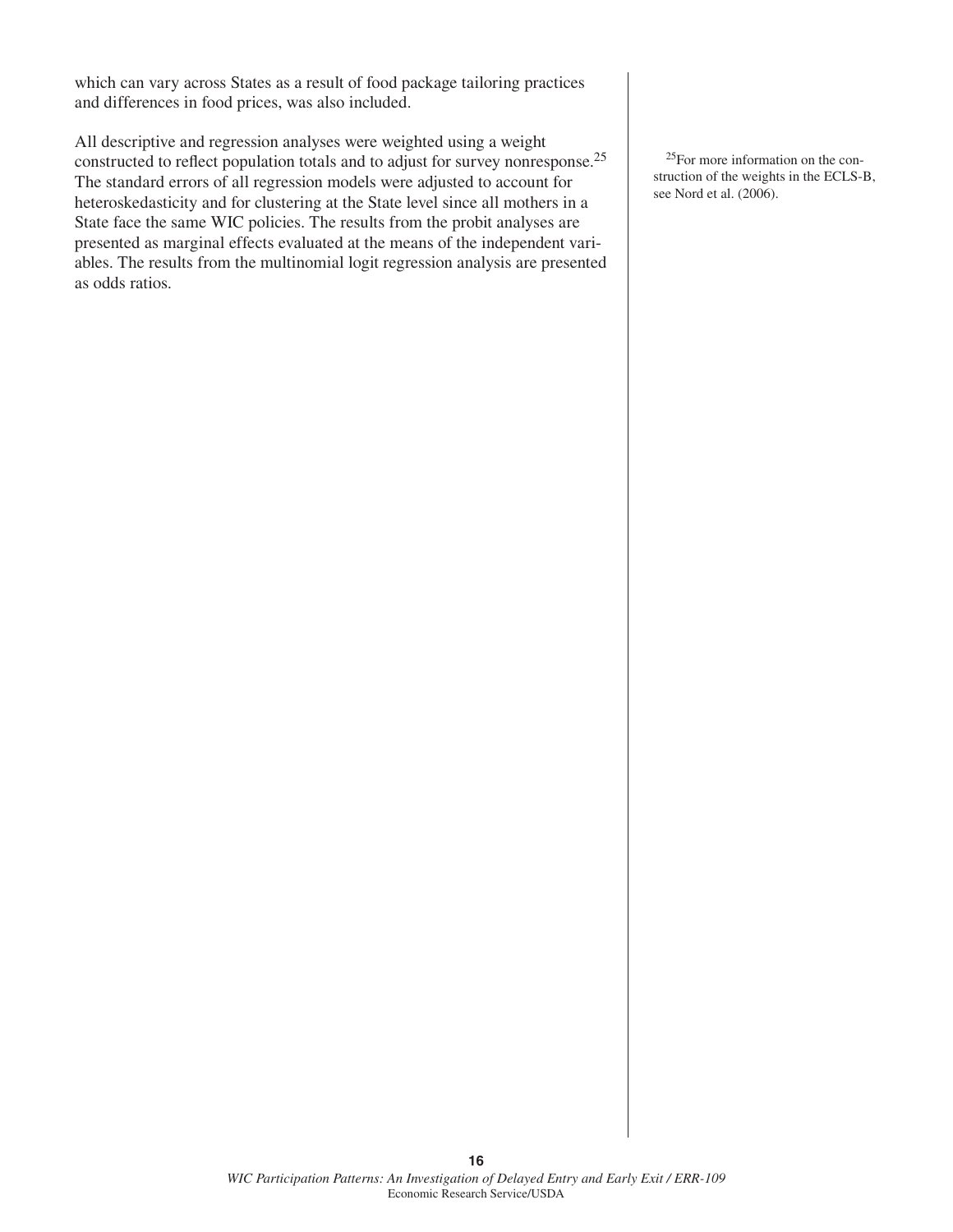# **Results on Dynamic WIC Participation Patterns**

We conducted two types of analysis of WIC participation dynamics for WIC-eligible households.

- 1. A descriptive analysis of the estimated prevalence of WIC dynamic participation patterns.
- 2. A multivariate regression analysis of the factors that may explain the WIC dynamic participation patterns.

#### **Descriptive Analysis of Dynamic Participation Patterns**

Table 2 shows the eight possible transitions into and out of WIC participation between the prenatal period, the postnatal-infant period, and the child period among eligible households. For example, pattern 1 describes a household that participates in all three study periods, while pattern 2 describes a household that participates in the first two periods and exits the program at the child period. Patterns 1 through 8 describe all possible transitions over the three study periods.

The estimated prevalence of each of the eight dynamic participation patterns shows that about half (51.2 percent) of eligible households participated in WIC during all three periods of the study (pattern 1), while 15.6 percent never participated (pattern 8). The remaining 33.2 percent of eligible households participated in either one or two, but not all, of the three study periods (patterns 2 through 7).

Table 2 also shows the distribution of participation patterns within the subgroup of participants in each time period. For example, while households that participated in all three study periods comprised 51.2 percent of all eligible households, they comprised 74.9 percent of prenatal participants.

#### Table 2

**WIC participation patterns of mother/child pairs from prenatal period to child period, among U.S. children born in 2001**

|                          | Participate in period? |                             |              |                            |                          | Percent with each participation pattern |                       |
|--------------------------|------------------------|-----------------------------|--------------|----------------------------|--------------------------|-----------------------------------------|-----------------------|
| Participation<br>pattern | Prenatal period        | Postnatal-<br>infant period | Child period | All eligible<br>households | Prenatal<br>participants | Postnatal-<br>infant<br>participants    | Child<br>participants |
|                          |                        |                             |              | Percent -                  |                          |                                         |                       |
|                          | Yes                    | Yes                         | Yes          | 51.2                       | 74.9                     | 64.7                                    | 78.7                  |
| 2                        | Yes                    | Yes                         | <b>No</b>    | 14.0                       | 20.5                     | 17.7                                    |                       |
| 3                        | Yes                    | <b>No</b>                   | Yes          | 1.7                        | 2.5                      |                                         | 2.7                   |
|                          | Yes                    | <b>No</b>                   | <b>No</b>    | 1.4                        | 2.0                      |                                         |                       |
| 5                        | No                     | Yes                         | Yes          | 9.8                        |                          | 12.4                                    | 15.1                  |
| 6                        | No                     | Yes                         | <b>No</b>    | 4.1                        |                          | 5.2                                     |                       |
|                          | No                     | <b>No</b>                   | Yes          | 2.3                        |                          |                                         | 3.5                   |
| 8                        | No.                    | <b>No</b>                   | <b>No</b>    | 15.6                       |                          |                                         |                       |

Notes: Percentages are weighted. A blank cell indicates that the participation pattern is not exhibited by participant subgroup. Source: Authors' calculations using the Early Childhood Longitudinal Study-Birth Cohort.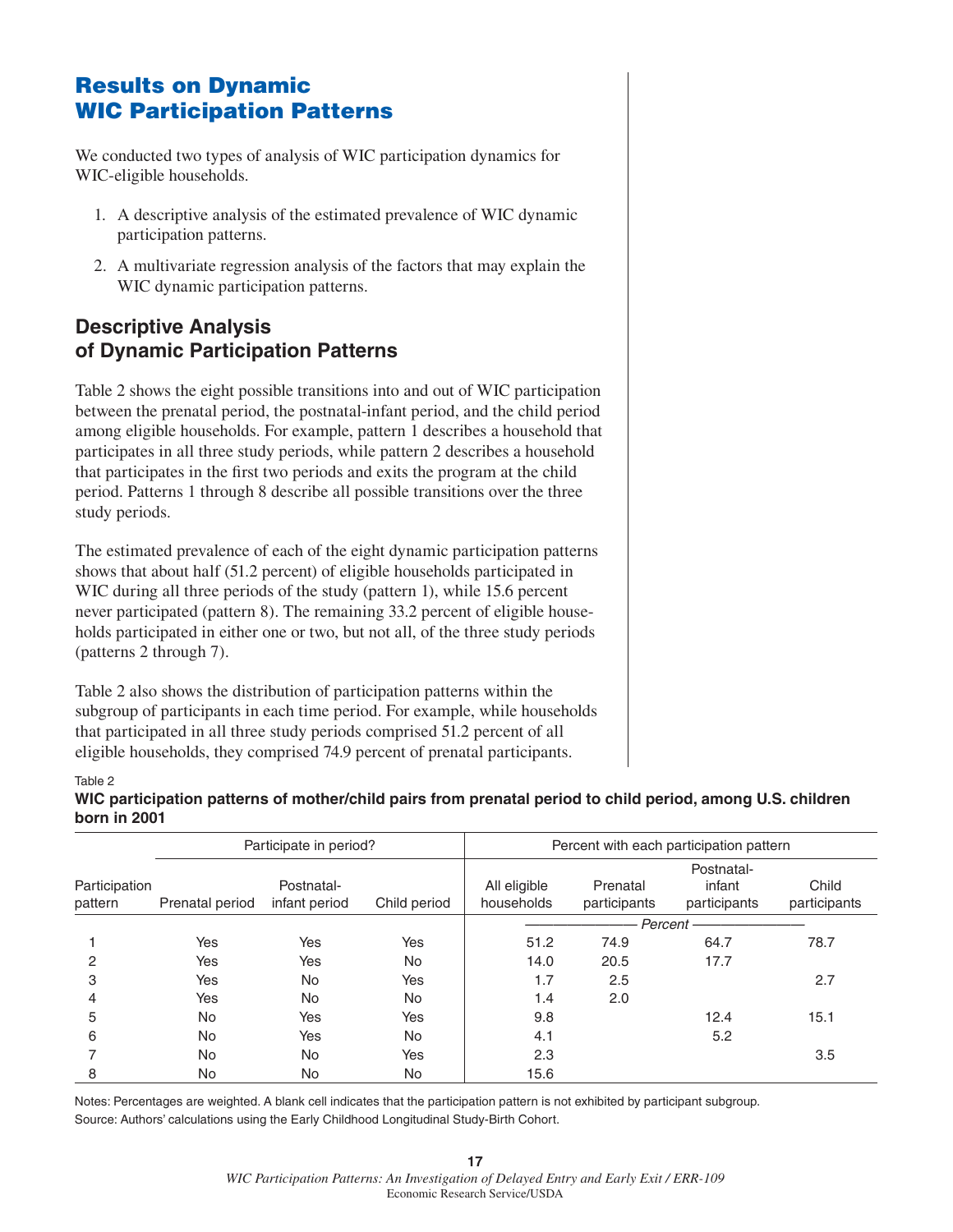#### **Comparability of ECLS-B Coverage Rates and Official Coverage Rates**

The information in table 2 can be used to estimate WIC coverage rates within the longitudinal framework of the ECLS-B, which we refer to as ECLS-B coverage rates. As noted previously, the ECLS-B does not have adequate information to estimate eligibility separately for the prenatal, postnatal-infant, and child periods. We created an eligible sample using data from the 9-month survey, which most closely matched the prenatal and postnatal-infant periods. Therefore, our ECLS-B coverage rates were derived by dividing the number of eligible households that participated in WIC in each period by a fixed number of eligible households. In contrast, the official WIC coverage rates were calculated using cross-sectional data on the number of WIC participants (either in total or by category) relative to the estimated number of eligible individuals in that category. The ECLS-B coverage rates are not intended to replace the official methodology for computing coverage rates. Instead, we estimated the ECLS-B coverage rates to assess their comparability with official coverage rates.

We found that the ECLS-B coverage rates, created by tracking the same set of eligible mother-child pairs over time, followed the same hump-shaped pattern observed in the official 2007 WIC coverage rates in figure 1. The ECLS-B coverage rate among prenatal households was 68.3 percent (the sum of rates for participation patterns 1, 2, 3, and 4 in table 2). The ECLS-B coverage rate increased to 79.1 percent in the postnatal-infant period (the sum of rates for participation patterns 1, 2, 5, and 6), and fell to 65.0 percent in the child period (the sum of rates for participation patterns 1, 3, 5, and 7). The most notable disparity was seen in the child period, where the ECLS-B coverage rate of 65.0 was higher than the official WIC coverage rate for children, which has ranged from 45.0 to 47.3 percent in recent years (USDA, 2009). This disparity is likely a result of two major differences in the measures. First, the ECLS-B coverage rate used data only up to the child's second birthday, while the official WIC coverage rates for children used data on children up to their fifth birthday. Second, the ECLS-B coverage rate calculation relied on a fixed sample of eligible households, while the official coverage rate used estimates of concurrent numbers of eligible households.

In addition to producing comparable patterns of WIC coverage over time, the ECLS-B produced similar demographic statistics on WIC participants as those generated using administrative data. Tiehen and Jacknowitz (2008) demonstrated that the demographic characteristics, such as race, ethnicity, and age, of prenatal WIC participants in the ECLS-B were quite similar to those of participants in administrative data. The comparability of coverage rates and the demographic characteristics of WIC participants is evidence that the ECLS-B data are appropriate for our analysis of WIC participation dynamics.

# **Dynamic WIC Participation Rates**

In table 3, we arranged the eight possible WIC dynamic participation patterns into groups that display the dynamic transitions in participation that are the focus of our study. Panel A of table 3 shows the percentage of WIC participants who remained in the program from one study period to the next, as well as the percentage who exited the program between study periods. As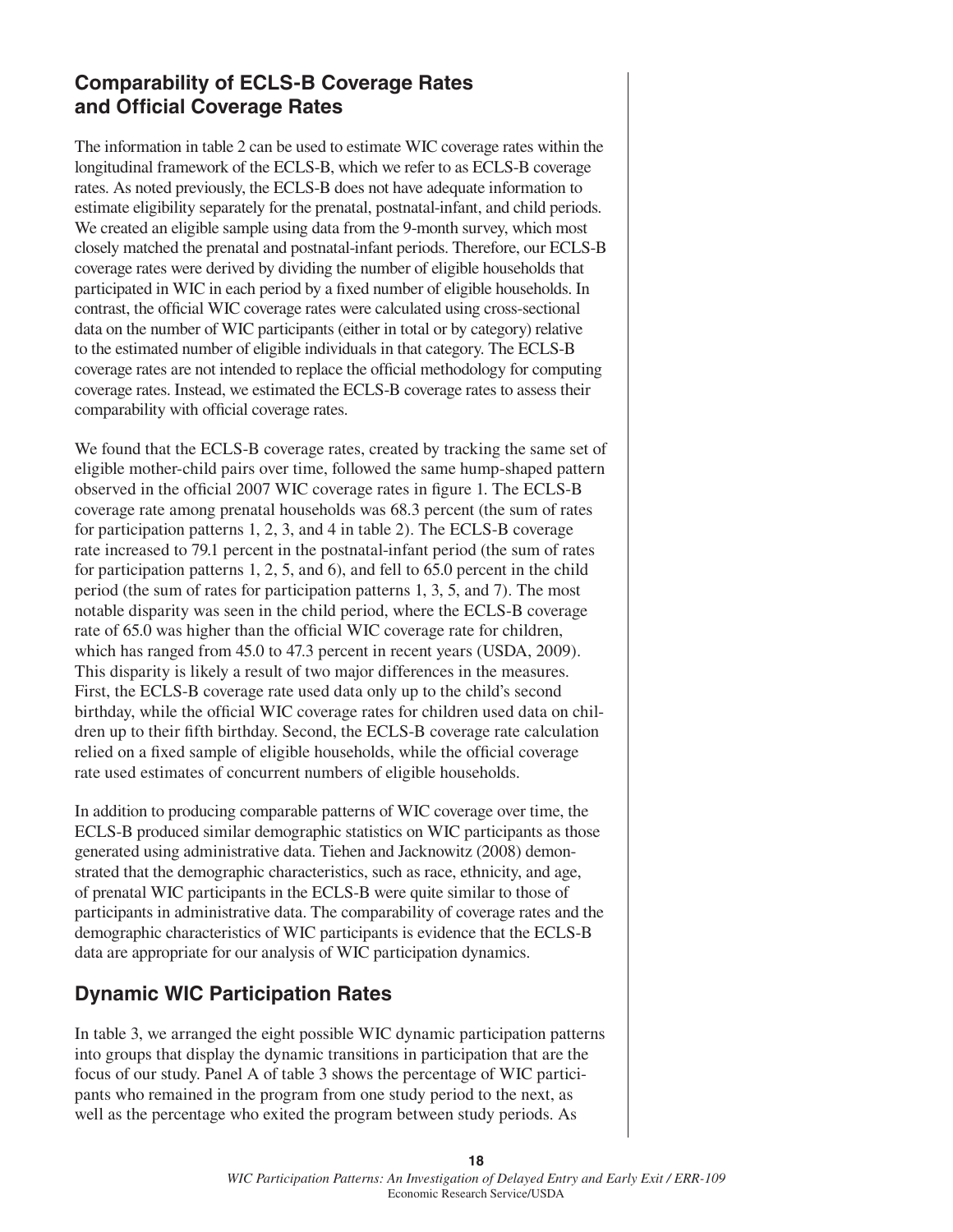shown in panel A, almost all prenatal participants (95.4 percent) stayed in the program during the postnatal-infant period; only 4.6 percent left the program between the prenatal and postnatal-infant periods. While it is unusual for a prenatal WIC participant to leave WIC during the postnatal-infant period, the rate of exit between the postnatal-infant period and the child period was much higher. Almost a fourth (22.9 percent) of postnatal-infant participants left WIC when the survey child turned 1 year old.<sup>26</sup>

Panel B of table 3 displays the percentage of WIC participants in the later two study periods who had participated in a previous period, and the percentage that entered the program between study periods. About a fifth (17.6 percent) of postnatal-infant participants entered WIC after the survey child's birth.27 In contrast, it was unusual for a participating household to enter WIC between the survey child's first and second birthdays. Almost all (96.5 percent) participants in the child period had received WIC in a previous period.

In summary, among households that participated in WIC at some point during the study periods, the two most common transitions in participation were:

- 1. From nonparticipation in the prenatal period to participation in the postnatal-infant period (delayed entrance); and
- 2. From participation in the postnatal-infant period to nonparticipation in the child period (early exit).

Given the importance of these two transitions, we focused on postnatal-infant participants, examining the factors associated with a delay in their WIC enrollment until after an eligible woman gives birth and the exit from WIC after a child turns 1 year old.

# **Results for Postnatal-Infant WIC Entrants**

As shown in table 4, delayed entrants appear to be more advantaged than households that participated in both the prenatal and postnatal-infant periods

26It is important to note that we only observed households up to the second wave of the survey, when the child was approximately 2 years old.

 $27$ The finding that 17.6 percent of postnatal-infant participants entered WIC after the survey child's birth is consistent with evidence from Cole et al. (2001) that 22 percent of mothers of WIC infants did not participate in WIC while pregnant.

#### Table 3

#### **Entry and exit patterns of eligible WIC households from prenatal period to child period**

|                                                               | Participation<br>pattern | Prenatal<br>participants | Postnatal-infant<br>participants | Child<br>participants |
|---------------------------------------------------------------|--------------------------|--------------------------|----------------------------------|-----------------------|
|                                                               |                          |                          | Percent-                         |                       |
| <b>Panel A: Continuation and exit rates</b>                   |                          |                          |                                  |                       |
| Continuation rate for prenatal to postnatal-infant period     | 1 and 2                  | 95.4                     |                                  |                       |
| Exit rate for prenatal period                                 | $3$ and $4$              | 4.6                      |                                  |                       |
| Continuation rate for postnatal-infant period to child period | 1 and $5$                |                          | 77.1                             |                       |
| Exit rate for postnatal-infant period                         | $2$ and $6$              |                          | 22.9                             |                       |
| <b>Panel B: Previous participation and entry rates</b>        |                          |                          |                                  |                       |
| Previous participation for postnatal-infant period            | 1 and $2$                |                          | 82.4                             |                       |
| New entry rate for postnatal-infant period                    | 5 and 6                  |                          | 17.6                             |                       |
| Previous participation for child period                       | 1, 3, and $5$            |                          |                                  | 96.5                  |
| New entry rate for child period                               | 7                        |                          |                                  | 3.5                   |

Notes: See table 2 for a description of each participation pattern. Percentages are weighted. A blank cell indicates that the participation pattern is not exhibited by participant subgroup.

Source: Authors' calculations using the Early Childhood Longitudinal Study-Birth Cohort.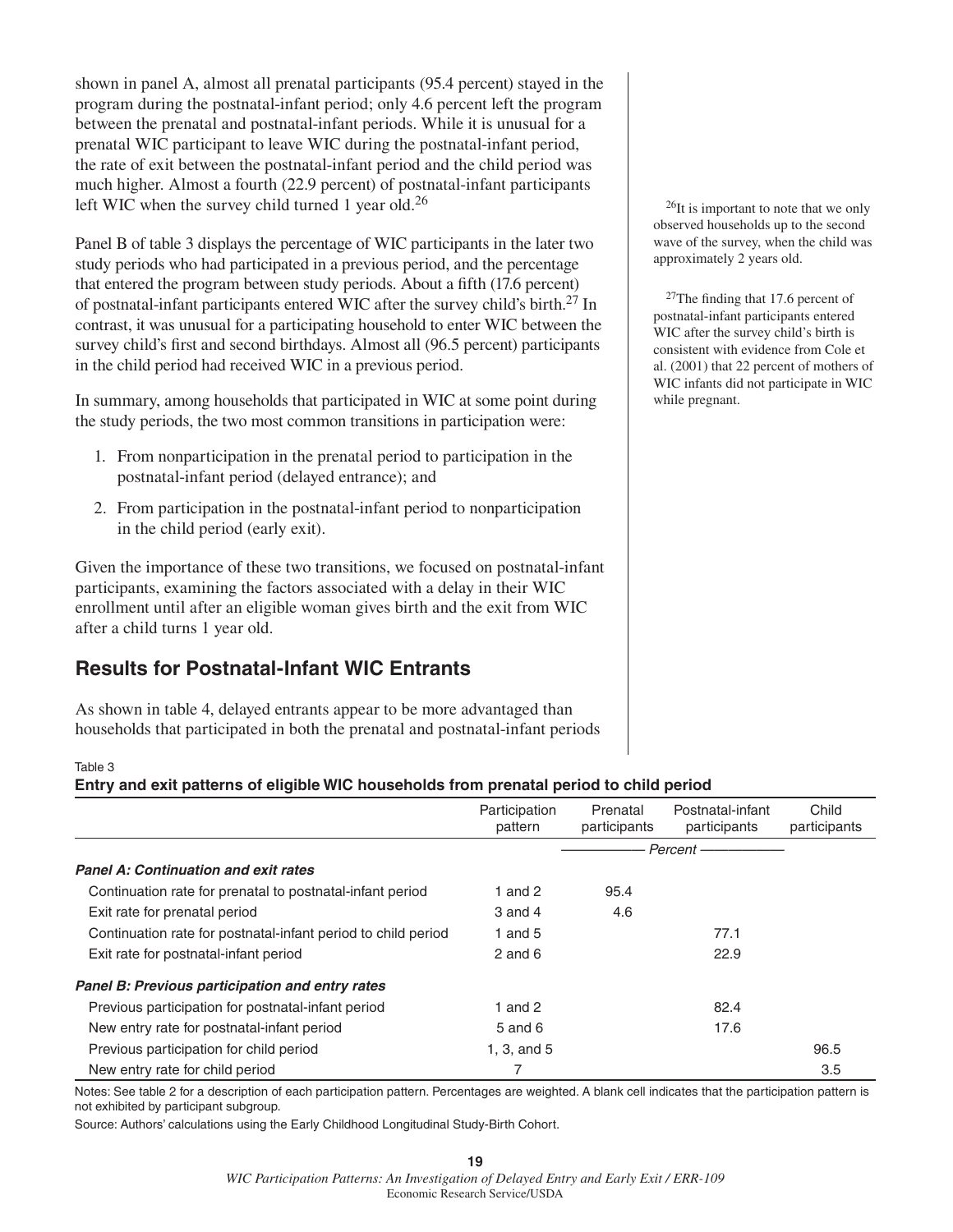with respect to maternal education, marital status, participation in other assistance programs, employment, and utilization of private insurance to pay for prenatal care. The estimated marginal effects from the probit regression of postnatal WIC entry are displayed in table 5. It is important to note that, because the analysis compared those who entered in the postnatal period with those who entered in the prenatal period, it did not provide information on the factors that prevent WIC receipt altogether.

The regression results supported the fact that WIC participants in better economic circumstances were more likely to delay WIC participation until the postnatal-infant period. WIC participants with better maternal education and higher household income relative to the poverty line were more likely to delay entrance until the postnatal-infant period. For example, a household with a mother holding a college degree was 8.6 percentage points more likely to delay entry than a household with a mother without a high school degree. These factors suggest that households that delay entry into the program may not have been eligible in the prenatal period.

The regression results also indicated a strong relationship between prenatal Medicaid coverage and prenatal receipt of WIC. Compared with those covered by private health insurance, WIC participants with Medicaid coverage during the prenatal period were 15.0 percentage points less likely to delay WIC participation until the postnatal period. Given that participation in Medicaid provides adjunctive eligibility for WIC, these findings were not surprising. Those with neither private insurance nor Medicaid were also less likely to delay receipt of WIC until the postnatal period, although the estimated marginal effect was relatively small.

There was also evidence that geographic location may be a factor in the timing of WIC participation; women who reside in the Northeast and those who reside in urban areas with a population of at least 50,000 (the omitted category) were more likely to delay participation until after having a child.

State policies also influence the decision to delay participation. WIC participants residing in States where participation in SSI confers WIC eligibility were less likely to delay, while those living in States that allow the food package to be tailored to reduce sucrose content were more likely to delay. Counter to expectations, participants in States with a greater number of WIC offices per 1,000 individuals living below the poverty level were more likely to delay. As noted previously, it was difficult to identify the effect of Statelevel policies in a cross-sectional analysis, given that they may be correlated with other unobserved State characteristics. To test the sensitivity of our regression results to the inclusion of the State policy variables, we examined two other specifications of both the delayed entry and early exit equations. The two other specifications were identical to our full specification, except that the first excludes the WIC State policy variables and the second includes State fixed effects (results available from authors). The results were generally not sensitive to these two alternative specifications.

#### **Results for Participants Exiting WIC**

As shown in table 4, households that exited the program after a child turned 1 year old were more economically advantaged than those that remained on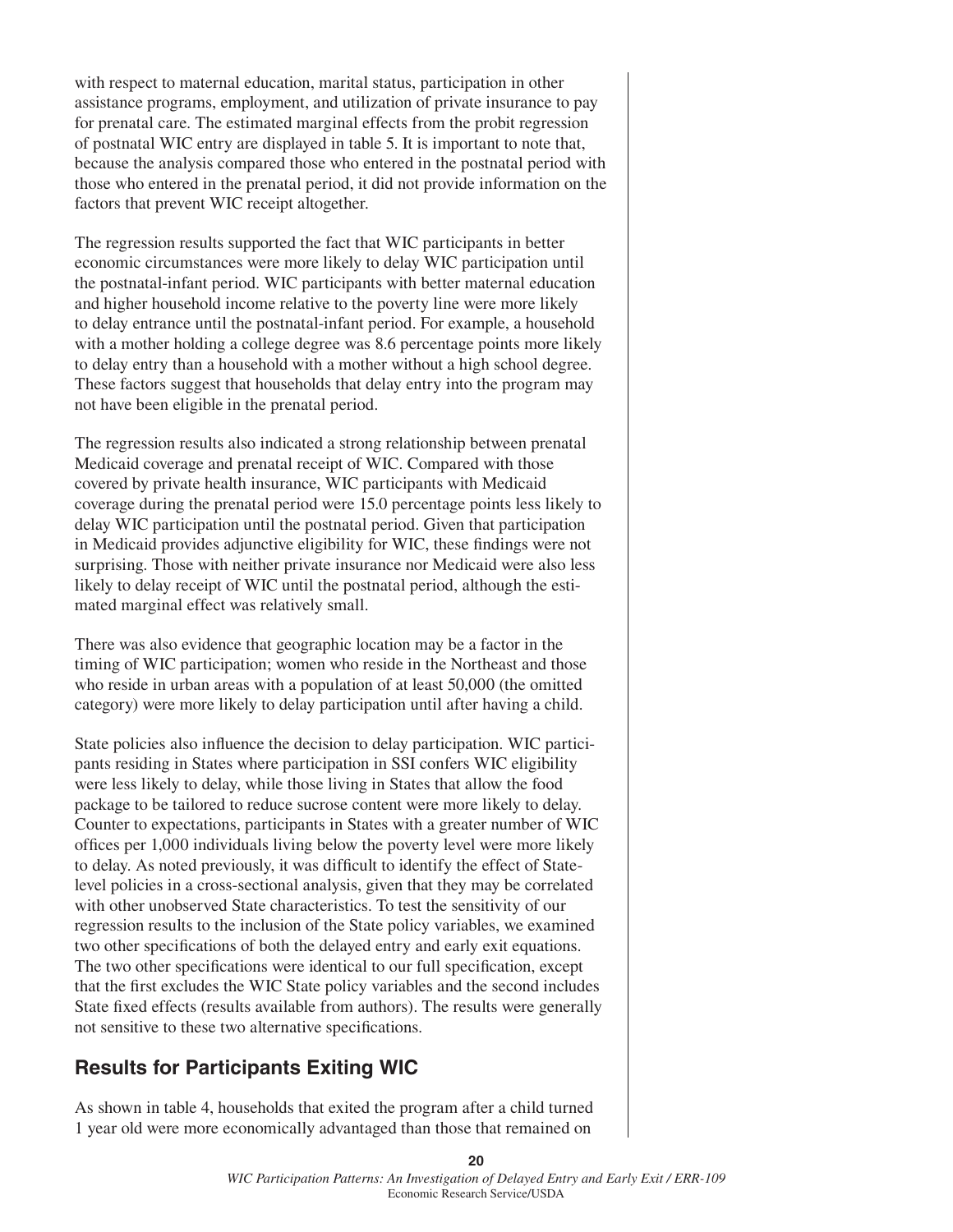#### Table 4 **Characteristics of postnatal-infant WIC participants, by the timing of WIC participation**

| Enters WIC<br><b>Exits WIC</b><br>in postnatal period<br>as a child<br>Yes<br><b>No</b><br>Yes<br><b>No</b><br>Non-Hispanic White<br>0.400<br>0.389<br>$0.440*$<br>0.376<br>Non-Hispanic Black<br>0.224<br>0.227<br>0.220<br>0.247<br>Hispanic<br>0.336<br>0.354<br>0.316<br>$0.260*$<br>Other<br>0.061<br>0.049<br>0.048<br>0.054<br>$0.423*$<br>0.493<br>Did not graduate high school<br>0.485<br>$0.409*$<br>High school graduate<br>0.248<br>0.288<br>0.274<br>0.303<br>Some college or vocational/technical degree<br>0.213<br>$0.280*$<br>0.205<br>0.238<br>College degree<br>$0.049*$<br>0.022<br>$0.050*$<br>0.020<br>Younger than 20 years old<br>0.137<br>0.140<br>0.132<br>0.124<br>Age 20-34<br>0.745<br>0.783<br>$0.827*$<br>0.761<br>Age 35 or older<br>$0.124*$<br>0.079<br>0.099<br>$0.049*$<br>Mother is a U.S. citizen<br>0.767<br>0.792<br>0.769<br>$0.850*$<br>Mother's relationship status:<br>Married<br>$0.478*$<br>0.408<br>0.417<br>0.422<br>At least one other child under age 5<br>in household<br>0.381<br>0.395<br>0.406<br>0.389<br>At least one child age 5-17 years old<br>in household<br>0.476<br>0.454<br>0.420<br>0.470<br>0.022<br>0.016<br>0.018<br>Child is twin or higher-order birth<br>0.014<br>Household income below poverty level<br>0.494<br>$0.395*$<br>0.509<br>$0.430*$<br>Household income between poverty level<br>and 185 percent poverty level<br>0.429<br>0.387<br>0.423<br>0.385<br>Household income above 185 percent<br>poverty level<br>0.141<br>0.119<br>0.106<br>$0.182*$<br>Household income increased between<br>$0.506*$<br>0.448<br>surveys<br>0.210<br>0.210<br>Owns home<br>0.233<br>0.225<br>$0.706*$<br>0.635<br>Mother employed during year before birth<br>0.638<br>$0.699*$<br>Mother did not work anytime after birth<br>0.340<br>$0.257*$<br><b>Program participation:</b><br>Participated in other programs since<br>birth of child<br>$0.719*$<br>0.773<br>Mother received cash welfare most/all<br>of childhood<br>0.069<br>0.061<br>0.066<br>0.052<br>Mother received cash welfare some/half<br>of childhood<br>0.070<br>0.095<br>0.091<br>0.090<br>Mother did not receive cash welfare<br>as a child<br>0.839<br>0.857<br>0.841<br>0.869<br><b>Prenatal care and infant health:</b><br>Prenatal care paid by private insurance<br>0.212<br>$0.375*$<br>0.195<br>$0.276*$<br>Prenatal care paid by Medicaid<br>0.677<br>$0.498*$<br>0.699<br>$0.620*$<br>Prenatal care paid by neither Medicaid<br>nor private health insurance<br>0.081<br>0.093<br>0.077<br>0.095<br>No prenatal care received<br>$0.047*$<br>0.013<br>0.017<br>0.027<br>Mother smoked at least 100 cigarettes |                                  | Proportion that<br>delayed entry: |  | Proportion that<br>exited early: |  |
|---------------------------------------------------------------------------------------------------------------------------------------------------------------------------------------------------------------------------------------------------------------------------------------------------------------------------------------------------------------------------------------------------------------------------------------------------------------------------------------------------------------------------------------------------------------------------------------------------------------------------------------------------------------------------------------------------------------------------------------------------------------------------------------------------------------------------------------------------------------------------------------------------------------------------------------------------------------------------------------------------------------------------------------------------------------------------------------------------------------------------------------------------------------------------------------------------------------------------------------------------------------------------------------------------------------------------------------------------------------------------------------------------------------------------------------------------------------------------------------------------------------------------------------------------------------------------------------------------------------------------------------------------------------------------------------------------------------------------------------------------------------------------------------------------------------------------------------------------------------------------------------------------------------------------------------------------------------------------------------------------------------------------------------------------------------------------------------------------------------------------------------------------------------------------------------------------------------------------------------------------------------------------------------------------------------------------------------------------------------------------------------------------------------------------------------------------------------------------------------------------------------------------------------------------------------------------------------------------------------------------------------------------------------|----------------------------------|-----------------------------------|--|----------------------------------|--|
|                                                                                                                                                                                                                                                                                                                                                                                                                                                                                                                                                                                                                                                                                                                                                                                                                                                                                                                                                                                                                                                                                                                                                                                                                                                                                                                                                                                                                                                                                                                                                                                                                                                                                                                                                                                                                                                                                                                                                                                                                                                                                                                                                                                                                                                                                                                                                                                                                                                                                                                                                                                                                                                               |                                  |                                   |  |                                  |  |
|                                                                                                                                                                                                                                                                                                                                                                                                                                                                                                                                                                                                                                                                                                                                                                                                                                                                                                                                                                                                                                                                                                                                                                                                                                                                                                                                                                                                                                                                                                                                                                                                                                                                                                                                                                                                                                                                                                                                                                                                                                                                                                                                                                                                                                                                                                                                                                                                                                                                                                                                                                                                                                                               |                                  |                                   |  |                                  |  |
|                                                                                                                                                                                                                                                                                                                                                                                                                                                                                                                                                                                                                                                                                                                                                                                                                                                                                                                                                                                                                                                                                                                                                                                                                                                                                                                                                                                                                                                                                                                                                                                                                                                                                                                                                                                                                                                                                                                                                                                                                                                                                                                                                                                                                                                                                                                                                                                                                                                                                                                                                                                                                                                               |                                  |                                   |  |                                  |  |
|                                                                                                                                                                                                                                                                                                                                                                                                                                                                                                                                                                                                                                                                                                                                                                                                                                                                                                                                                                                                                                                                                                                                                                                                                                                                                                                                                                                                                                                                                                                                                                                                                                                                                                                                                                                                                                                                                                                                                                                                                                                                                                                                                                                                                                                                                                                                                                                                                                                                                                                                                                                                                                                               | <b>Mother's characteristics:</b> |                                   |  |                                  |  |
|                                                                                                                                                                                                                                                                                                                                                                                                                                                                                                                                                                                                                                                                                                                                                                                                                                                                                                                                                                                                                                                                                                                                                                                                                                                                                                                                                                                                                                                                                                                                                                                                                                                                                                                                                                                                                                                                                                                                                                                                                                                                                                                                                                                                                                                                                                                                                                                                                                                                                                                                                                                                                                                               |                                  |                                   |  |                                  |  |
|                                                                                                                                                                                                                                                                                                                                                                                                                                                                                                                                                                                                                                                                                                                                                                                                                                                                                                                                                                                                                                                                                                                                                                                                                                                                                                                                                                                                                                                                                                                                                                                                                                                                                                                                                                                                                                                                                                                                                                                                                                                                                                                                                                                                                                                                                                                                                                                                                                                                                                                                                                                                                                                               |                                  |                                   |  |                                  |  |
|                                                                                                                                                                                                                                                                                                                                                                                                                                                                                                                                                                                                                                                                                                                                                                                                                                                                                                                                                                                                                                                                                                                                                                                                                                                                                                                                                                                                                                                                                                                                                                                                                                                                                                                                                                                                                                                                                                                                                                                                                                                                                                                                                                                                                                                                                                                                                                                                                                                                                                                                                                                                                                                               |                                  |                                   |  |                                  |  |
|                                                                                                                                                                                                                                                                                                                                                                                                                                                                                                                                                                                                                                                                                                                                                                                                                                                                                                                                                                                                                                                                                                                                                                                                                                                                                                                                                                                                                                                                                                                                                                                                                                                                                                                                                                                                                                                                                                                                                                                                                                                                                                                                                                                                                                                                                                                                                                                                                                                                                                                                                                                                                                                               |                                  |                                   |  |                                  |  |
|                                                                                                                                                                                                                                                                                                                                                                                                                                                                                                                                                                                                                                                                                                                                                                                                                                                                                                                                                                                                                                                                                                                                                                                                                                                                                                                                                                                                                                                                                                                                                                                                                                                                                                                                                                                                                                                                                                                                                                                                                                                                                                                                                                                                                                                                                                                                                                                                                                                                                                                                                                                                                                                               |                                  |                                   |  |                                  |  |
|                                                                                                                                                                                                                                                                                                                                                                                                                                                                                                                                                                                                                                                                                                                                                                                                                                                                                                                                                                                                                                                                                                                                                                                                                                                                                                                                                                                                                                                                                                                                                                                                                                                                                                                                                                                                                                                                                                                                                                                                                                                                                                                                                                                                                                                                                                                                                                                                                                                                                                                                                                                                                                                               |                                  |                                   |  |                                  |  |
|                                                                                                                                                                                                                                                                                                                                                                                                                                                                                                                                                                                                                                                                                                                                                                                                                                                                                                                                                                                                                                                                                                                                                                                                                                                                                                                                                                                                                                                                                                                                                                                                                                                                                                                                                                                                                                                                                                                                                                                                                                                                                                                                                                                                                                                                                                                                                                                                                                                                                                                                                                                                                                                               |                                  |                                   |  |                                  |  |
|                                                                                                                                                                                                                                                                                                                                                                                                                                                                                                                                                                                                                                                                                                                                                                                                                                                                                                                                                                                                                                                                                                                                                                                                                                                                                                                                                                                                                                                                                                                                                                                                                                                                                                                                                                                                                                                                                                                                                                                                                                                                                                                                                                                                                                                                                                                                                                                                                                                                                                                                                                                                                                                               |                                  |                                   |  |                                  |  |
|                                                                                                                                                                                                                                                                                                                                                                                                                                                                                                                                                                                                                                                                                                                                                                                                                                                                                                                                                                                                                                                                                                                                                                                                                                                                                                                                                                                                                                                                                                                                                                                                                                                                                                                                                                                                                                                                                                                                                                                                                                                                                                                                                                                                                                                                                                                                                                                                                                                                                                                                                                                                                                                               |                                  |                                   |  |                                  |  |
|                                                                                                                                                                                                                                                                                                                                                                                                                                                                                                                                                                                                                                                                                                                                                                                                                                                                                                                                                                                                                                                                                                                                                                                                                                                                                                                                                                                                                                                                                                                                                                                                                                                                                                                                                                                                                                                                                                                                                                                                                                                                                                                                                                                                                                                                                                                                                                                                                                                                                                                                                                                                                                                               |                                  |                                   |  |                                  |  |
|                                                                                                                                                                                                                                                                                                                                                                                                                                                                                                                                                                                                                                                                                                                                                                                                                                                                                                                                                                                                                                                                                                                                                                                                                                                                                                                                                                                                                                                                                                                                                                                                                                                                                                                                                                                                                                                                                                                                                                                                                                                                                                                                                                                                                                                                                                                                                                                                                                                                                                                                                                                                                                                               |                                  |                                   |  |                                  |  |
|                                                                                                                                                                                                                                                                                                                                                                                                                                                                                                                                                                                                                                                                                                                                                                                                                                                                                                                                                                                                                                                                                                                                                                                                                                                                                                                                                                                                                                                                                                                                                                                                                                                                                                                                                                                                                                                                                                                                                                                                                                                                                                                                                                                                                                                                                                                                                                                                                                                                                                                                                                                                                                                               |                                  |                                   |  |                                  |  |
|                                                                                                                                                                                                                                                                                                                                                                                                                                                                                                                                                                                                                                                                                                                                                                                                                                                                                                                                                                                                                                                                                                                                                                                                                                                                                                                                                                                                                                                                                                                                                                                                                                                                                                                                                                                                                                                                                                                                                                                                                                                                                                                                                                                                                                                                                                                                                                                                                                                                                                                                                                                                                                                               |                                  |                                   |  |                                  |  |
|                                                                                                                                                                                                                                                                                                                                                                                                                                                                                                                                                                                                                                                                                                                                                                                                                                                                                                                                                                                                                                                                                                                                                                                                                                                                                                                                                                                                                                                                                                                                                                                                                                                                                                                                                                                                                                                                                                                                                                                                                                                                                                                                                                                                                                                                                                                                                                                                                                                                                                                                                                                                                                                               |                                  |                                   |  |                                  |  |
|                                                                                                                                                                                                                                                                                                                                                                                                                                                                                                                                                                                                                                                                                                                                                                                                                                                                                                                                                                                                                                                                                                                                                                                                                                                                                                                                                                                                                                                                                                                                                                                                                                                                                                                                                                                                                                                                                                                                                                                                                                                                                                                                                                                                                                                                                                                                                                                                                                                                                                                                                                                                                                                               |                                  |                                   |  |                                  |  |
|                                                                                                                                                                                                                                                                                                                                                                                                                                                                                                                                                                                                                                                                                                                                                                                                                                                                                                                                                                                                                                                                                                                                                                                                                                                                                                                                                                                                                                                                                                                                                                                                                                                                                                                                                                                                                                                                                                                                                                                                                                                                                                                                                                                                                                                                                                                                                                                                                                                                                                                                                                                                                                                               |                                  |                                   |  |                                  |  |
|                                                                                                                                                                                                                                                                                                                                                                                                                                                                                                                                                                                                                                                                                                                                                                                                                                                                                                                                                                                                                                                                                                                                                                                                                                                                                                                                                                                                                                                                                                                                                                                                                                                                                                                                                                                                                                                                                                                                                                                                                                                                                                                                                                                                                                                                                                                                                                                                                                                                                                                                                                                                                                                               |                                  |                                   |  |                                  |  |
|                                                                                                                                                                                                                                                                                                                                                                                                                                                                                                                                                                                                                                                                                                                                                                                                                                                                                                                                                                                                                                                                                                                                                                                                                                                                                                                                                                                                                                                                                                                                                                                                                                                                                                                                                                                                                                                                                                                                                                                                                                                                                                                                                                                                                                                                                                                                                                                                                                                                                                                                                                                                                                                               |                                  |                                   |  |                                  |  |
|                                                                                                                                                                                                                                                                                                                                                                                                                                                                                                                                                                                                                                                                                                                                                                                                                                                                                                                                                                                                                                                                                                                                                                                                                                                                                                                                                                                                                                                                                                                                                                                                                                                                                                                                                                                                                                                                                                                                                                                                                                                                                                                                                                                                                                                                                                                                                                                                                                                                                                                                                                                                                                                               |                                  |                                   |  |                                  |  |
|                                                                                                                                                                                                                                                                                                                                                                                                                                                                                                                                                                                                                                                                                                                                                                                                                                                                                                                                                                                                                                                                                                                                                                                                                                                                                                                                                                                                                                                                                                                                                                                                                                                                                                                                                                                                                                                                                                                                                                                                                                                                                                                                                                                                                                                                                                                                                                                                                                                                                                                                                                                                                                                               |                                  |                                   |  |                                  |  |
|                                                                                                                                                                                                                                                                                                                                                                                                                                                                                                                                                                                                                                                                                                                                                                                                                                                                                                                                                                                                                                                                                                                                                                                                                                                                                                                                                                                                                                                                                                                                                                                                                                                                                                                                                                                                                                                                                                                                                                                                                                                                                                                                                                                                                                                                                                                                                                                                                                                                                                                                                                                                                                                               | Income, employment, and assets:  |                                   |  |                                  |  |
|                                                                                                                                                                                                                                                                                                                                                                                                                                                                                                                                                                                                                                                                                                                                                                                                                                                                                                                                                                                                                                                                                                                                                                                                                                                                                                                                                                                                                                                                                                                                                                                                                                                                                                                                                                                                                                                                                                                                                                                                                                                                                                                                                                                                                                                                                                                                                                                                                                                                                                                                                                                                                                                               |                                  |                                   |  |                                  |  |
|                                                                                                                                                                                                                                                                                                                                                                                                                                                                                                                                                                                                                                                                                                                                                                                                                                                                                                                                                                                                                                                                                                                                                                                                                                                                                                                                                                                                                                                                                                                                                                                                                                                                                                                                                                                                                                                                                                                                                                                                                                                                                                                                                                                                                                                                                                                                                                                                                                                                                                                                                                                                                                                               |                                  |                                   |  |                                  |  |
|                                                                                                                                                                                                                                                                                                                                                                                                                                                                                                                                                                                                                                                                                                                                                                                                                                                                                                                                                                                                                                                                                                                                                                                                                                                                                                                                                                                                                                                                                                                                                                                                                                                                                                                                                                                                                                                                                                                                                                                                                                                                                                                                                                                                                                                                                                                                                                                                                                                                                                                                                                                                                                                               |                                  |                                   |  |                                  |  |
|                                                                                                                                                                                                                                                                                                                                                                                                                                                                                                                                                                                                                                                                                                                                                                                                                                                                                                                                                                                                                                                                                                                                                                                                                                                                                                                                                                                                                                                                                                                                                                                                                                                                                                                                                                                                                                                                                                                                                                                                                                                                                                                                                                                                                                                                                                                                                                                                                                                                                                                                                                                                                                                               |                                  |                                   |  |                                  |  |
|                                                                                                                                                                                                                                                                                                                                                                                                                                                                                                                                                                                                                                                                                                                                                                                                                                                                                                                                                                                                                                                                                                                                                                                                                                                                                                                                                                                                                                                                                                                                                                                                                                                                                                                                                                                                                                                                                                                                                                                                                                                                                                                                                                                                                                                                                                                                                                                                                                                                                                                                                                                                                                                               |                                  |                                   |  |                                  |  |
|                                                                                                                                                                                                                                                                                                                                                                                                                                                                                                                                                                                                                                                                                                                                                                                                                                                                                                                                                                                                                                                                                                                                                                                                                                                                                                                                                                                                                                                                                                                                                                                                                                                                                                                                                                                                                                                                                                                                                                                                                                                                                                                                                                                                                                                                                                                                                                                                                                                                                                                                                                                                                                                               |                                  |                                   |  |                                  |  |
|                                                                                                                                                                                                                                                                                                                                                                                                                                                                                                                                                                                                                                                                                                                                                                                                                                                                                                                                                                                                                                                                                                                                                                                                                                                                                                                                                                                                                                                                                                                                                                                                                                                                                                                                                                                                                                                                                                                                                                                                                                                                                                                                                                                                                                                                                                                                                                                                                                                                                                                                                                                                                                                               |                                  |                                   |  |                                  |  |
|                                                                                                                                                                                                                                                                                                                                                                                                                                                                                                                                                                                                                                                                                                                                                                                                                                                                                                                                                                                                                                                                                                                                                                                                                                                                                                                                                                                                                                                                                                                                                                                                                                                                                                                                                                                                                                                                                                                                                                                                                                                                                                                                                                                                                                                                                                                                                                                                                                                                                                                                                                                                                                                               |                                  |                                   |  |                                  |  |
|                                                                                                                                                                                                                                                                                                                                                                                                                                                                                                                                                                                                                                                                                                                                                                                                                                                                                                                                                                                                                                                                                                                                                                                                                                                                                                                                                                                                                                                                                                                                                                                                                                                                                                                                                                                                                                                                                                                                                                                                                                                                                                                                                                                                                                                                                                                                                                                                                                                                                                                                                                                                                                                               |                                  |                                   |  |                                  |  |
|                                                                                                                                                                                                                                                                                                                                                                                                                                                                                                                                                                                                                                                                                                                                                                                                                                                                                                                                                                                                                                                                                                                                                                                                                                                                                                                                                                                                                                                                                                                                                                                                                                                                                                                                                                                                                                                                                                                                                                                                                                                                                                                                                                                                                                                                                                                                                                                                                                                                                                                                                                                                                                                               |                                  |                                   |  |                                  |  |
|                                                                                                                                                                                                                                                                                                                                                                                                                                                                                                                                                                                                                                                                                                                                                                                                                                                                                                                                                                                                                                                                                                                                                                                                                                                                                                                                                                                                                                                                                                                                                                                                                                                                                                                                                                                                                                                                                                                                                                                                                                                                                                                                                                                                                                                                                                                                                                                                                                                                                                                                                                                                                                                               |                                  |                                   |  |                                  |  |
|                                                                                                                                                                                                                                                                                                                                                                                                                                                                                                                                                                                                                                                                                                                                                                                                                                                                                                                                                                                                                                                                                                                                                                                                                                                                                                                                                                                                                                                                                                                                                                                                                                                                                                                                                                                                                                                                                                                                                                                                                                                                                                                                                                                                                                                                                                                                                                                                                                                                                                                                                                                                                                                               |                                  |                                   |  |                                  |  |
|                                                                                                                                                                                                                                                                                                                                                                                                                                                                                                                                                                                                                                                                                                                                                                                                                                                                                                                                                                                                                                                                                                                                                                                                                                                                                                                                                                                                                                                                                                                                                                                                                                                                                                                                                                                                                                                                                                                                                                                                                                                                                                                                                                                                                                                                                                                                                                                                                                                                                                                                                                                                                                                               |                                  |                                   |  |                                  |  |
|                                                                                                                                                                                                                                                                                                                                                                                                                                                                                                                                                                                                                                                                                                                                                                                                                                                                                                                                                                                                                                                                                                                                                                                                                                                                                                                                                                                                                                                                                                                                                                                                                                                                                                                                                                                                                                                                                                                                                                                                                                                                                                                                                                                                                                                                                                                                                                                                                                                                                                                                                                                                                                                               |                                  |                                   |  |                                  |  |
|                                                                                                                                                                                                                                                                                                                                                                                                                                                                                                                                                                                                                                                                                                                                                                                                                                                                                                                                                                                                                                                                                                                                                                                                                                                                                                                                                                                                                                                                                                                                                                                                                                                                                                                                                                                                                                                                                                                                                                                                                                                                                                                                                                                                                                                                                                                                                                                                                                                                                                                                                                                                                                                               |                                  |                                   |  |                                  |  |
|                                                                                                                                                                                                                                                                                                                                                                                                                                                                                                                                                                                                                                                                                                                                                                                                                                                                                                                                                                                                                                                                                                                                                                                                                                                                                                                                                                                                                                                                                                                                                                                                                                                                                                                                                                                                                                                                                                                                                                                                                                                                                                                                                                                                                                                                                                                                                                                                                                                                                                                                                                                                                                                               |                                  |                                   |  |                                  |  |
|                                                                                                                                                                                                                                                                                                                                                                                                                                                                                                                                                                                                                                                                                                                                                                                                                                                                                                                                                                                                                                                                                                                                                                                                                                                                                                                                                                                                                                                                                                                                                                                                                                                                                                                                                                                                                                                                                                                                                                                                                                                                                                                                                                                                                                                                                                                                                                                                                                                                                                                                                                                                                                                               |                                  |                                   |  |                                  |  |
|                                                                                                                                                                                                                                                                                                                                                                                                                                                                                                                                                                                                                                                                                                                                                                                                                                                                                                                                                                                                                                                                                                                                                                                                                                                                                                                                                                                                                                                                                                                                                                                                                                                                                                                                                                                                                                                                                                                                                                                                                                                                                                                                                                                                                                                                                                                                                                                                                                                                                                                                                                                                                                                               |                                  |                                   |  |                                  |  |
|                                                                                                                                                                                                                                                                                                                                                                                                                                                                                                                                                                                                                                                                                                                                                                                                                                                                                                                                                                                                                                                                                                                                                                                                                                                                                                                                                                                                                                                                                                                                                                                                                                                                                                                                                                                                                                                                                                                                                                                                                                                                                                                                                                                                                                                                                                                                                                                                                                                                                                                                                                                                                                                               |                                  |                                   |  |                                  |  |
|                                                                                                                                                                                                                                                                                                                                                                                                                                                                                                                                                                                                                                                                                                                                                                                                                                                                                                                                                                                                                                                                                                                                                                                                                                                                                                                                                                                                                                                                                                                                                                                                                                                                                                                                                                                                                                                                                                                                                                                                                                                                                                                                                                                                                                                                                                                                                                                                                                                                                                                                                                                                                                                               |                                  |                                   |  |                                  |  |
|                                                                                                                                                                                                                                                                                                                                                                                                                                                                                                                                                                                                                                                                                                                                                                                                                                                                                                                                                                                                                                                                                                                                                                                                                                                                                                                                                                                                                                                                                                                                                                                                                                                                                                                                                                                                                                                                                                                                                                                                                                                                                                                                                                                                                                                                                                                                                                                                                                                                                                                                                                                                                                                               |                                  |                                   |  |                                  |  |
|                                                                                                                                                                                                                                                                                                                                                                                                                                                                                                                                                                                                                                                                                                                                                                                                                                                                                                                                                                                                                                                                                                                                                                                                                                                                                                                                                                                                                                                                                                                                                                                                                                                                                                                                                                                                                                                                                                                                                                                                                                                                                                                                                                                                                                                                                                                                                                                                                                                                                                                                                                                                                                                               |                                  |                                   |  |                                  |  |
|                                                                                                                                                                                                                                                                                                                                                                                                                                                                                                                                                                                                                                                                                                                                                                                                                                                                                                                                                                                                                                                                                                                                                                                                                                                                                                                                                                                                                                                                                                                                                                                                                                                                                                                                                                                                                                                                                                                                                                                                                                                                                                                                                                                                                                                                                                                                                                                                                                                                                                                                                                                                                                                               |                                  |                                   |  |                                  |  |
|                                                                                                                                                                                                                                                                                                                                                                                                                                                                                                                                                                                                                                                                                                                                                                                                                                                                                                                                                                                                                                                                                                                                                                                                                                                                                                                                                                                                                                                                                                                                                                                                                                                                                                                                                                                                                                                                                                                                                                                                                                                                                                                                                                                                                                                                                                                                                                                                                                                                                                                                                                                                                                                               |                                  |                                   |  |                                  |  |
|                                                                                                                                                                                                                                                                                                                                                                                                                                                                                                                                                                                                                                                                                                                                                                                                                                                                                                                                                                                                                                                                                                                                                                                                                                                                                                                                                                                                                                                                                                                                                                                                                                                                                                                                                                                                                                                                                                                                                                                                                                                                                                                                                                                                                                                                                                                                                                                                                                                                                                                                                                                                                                                               |                                  |                                   |  |                                  |  |
|                                                                                                                                                                                                                                                                                                                                                                                                                                                                                                                                                                                                                                                                                                                                                                                                                                                                                                                                                                                                                                                                                                                                                                                                                                                                                                                                                                                                                                                                                                                                                                                                                                                                                                                                                                                                                                                                                                                                                                                                                                                                                                                                                                                                                                                                                                                                                                                                                                                                                                                                                                                                                                                               |                                  |                                   |  |                                  |  |
| during her lifetime<br>0.356<br>0.387<br>$0.437*$<br>0.365                                                                                                                                                                                                                                                                                                                                                                                                                                                                                                                                                                                                                                                                                                                                                                                                                                                                                                                                                                                                                                                                                                                                                                                                                                                                                                                                                                                                                                                                                                                                                                                                                                                                                                                                                                                                                                                                                                                                                                                                                                                                                                                                                                                                                                                                                                                                                                                                                                                                                                                                                                                                    |                                  |                                   |  |                                  |  |
| -continued                                                                                                                                                                                                                                                                                                                                                                                                                                                                                                                                                                                                                                                                                                                                                                                                                                                                                                                                                                                                                                                                                                                                                                                                                                                                                                                                                                                                                                                                                                                                                                                                                                                                                                                                                                                                                                                                                                                                                                                                                                                                                                                                                                                                                                                                                                                                                                                                                                                                                                                                                                                                                                                    |                                  |                                   |  |                                  |  |

*WIC Participation Patterns: An Investigation of Delayed Entry and Early Exit / ERR-109* Economic Research Service/USDA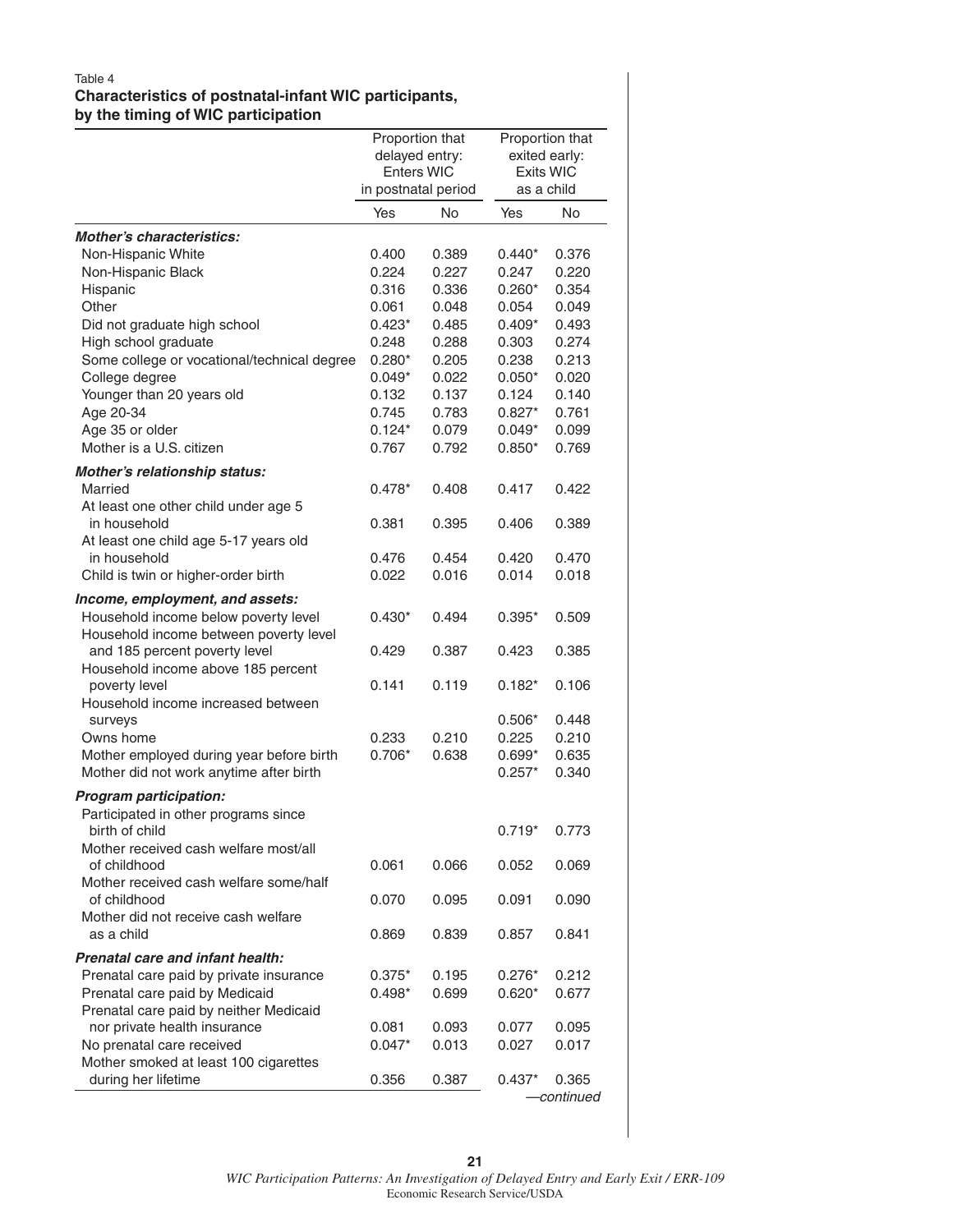#### Table 4 **Characteristics of postnatal-infant WIC participants, by the timing of WIC participation**—continued

|                                                     | Proportion that<br>delayed entry:<br>Enters WIC<br>in postnatal period |           |                | Proportion that<br>exited early:<br><b>Exits WIC</b><br>as a child |
|-----------------------------------------------------|------------------------------------------------------------------------|-----------|----------------|--------------------------------------------------------------------|
|                                                     | Yes                                                                    | <b>No</b> | Yes            | <b>No</b>                                                          |
| <b>Prenatal care and infant health:</b> - continued |                                                                        |           |                |                                                                    |
| Child never breastfed                               |                                                                        |           | 0.432          | 0.404                                                              |
| Child breastfed for less than 6 months              |                                                                        |           | 0.404          | 0.377                                                              |
| Child breastfed 6 months or more                    |                                                                        |           | $0.165*$       | 0.218                                                              |
| Child had low birthweight                           |                                                                        |           | 0.080          | 0.082                                                              |
| <b>Region and urbanicity:</b>                       |                                                                        |           |                |                                                                    |
| Northeast                                           | $0.205*$                                                               | 0.127     | 0.127          | 0.145                                                              |
| <b>Midwest</b>                                      | 0.196                                                                  | 0.202     | 0.194          | 0.203                                                              |
| South                                               | 0.389                                                                  | 0.418     | $0.459*$       | 0.399                                                              |
| West                                                | 0.210                                                                  | 0.253     | 0.220          | 0.253                                                              |
| Population of 50,000 and over                       | $0.753*$                                                               | 0.666     | 0.716          | 0.671                                                              |
| Population of 2,500 to 49,999                       | 0.120                                                                  | 0.154     | 0.150          | 0.147                                                              |
| Population less than 2,500                          | $0.127*$                                                               | 0.180     | $0.135*$       | 0.181                                                              |
| State-level WIC policies and practices in 2000:     |                                                                        |           |                |                                                                    |
| SSI confers WIC eligibility                         | 0.092                                                                  | 0.084     | 0.083          | 0.086                                                              |
| School lunch confers WIC eligibility                | $0.183*$                                                               | 0.132     | 0.146          | 0.140                                                              |
| Food packages tailored for type of milk             | 0.864                                                                  | 0.865     | $0.890*$       | 0.857                                                              |
| Food packages tailored to reduce sucrose            | 0.107                                                                  | 0.092     | $0.161*$       | 0.075                                                              |
| WIC voucher issued monthly                          | $0.183*$                                                               | 0.239     | $0.175*$       | 0.245                                                              |
| Average retail value of WIC food                    |                                                                        |           |                |                                                                    |
| packages (\$s)                                      | 49.120                                                                 | 49.441    | 49.728* 49.282 |                                                                    |
| WIC offices per 1,000 below the poverty             |                                                                        |           |                |                                                                    |
| level                                               | 0.076                                                                  | 0.071     | 0.070          | 0.072                                                              |
| WIC-only stores per 1,000 below the poverty         |                                                                        |           |                |                                                                    |
| level                                               | 0.014                                                                  | 0.017     | $0.014*$       | 0.017                                                              |
| All nutritional risk criteria documented            | 0.750                                                                  | 0.715     | 0.720          | 0.722                                                              |
| Dietary intake information required of              |                                                                        |           |                |                                                                    |
| all participants                                    | 0.857                                                                  | 0.864     | $0.826*$       | 0.873                                                              |
| Twenty-four hour recall used to obtain              |                                                                        |           |                |                                                                    |
| dietary intake information                          | 0.757                                                                  | 0.802     | 0.794          | 0.794                                                              |
| Observations                                        | 700                                                                    | 2,950     | 800            | 2,900                                                              |

SSI=Supplemental Security Income.

\* Indicates that the value is significantly different from that of those in the "no" category at the 5 percent level using a two-tailed test.

Notes: Statistics are weighted. Sample sizes are rounded to the nearest 50, per National Center for Education Statistics' regulations. No statistic is reported for variables that are not included in the delayed entry regression equation.

Source: Authors' calculations based on the Early Childhood Longitudinal Study-Birth Cohort.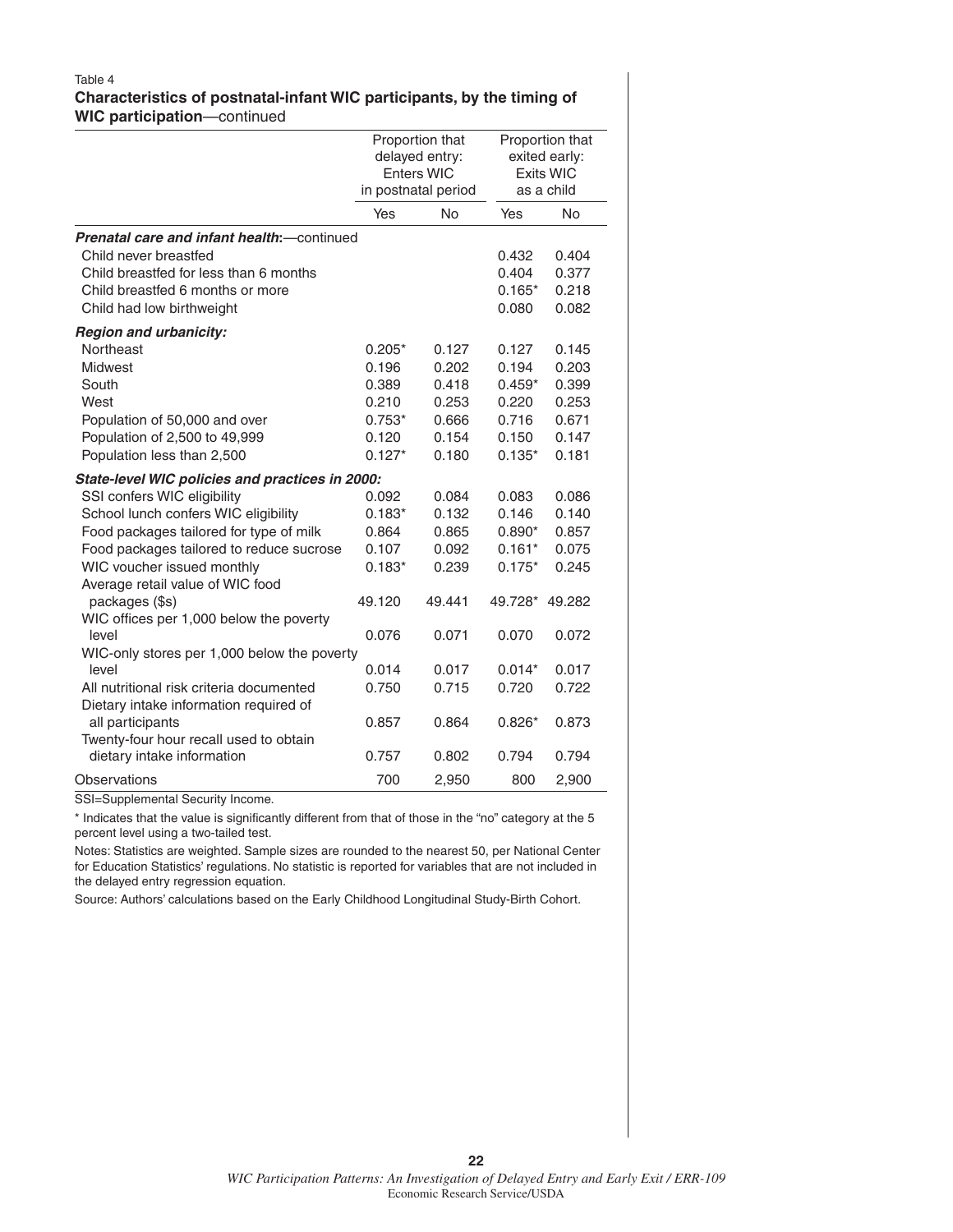#### Table 5 **Marginal effects from probit regression:**

**Delayed entry into WIC among postnatal-infant WIC participants**

|                                                           | Marginal    | Standard           |
|-----------------------------------------------------------|-------------|--------------------|
|                                                           | effect      | error              |
|                                                           | (1)         | (2)                |
| <b>Mother's characteristics:</b>                          |             |                    |
| Non-Hispanic Black                                        | $-0.016$    | (0.027)            |
| Hispanic                                                  | $-0.048*$   | (0.027)            |
| Other                                                     | $-0.008$    | (0.031)            |
| High school graduate                                      | $-0.016$    | (0.019)            |
| Some college or vocational/technical degree               | $0.034*$    | (0.020)            |
| College degree                                            | $0.086*$    | (0.052)            |
| Age 20-34                                                 | $-0.039$    | (0.029)            |
| Age 35 or older                                           | $-0.002$    | (0.039)            |
| Mother is a U.S. citizen                                  | $-0.037$    | (0.029)            |
| Mother's relationship status:                             |             |                    |
| Married                                                   | 0.025       | (0.028)            |
| At least one other child under age 5 in the household     | 0.003       | (0.016)            |
| At least one child age 5-17 years old in household        | 0.009       | (0.016)            |
| Child is twin or higher-order birth                       | 0.025       | (0.032)            |
| Income, employment, and assets:                           |             |                    |
| Household income below poverty level                      | $-0.036*$   | (0.019)            |
| Household income between poverty level and                |             |                    |
| 185 percent poverty level                                 | $-0.038**$  | (0.019)            |
| Owns home                                                 | $-0.005$    | (0.020)            |
| Mother employed during year before birth                  | $0.028*$    | (0.015)            |
| Program participation:                                    |             |                    |
| Mother received cash welfare most/all of childhood        | 0.007       | (0.035)            |
| Mother received cash welfare some/half of childhood       | $-0.037$    | (0.042)            |
| Prenatal care and mother's smoking:                       |             |                    |
| Prenatal care paid by Medicaid                            | $-0.150***$ | (0.025)            |
| Prenatal care paid by neither Medicaid nor private        |             |                    |
| health insurance                                          | $-0.082***$ | (0.019)            |
| No prenatal care received                                 | 0.104       | (0.075)            |
| Mother smoked at least 100 cigarettes during her lifetime | $-0.002$    | (0.015)            |
|                                                           |             |                    |
| <b>Region and urbanicity:</b><br>Northeast                | $0.128*$    |                    |
| Midwest                                                   | 0.025       | (0.069)<br>(0.035) |
| South                                                     | 0.047       | (0.038)            |
| Population between 2,500 and 49,999                       | $-0.050**$  | (0.019)            |
| Population less than 2,500                                | $-0.072***$ | (0.023)            |
|                                                           |             |                    |
| <b>State-level WIC policies and practices:</b>            |             |                    |
| SSI confers WIC eligibility                               | $-0.055**$  | (0.023)            |
| School lunch confers WIC eligibility                      | $0.053*$    | (0.032)            |
| Food packages tailored for type of milk                   | $-0.001$    | (0.034)            |
| Food packages tailored to reduce sucrose                  | $0.049*$    | (0.025)            |
|                                                           |             | continued          |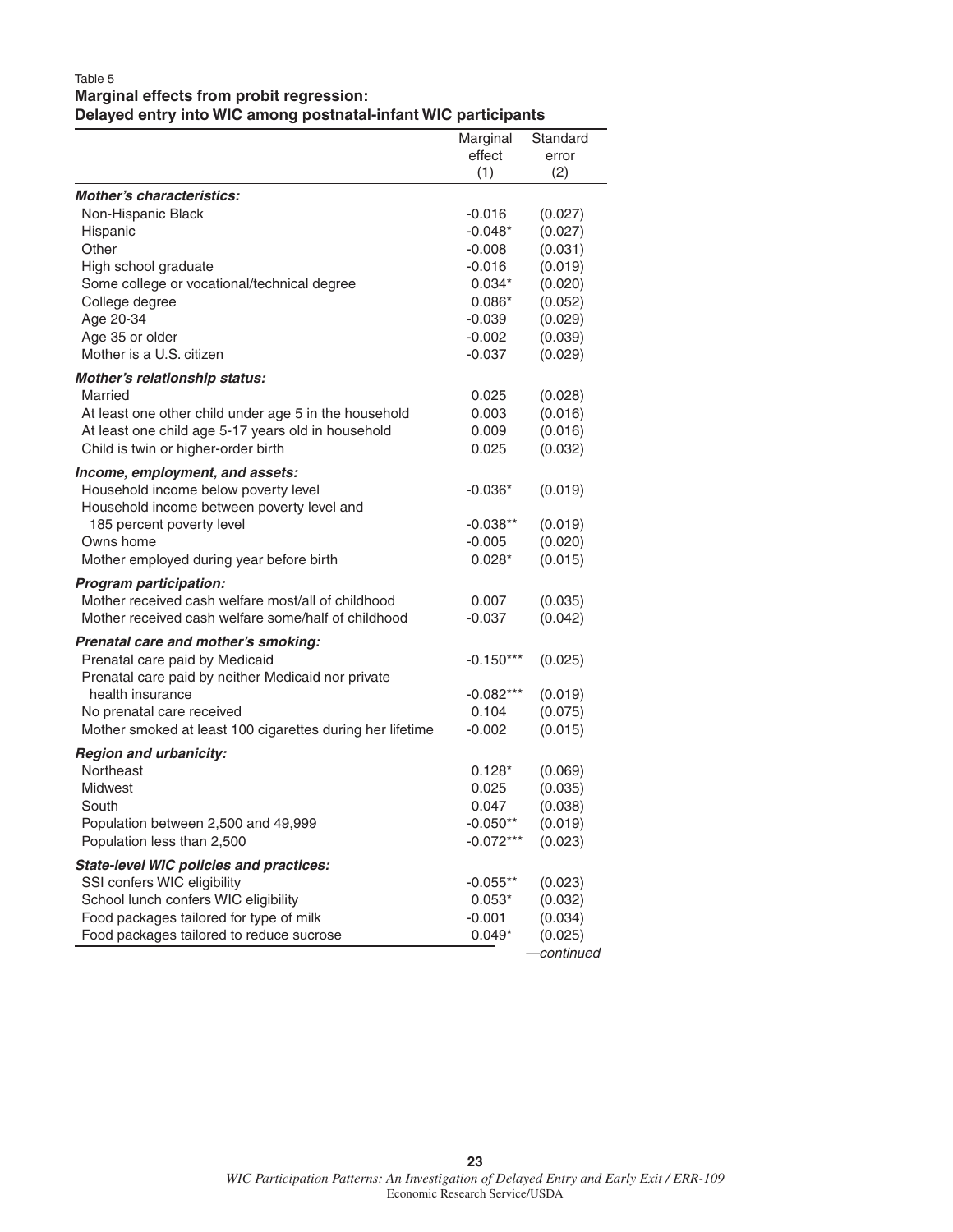#### Table 5 **Marginal effects from probit regression: Delayed entry into WIC among postnatal-infant WIC participants**—

continued

|                                                                                                                  | Marginal<br>effect<br>(1) | Standard<br>error<br>(2) |
|------------------------------------------------------------------------------------------------------------------|---------------------------|--------------------------|
| <b>State-level WIC policies and practices:</b> -continued                                                        |                           |                          |
| WIC voucher issued monthly                                                                                       | $-0.013$                  | (0.034)                  |
| Average retail value of WIC food packages (\$s)                                                                  | $-0.004**$                | (0.002)                  |
| WIC offices per 1,000 below the poverty level                                                                    | $0.294**$                 | (0.125)                  |
| WIC-only stores per 1,000 below the poverty level                                                                | 0.049                     | (0.615)                  |
| All nutritional risk criteria documented                                                                         | 0.010                     | (0.035)                  |
| Dietary intake information required of all participants<br>Twenty-four hour recall used to obtain dietary intake | $-0.001$                  | (0.031)                  |
| information                                                                                                      | $-0.007$                  | (0.038)                  |
| Observations                                                                                                     |                           | 3,700                    |

SSI=Supplemental Security Income.

\*\*\* p<0.01, \*\* p<0.05, and \* p<0.1.

Notes: Estimates are weighted. Marginal effects were calculated at the means of the independent variables. Standard errors were adjusted to account for heteroskedasticity and multiple observations from the same State. The specifications included a variable that indicated data on maternal receipt of welfare as a child was missing. Sample sizes are rounded to the nearest 50, per National Center for Education Statistics' regulations.

Source: Authors' calculations based on the Early Childhood Longitudinal Study-Birth Cohort.

the program along a variety of outcomes, including their household income relative to the poverty line, maternal employment before and after birth, and participation in other assistance programs. Interestingly, households that exited were less likely to have breastfed their child for 6 months or more.

Table 6 shows the estimated marginal effects from the probit regression of early exit from the WIC program. The estimation results in columns 1 and 2 of table 6 provide further evidence that households exiting the WIC program after the child turns 1 year old were more advantaged than those that remained in the program. Households in which the mother has a college degree were more likely to exit, and those in which the mother had not been employed since the birth of her child were less likely to exit. In addition, there was a negative association between a participating household's income relative to the poverty level and the likelihood that the household exits WIC.

As noted previously, our analysis sample consists of households that were estimated to be eligible in the year before the 9-month survey. Therefore, it is possible that more advantaged households leave the WIC program because they lose their eligibility, which we did not capture in our primary analysis sample. Table 6 demonstrates that postnatal-infant WIC participants who experienced an increase in household income between the two waves of the survey were 6.0 percentage points more likely to leave WIC than those whose incomes remained constant or decreased.

In order to address the possible loss of program eligibility, we used data from the second wave of the ECLS-B to estimate eligibility for WIC after the child turned 1 year old. Unfortunately, the timing and structure of the survey questions in the second wave did not allow us to estimate WIC eligibility as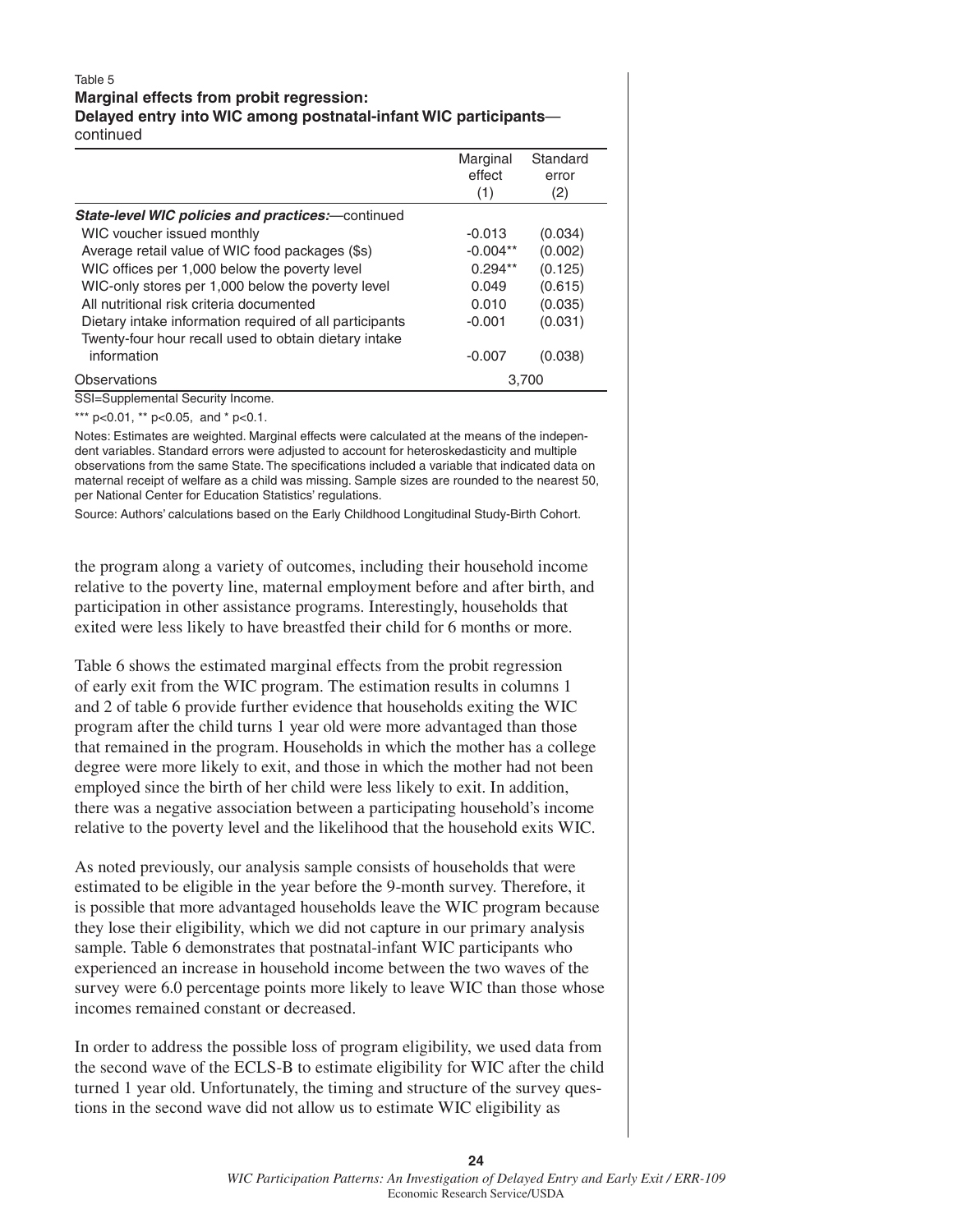precisely in the child period as in the year before the 9-month survey.<sup>28</sup> Using a rough estimate of WIC eligibility, however, can shed some light on the role of loss of program eligibility on program exits. We estimated that 8.9 percent of all postnatal-infant WIC participants and 19.2 percent of exiting households lost WIC eligibility in the year prior to the second wave of the ECLS-B.

Columns 3 and 4 of table 6 display the results of the probit regression of child exits from WIC among the sample of roughly 90 percent of postnatal-infant WIC participants that were estimated to have remained WIC eligible after the survey child turned 1 year old (the restricted sample). Even among the sample that retained eligibility, the regression results indicated that WIC exits were more likely among more advantaged households, although the estimated marginal effects were not as large.

Among both the primary analysis sample and the restricted sample, WIC households in which the mother never breastfed or breastfed for less than 6 months were more likely to exit than WIC households in which the mother breastfed for 6 months or more. This finding suggests that the transition from receipt of the infant food package, which contains infant formula, to receipt of the child food package may play a role in the decision to exit WIC.

#### **Self-Reported Explanations for Early Exits**

The ECLS-B contains information from a subset of mothers on why they stopped receiving WIC benefits for their child.<sup>29</sup> Mothers were asked:

 "Why are you no longer using WIC vouchers to buy food or formula for [CHILD] or [TWIN]?"

Possible responses included:

"Not eligible anymore,"

"Eligible but denied benefit due to lack of program funds,"

"No longer need food benefit,"

"Program is too much effort (benefits are not worth the time and effort to get them),"

"Lack of transportation and/or scheduling problems," and

 "Temporary administration issues prevent child from participating (plan to reapply to program)."

Mothers were allowed to choose only one response. Table 7 shows that approximately a third of exiting households reported that they no longer participated because they believed they were no longer eligible. Over a fourth (27.8 percent) of mothers reported that their children exited the program because they no longer needed the food benefits. For exiting households that reported a lack of eligibility or a lack of need, the program appears to be operating as intended. However, of exiting households that reported lack of eligibility, we estimated only a third lost eligibility in the year prior to the second wave of the ECLS-B. This discrepancy may be due to the limitations

28There are two primary limitations to estimating WIC eligibility in the child period. The first limitation is that, for over half of the primary analysis sample, the second wave of data collection occurred after the survey child turned 2 years old. For these households, the data collected on income during the previous 12 months did not cover the point at which they exited WIC. The second limitation is that the structure of the questions on program participation (used to determine adjunctive eligibility) between the two surveys made it difficult to ascertain the time period for program participation.

29Not all mothers were asked about the reasons for their children exiting the WIC program when the child turned 1 year old. Mothers of children who exited during the first wave of data were not asked about the reason for their exit. Households where only the mother participated in the postnatal-infant period and then exited were not asked the survey question.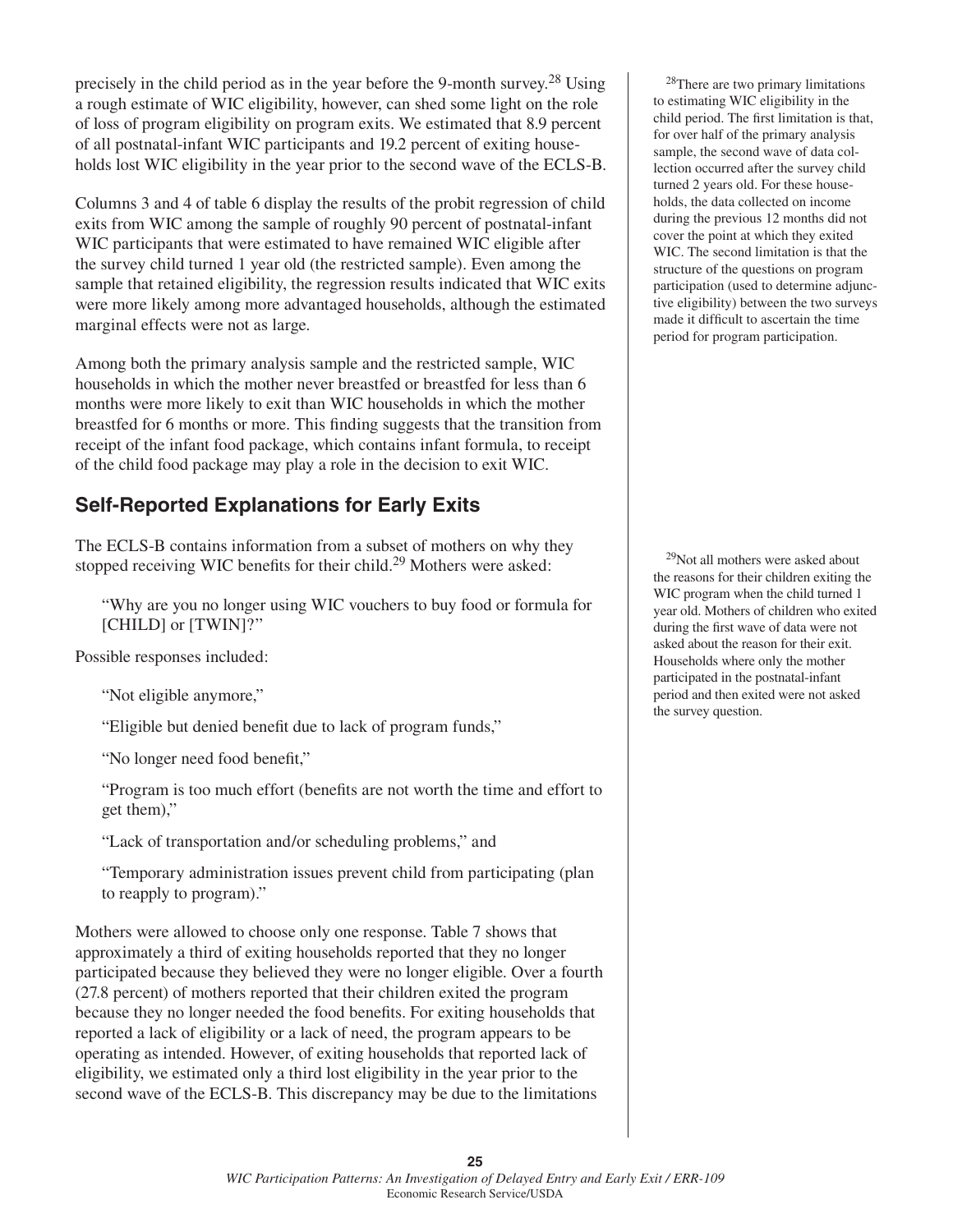#### Table 6 **Marginal effects from probit regressions: Early exit from WIC among postnatal-infant WIC participants**

|                                                                          | Primary analysis<br>sample |                          | Households estimated<br>to remain eligible<br>in child period |                          |
|--------------------------------------------------------------------------|----------------------------|--------------------------|---------------------------------------------------------------|--------------------------|
|                                                                          | Marginal<br>effect<br>(1)  | Standard<br>error<br>(2) | Marginal<br>effect<br>(3)                                     | Standard<br>error<br>(4) |
| <b>Mother's characteristics:</b>                                         |                            |                          |                                                               |                          |
| Non-Hispanic Black                                                       | 0.013                      | (0.023)                  | 0.021                                                         | (0.026)                  |
| Hispanic                                                                 | $-0.039*$                  | (0.021)                  | $-0.031$                                                      | (0.023)                  |
| Other                                                                    | 0.010                      | (0.040)                  | 0.034                                                         | (0.042)                  |
| High school graduate                                                     | 0.024                      | (0.022)                  | 0.024                                                         | (0.024)                  |
| Some college or vocational/technical                                     |                            |                          |                                                               |                          |
| degree                                                                   | $-0.001$                   | (0.027)                  | $-0.004$                                                      | (0.022)                  |
| College degree                                                           | $0.224***$                 | (0.065)                  | $0.147**$                                                     | (0.069)                  |
| Age 20-34                                                                | 0.022                      | (0.025)                  | 0.029                                                         | (0.026)                  |
| Age 35 or older                                                          | $-0.108***$                | (0.035)                  | $-0.084*$                                                     | (0.039)                  |
| Mother is a U.S. citizen                                                 | 0.041                      | (0.037)                  | 0.040                                                         | (0.039)                  |
| Mother's relationship status:                                            |                            |                          |                                                               |                          |
| Married                                                                  | -0.002                     | (0.023)                  | $-0.013$                                                      | (0.023)                  |
| At least one other child under age 5                                     |                            |                          |                                                               |                          |
| in the household                                                         | 0.029                      | (0.019)                  | 0.024                                                         | (0.019)                  |
| At least one child age 5-17 years old                                    |                            |                          |                                                               |                          |
| in household                                                             | $-0.014$                   | (0.017)                  | $-0.008$                                                      | (0.018)                  |
| Child is twin or higher-order birth                                      | $-0.053***$                | (0.019)                  | $-0.034*$                                                     | (0.020)                  |
| Income, employment, and assets:                                          |                            |                          |                                                               |                          |
| Household income below poverty level                                     | $-0.141***$                | (0.031)                  | $-0.093**$                                                    | (0.037)                  |
| Household income between poverty                                         |                            |                          |                                                               |                          |
| level and 185 percent poverty                                            | $-0.097***$                | (0.026)                  | $-0.067*$                                                     | (0.033)                  |
| Household income increased                                               |                            |                          |                                                               |                          |
| between surveys                                                          | $0.060***$                 | (0.019)                  | 0.024                                                         | (0.019)                  |
| Owns home                                                                | 0.006                      | (0.022)                  | $-0.003$                                                      | (0.025)                  |
| Mother employed during year<br>before birth                              | 0.008                      | (0.021)                  | 0.008                                                         | (0.024)                  |
| Mother did not work anytime                                              |                            |                          |                                                               |                          |
| after birth                                                              | $-0.033**$                 | (0.016)                  | $-0.024$                                                      | (0.016)                  |
|                                                                          |                            |                          |                                                               |                          |
| <b>Program participation:</b>                                            |                            |                          |                                                               |                          |
| Participated in other programs since<br>birth of child                   | $-0.041$                   |                          | $-0.039*$                                                     |                          |
| Mother received cash welfare most/all                                    |                            | (0.027)                  |                                                               | (0.024)                  |
| of childhood                                                             | $-0.037$                   | (0.021)                  | $-0.026$                                                      | (0.020)                  |
| Mother received cash welfare some/all                                    |                            |                          |                                                               |                          |
| of childhood                                                             | 0.005                      | (0.027)                  | $-0.001$                                                      | (0.025)                  |
|                                                                          |                            |                          |                                                               |                          |
| Prenatal care and infant health:                                         |                            |                          |                                                               |                          |
| Prenatal care paid by Medicaid<br>Prenatal care paid by neither Medicaid | $-0.059**$                 | (0.031)                  | $-0.051*$                                                     | (0.029)                  |
| nor private health insurance                                             | $-0.032$                   | (0.047)                  | $-0.014$                                                      | (0.045)                  |
| No prenatal care received                                                | 0.102                      | (0.087)                  | 0.118                                                         | (0.089)                  |
| Mother smoked at least 100 cigarettes                                    |                            |                          |                                                               |                          |
| during her lifetime                                                      | $0.048**$                  | (0.023)                  | $0.038*$                                                      | (0.023)                  |
| Child never breastfed                                                    | $0.048**$                  | (0.019)                  | $0.051**$                                                     | (0.020)                  |
| Child breastfed child less than 6 months                                 | $0.041**$                  | (0.020)                  | $0.054***$                                                    | (0.016)                  |
| Child had low birth weight                                               | -0.005                     | (0.015)                  | $-0.008$                                                      | (0.014)                  |
|                                                                          |                            |                          |                                                               | -continued               |

*WIC Participation Patterns: An Investigation of Delayed Entry and Early Exit / ERR-109* Economic Research Service/USDA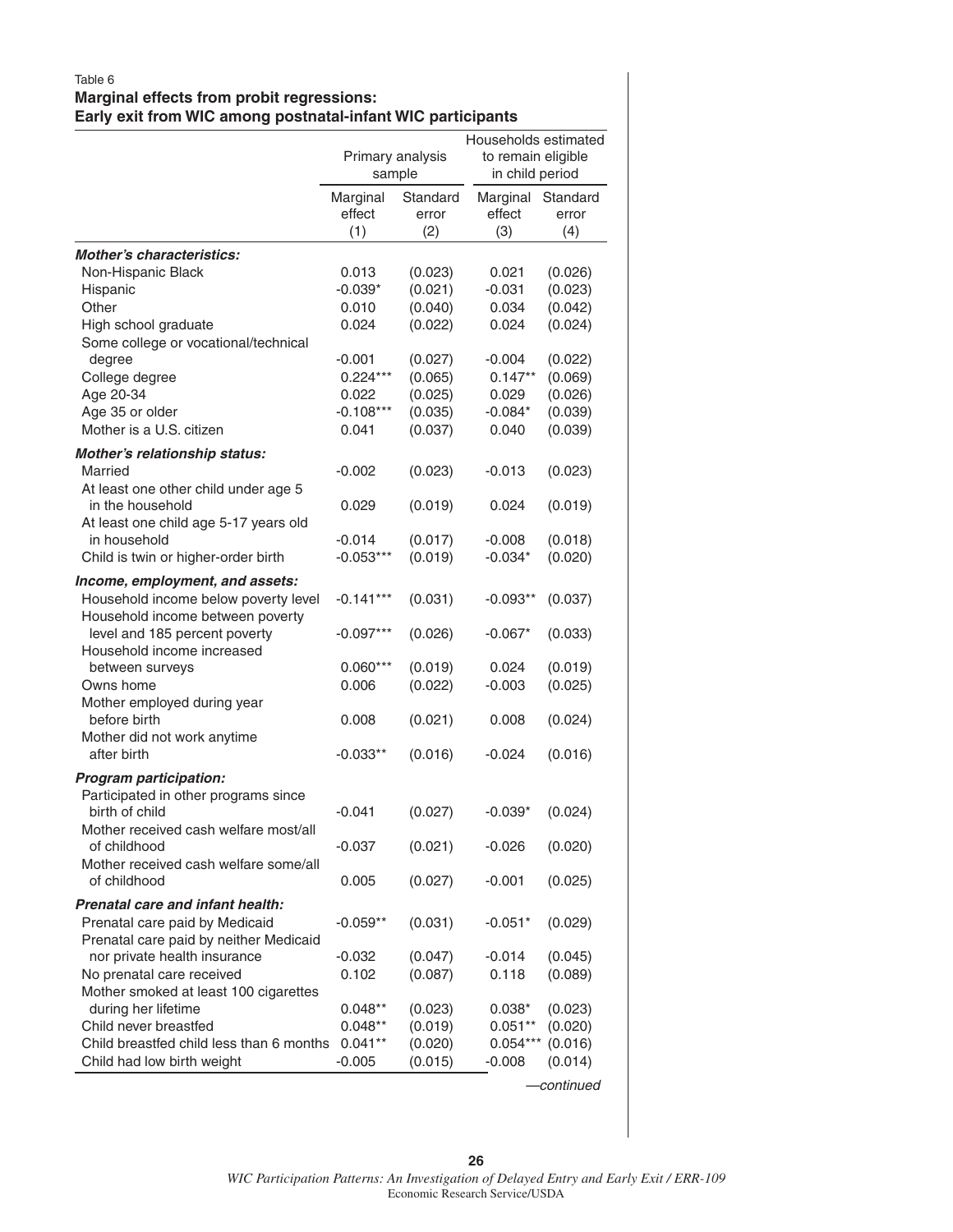#### Table 6 **Marginal effects from probit regressions: Early exit from WIC among postnatal-infant WIC participants**—continued

|                                                           | Primary analysis<br>sample |                          | Households estimated<br>to remain eligible<br>in child period |                          |
|-----------------------------------------------------------|----------------------------|--------------------------|---------------------------------------------------------------|--------------------------|
|                                                           | Marginal<br>effect<br>(1)  | Standard<br>error<br>(2) | Marginal<br>effect<br>(3)                                     | Standard<br>error<br>(4) |
| <b>Region and urbanicity:</b>                             |                            |                          |                                                               |                          |
| Northeast                                                 | $-0.072$                   | (0.051)                  | $-0.077$                                                      | (0.044)                  |
| <b>Midwest</b>                                            | $-0.016$                   | (0.031)                  | $-0.018$                                                      | (0.032)                  |
| South                                                     | $-0.033$                   | (0.030)                  | $-0.033$                                                      | (0.028)                  |
| Population between 2,500 and 49,999                       | $-0.007$                   | (0.035)                  | $-0.010$                                                      | (0.035)                  |
| Population less than 2,500                                | $-0.091***$                | (0.020)                  | $-0.076***$                                                   | (0.020)                  |
| <b>State-level WIC policies and practices</b><br>in 2000: |                            |                          |                                                               |                          |
| SSI confers WIC eligibility                               | $-0.032$                   | (0.023)                  | $-0.040*$                                                     | (0.022)                  |
| School lunch confers WIC eligibility                      | $-0.015$                   | (0.025)                  | 0.003                                                         | (0.022)                  |
| Food packages tailored for type of milk                   | $0.046*$                   | (0.025)                  | 0.031                                                         | (0.023)                  |
| Food packages tailored to reduce                          |                            |                          |                                                               |                          |
| sucrose                                                   | $0.127***$                 | (0.031)                  | $0.081***$                                                    | (0.028)                  |
| WIC voucher issued monthly                                | $-0.062*$                  | (0.032)                  | $-0.063**$                                                    | (0.028)                  |
| Average retail value of WIC food                          |                            |                          |                                                               |                          |
| packages (\$s)                                            | 0.000                      | (0.003)                  | 0.001                                                         | (0.002)                  |
| WIC offices per 1,000 below the                           |                            |                          |                                                               |                          |
| poverty level                                             | $-0.228*$                  | (0.125)                  | $-0.187$                                                      | (0.120)                  |
| WIC-only stores per 1,000 below the<br>poverty level      | $-0.575$                   | (0.706)                  | $-0.827$                                                      | (0.628)                  |
| All nutritional risk criteria documented                  | 0.012                      | (0.029)                  | 0.011                                                         | (0.025)                  |
| Dietary intake information required of                    |                            |                          |                                                               |                          |
| all participants                                          | $-0.077***$                | (0.027)                  | $-0.070***$                                                   | (0.022)                  |
| Twenty-four hour recall used to obtain                    |                            |                          |                                                               |                          |
| dietary intake information                                | $-0.008$                   | (0.033)                  | $-0.008$                                                      | (0.031)                  |
| Observations                                              |                            | 3,700                    |                                                               | 3,350                    |

SSI=Supplemental Security Income.

\*\*\* p<0.01, \*\* p<0.05, and \* p<0.1.

Notes: Estimates are weighted. Marginal effects were calculated at the means of the independent variables. Standard errors were adjusted to account for heteroskedasticity and multiple observations from the same State. The specifications included a variable that indicated data on maternal receipt of welfare as a child was missing. Sample sizes are rounded to the nearest 50, per National Center for Education Statistics' regulations.

Source: Authors' calculations based on the Early Childhood Longitudinal Study-Birth Cohort.

of our estimate of WIC eligibility in the child period, or it may indicate that these households were not clear about WIC eligibility rules.

In addition, other explanations cited by mothers, including that the program requires too much effort or that they have scheduling and/or transportation problems, suggest that the costs of participation may be a barrier to continued WIC participation for some children. Interestingly, very few households (less than 1 percent) reported that they were eligible for the program, but were denied benefits due to the lack of program funds. This finding offers important evidence that, although WIC is not an entitlement program, very few WIC households exit the program when a child turns 1 year old due to funding shortfalls.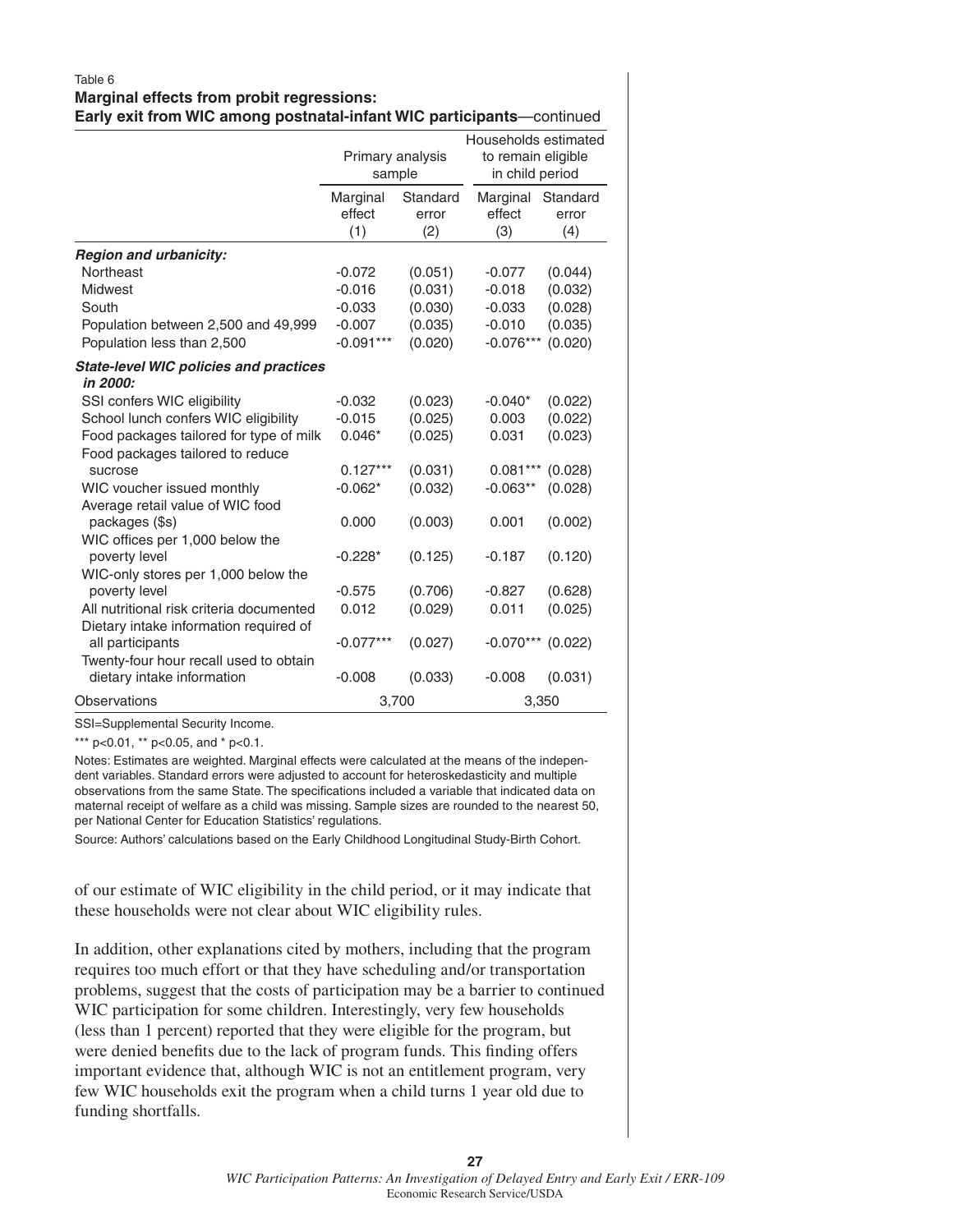#### Table 7 **Explanations for WIC exits once the child turns 1 year old**

| Explanation                                                 | Percent<br>reporting |
|-------------------------------------------------------------|----------------------|
| Not eligible anymore                                        | 32.3                 |
| No longer need food benefits                                | 27.8                 |
| Program is too much effort; benefits are not worth the time | 26.2                 |
| Lack of transportation and/or scheduling problems           | 9.3                  |
| Other                                                       | 2.5                  |
| Temporary administrative issues prevent participation,      |                      |
| but plan to participate again                               | 1.3                  |
| Eligible but denied benefits due to lack of program funds   | 0.5                  |
| <b>Observations</b>                                         | 600                  |
| $\cdots$ $\sim$ $\cdots$<br>.<br>$- - -$                    |                      |

Notes: Percentages are weighted. Sample size is rounded to the nearest 50, per National Center for Education Statistics' regulations.

Source: Authors' calculations using the Early Childhood Longitudinal Study-Birth Cohort.

To gain further insight into these exits from WIC, we used multinomial logit regression to examine the factors associated with the four most common explanations for WIC exits. The regression results, presented in table 8, compare each of the four groups leaving WIC with those who stayed in the program. The estimates are presented as odds ratios, which indicate how the ratio of the probability of exiting WIC for a specific reason to the probability of remaining on the program changes with a 1 unit change in the independent variable. Therefore, an odds ratio greater than 1 implies that the characteristic was associated with an increased probability of leaving WIC for the specified reason.

Households that were more economically advantaged had a greater chance of leaving WIC because they were no longer eligible or because they no longer needed the food benefits. WIC participants with more education and those who had an increase in income between the two surveys were more likely to exit the program due to reported ineligibility. Those with low income relative to the poverty line and those who participated in other assistance programs in the 9 months after the birth of the survey child were less likely to exit the program due to reported ineligibility. In addition, if the mother did not work after the birth of the survey child, there was a lower likelihood that the household would exit WIC due to a lack of need for food benefits.

No breastfeeding and a shorter duration of breastfeeding by the mother were associated with a greater chance that the household would leave WIC because the household no longer needed the benefits. This result corroborates the evidence from the probit regression on early exit that infant feeding practices play a role in the decision to exit the program and suggests that some nonbreastfeeding mothers who stop receiving infant formula when their child turns 1 year old may not see a need for the lowervalue WIC benefits available in the child package. It is important to note that the relationship between breastfeeding and WIC exits may differ in the context of the revised WIC food packages, which have been available since 2009, after the period of this study.

The other two explanations for WIC exits indicated that the household was challenged by the effort required to participate in WIC. Living in the South or the Northeast was associated with a higher likelihood of exiting WIC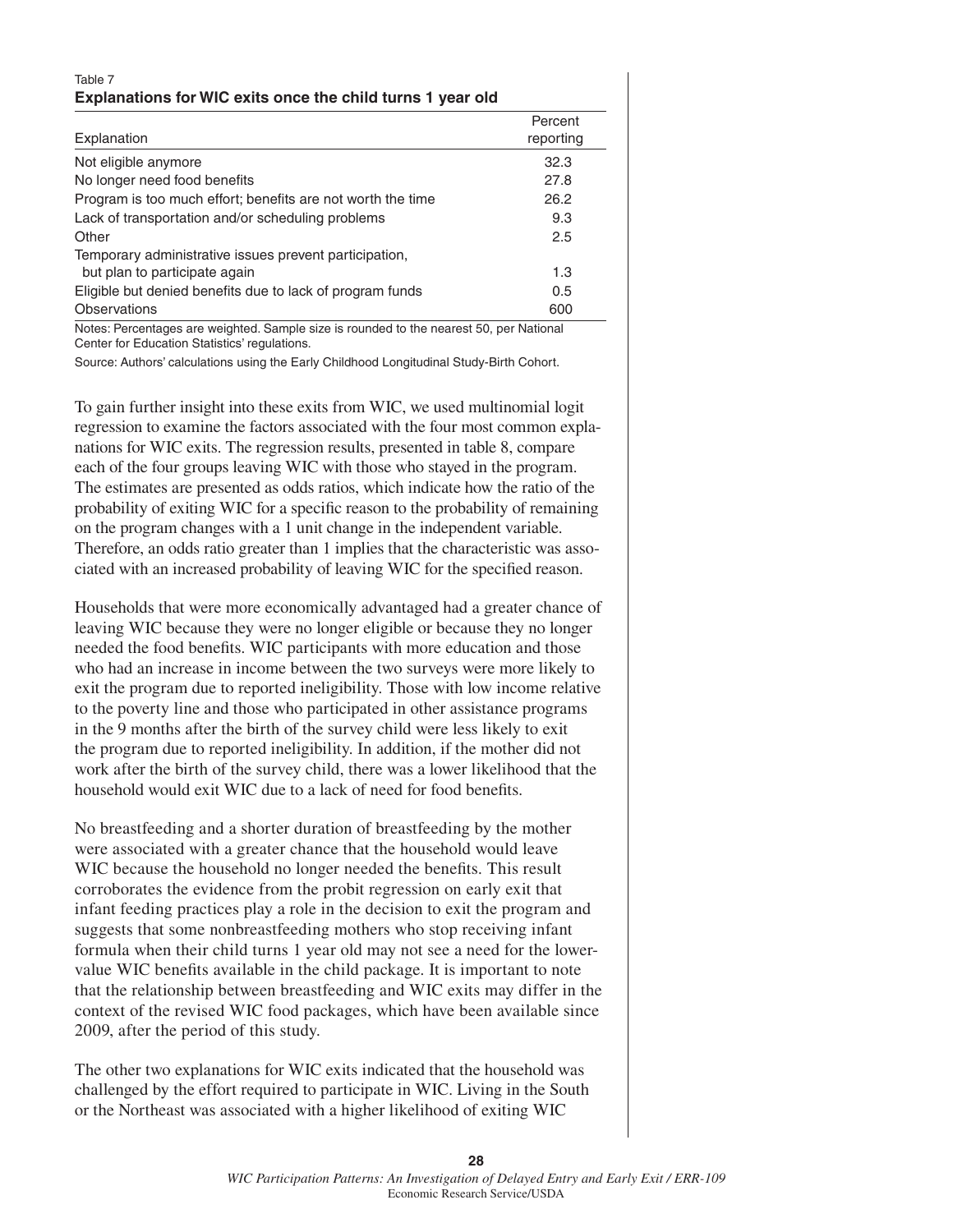because the program required too much effort and the benefits were not worth the time. $30$ 

Residing in a State that allows WIC food packages to be tailored to reduce sucrose was associated with a greater likelihood of exiting WIC for three of the four reasons discussed, but the policy was more strongly associated with WIC exits due to the program requiring too much effort and/or scheduling or transportation problems than to exits due to lack of perceived eligibility.

30It should be noted that when we make a Bonferroni adjustment to the significance level cut-offs to account for the multiple hypotheses tested with the multinomial logit, the estimated effect of the region variables becomes insignificant.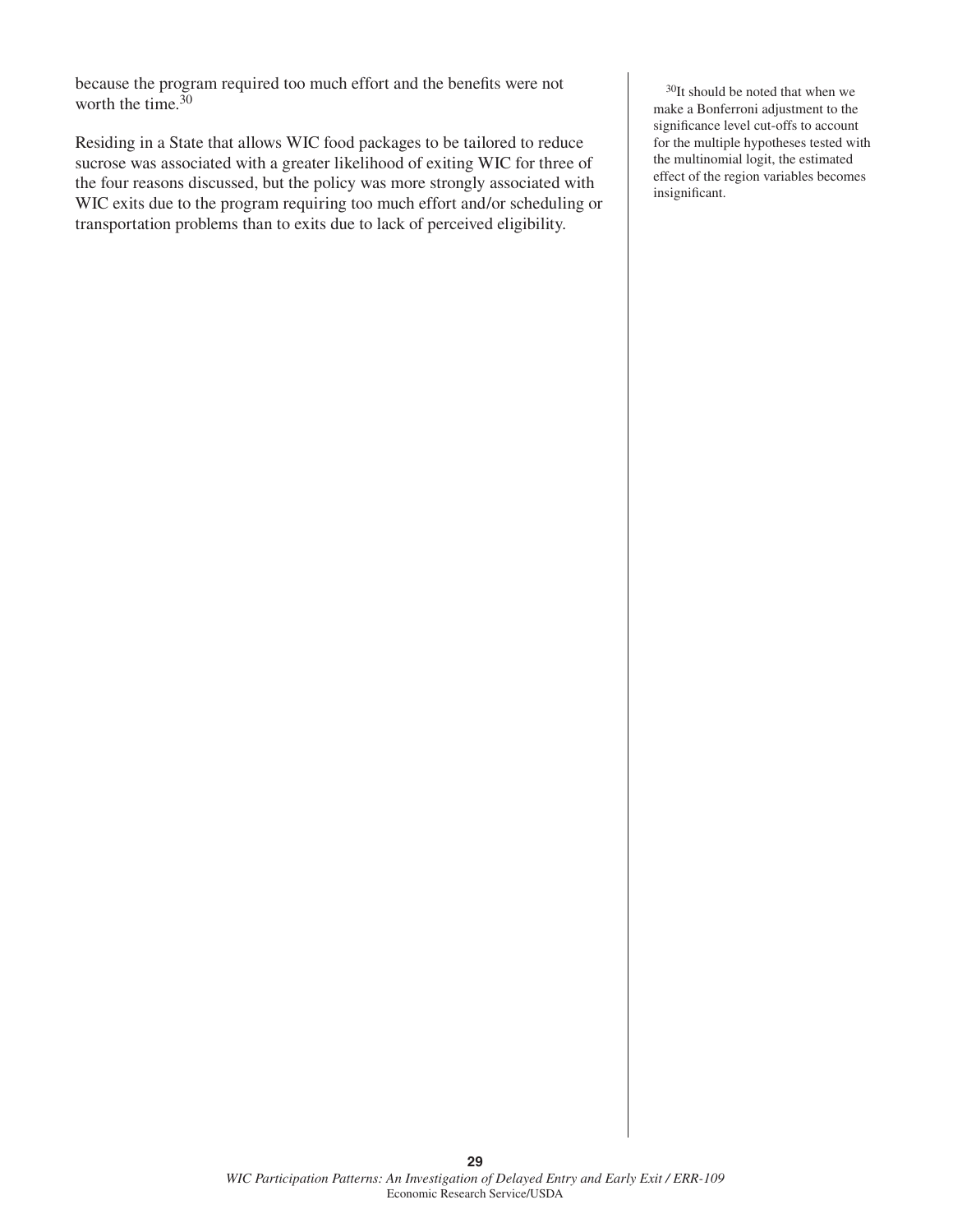#### Table 8 **Multinomial logit results: Factors associated with WIC exits, by reason for exit**

|                                                                |                       | No longer            | Program too<br>much effort, | Transportation      |
|----------------------------------------------------------------|-----------------------|----------------------|-----------------------------|---------------------|
|                                                                | No longer             | need food            | benefits not                | or scheduling       |
|                                                                | eligible              | benefits             | worth the time              | problems            |
| <b>Mother's characteristics:</b>                               |                       |                      |                             |                     |
| Non-Hispanic Black                                             | 0.774                 | $1.671**$            | 1.556*                      | 0.996               |
|                                                                | (0.185)               | (0.431)              | (0.401)                     | (0.385)             |
| Hispanic                                                       | 0.716<br>(0.178)      | 1.298<br>(0.372)     | 1.141<br>(0.360)            | 0.769<br>(0.358)    |
|                                                                | 0.956                 | 0.883                | 0.899                       | 1.074               |
| Other                                                          | (0.221)               | (0.271)              | (0.299)                     | (0.480)             |
|                                                                | $1.521**$             | 1.333                | 1.181                       | 0.701               |
| High school graduate                                           | (0.302)               | (0.288)              | (0.245)                     | (0.240)             |
| Some college or vocational/technical degree                    | 1.548**               | $1.621**$            | 0.750                       | 0.836               |
|                                                                | (0.331)               | (0.380)              | (0.195)                     | (0.315)             |
| College degree                                                 | 4.700***              | 2.164                | 0.976                       | 1.132               |
|                                                                | (1.407)               | (1.041)              | (0.551)                     | (0.897)             |
| Age 20-34                                                      | 1.018                 | $0.652*$             | 0.895                       | 1.531               |
|                                                                | (0.270)               | (0.159)              | (0.224)                     | (0.665)             |
| Age 35 or older                                                | 0.795                 | $0.159***$           | $0.288**$                   | 0.960               |
|                                                                | (0.282)<br>1.203      | (0.090)<br>0.930     | (0.151)<br>1.150            | (0.649)<br>0.789    |
| Mother is a U.S. citizen                                       | (0.297)               | (0.268)              | (0.374)                     | (0.358)             |
| Mother's relationship status:                                  |                       |                      |                             |                     |
|                                                                | 1.095                 | 0.976                | 0.883                       | $0.564*$            |
| Married                                                        | (0.191)               | (0.194)              | (0.184)                     | (0.190)             |
|                                                                | 0.862                 | $1.519**$            | 0.952                       | 1.309               |
| At least one other child under age 5 in household              | (0.141)               | (0.270)              | (0.177)                     | (0.359)             |
| At least one child age 5-17 years old in household             | 1.107                 | 0.747                | 1.019                       | 0.669               |
|                                                                | (0.173)               | (0.134)              | (0.182)                     | (0.184)             |
| Child is twin or higher-order birth                            | 0.715                 | $0.463*$             | 0.785                       | $2.045*$            |
|                                                                | (0.206)               | (0.189)              | (0.266)                     | (0.773)             |
| Income, employment, and assets:                                |                       |                      |                             |                     |
| Household income below poverty level                           | $0.260***$            | $0.496***$           | 0.708                       | 1.539               |
|                                                                | (0.065)<br>$0.514***$ | (0.135)<br>$0.580**$ | (0.224)<br>1.107            | (0.804)<br>1.096    |
| Household income between poverty level and 185 percent poverty | (0.114)               | (0.149)              | (0.330)                     | (0.576)             |
|                                                                | $2.369***$            | 1.260                | 1.161                       | 0.869               |
| Household income increased between surveys                     | (0.382)               | (0.226)              | (0.210)                     | (0.242)             |
|                                                                | 1.229                 | 1.127                | 0.872                       | 0.718               |
| Owns home                                                      | (0.218)               | (0.245)              | (0.203)                     | (0.291)             |
| Mother employed during year before birth                       | 0.951                 | 1.163                | 1.381                       | 0.831               |
|                                                                | (0.175)               | (0.239)              | (0.291)                     | (0.245)             |
| Mother did not work anytime after birth                        | 0.979                 | $0.648**$            | 0.964                       | 1.147               |
|                                                                | (0.177)               | (0.142)              | (0.199)                     | (0.342)             |
| <b>Program participation:</b>                                  |                       |                      |                             |                     |
| Participated in other programs since birth of child            | $0.610***$            | 0.691                | 0.791                       | 0.913               |
|                                                                | (0.116)<br>1.280      | (0.160)<br>$0.217**$ | (0.199)<br>1.172            | (0.380)<br>$0.284*$ |
| Mother received cash welfare most/all of childhood             | (0.411)               | (0.130)              | (0.356)                     | (0.213)             |
|                                                                | 1.758**               | $0.469**$            | 0.625                       | 1.154               |
| Mother received cash welfare some/half of childhood            | (0.419)               | (0.169)              | (0.208)                     | (0.443)             |
|                                                                |                       |                      |                             | —continued          |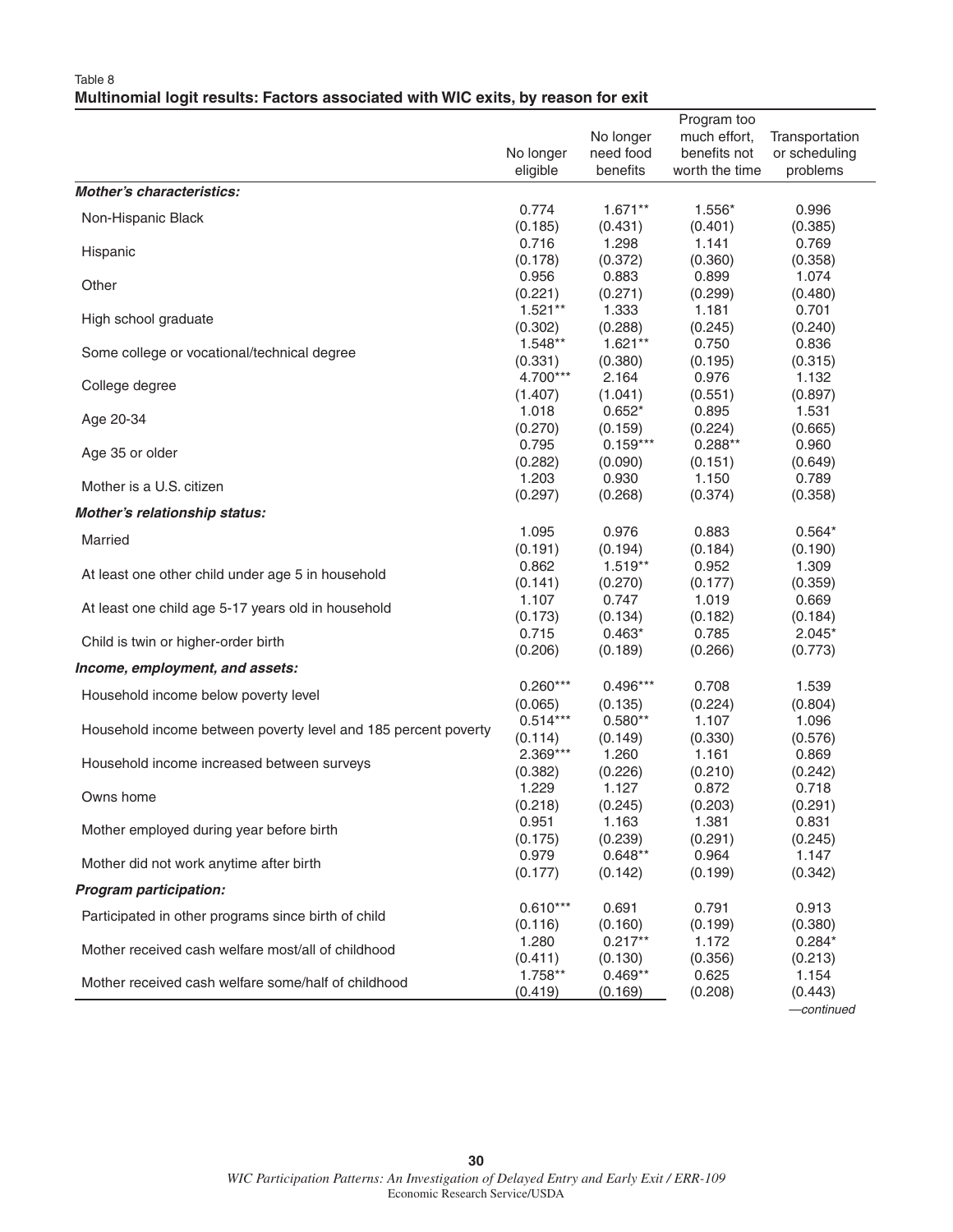#### Table 8

#### **Multinomial logit results: Factors associated with WIC exits, by reason for exit**—continued

|                                                                   | No longer<br>eligible | No longer<br>need food<br>benefits | Program too<br>much effort,<br>benefits not<br>worth the time | Transportation<br>or scheduling<br>problems |
|-------------------------------------------------------------------|-----------------------|------------------------------------|---------------------------------------------------------------|---------------------------------------------|
| Prenatal care and infant health:                                  |                       |                                    |                                                               |                                             |
| Prenatal care paid by Medicaid                                    | $0.666**$             | 1.011                              | 0.961                                                         | 1.091                                       |
|                                                                   | (0.133)               | (0.247)                            | (0.248)                                                       | (0.440)                                     |
| Prenatal care paid by neither Medicaid nor private insurance      | 0.819                 | 1.006                              | 0.726                                                         | 0.569                                       |
|                                                                   | (0.235)               | (0.368)                            | (0.327)                                                       | (0.392)                                     |
| No prenatal care received                                         | 0.725                 | 1.519                              | $2.462*$                                                      | 0.000                                       |
|                                                                   | (0.460)               | (0.809)                            | (1.147)                                                       | (0.000)                                     |
| Mother smoked at least 100 cigarettes during her lifetime         | 1.102                 | 1.530**                            | $1.457*$                                                      | 1.686*                                      |
|                                                                   | (0.191)               | (0.299)                            | (0.292)                                                       | (0.516)                                     |
| Child never breastfed                                             | 1.370                 | 2.098**                            | 1.125                                                         | 1.199                                       |
|                                                                   | (0.307)               | (0.629)                            | (0.343)                                                       | (0.543)                                     |
| Child breastfed less than 6 months                                | 1.178                 | $1.747*$                           | 1.257                                                         | 1.413                                       |
|                                                                   | (0.252)               | (0.508)                            | (0.373)                                                       | (0.606)                                     |
| Child had low birthweight                                         | 0.830                 | 1.006                              | 0.875                                                         | 1.086                                       |
|                                                                   | (0.155)               | (0.204)                            | (0.178)                                                       | (0.334)                                     |
| <b>Region and urbanicity:</b>                                     |                       |                                    |                                                               |                                             |
| Northeast                                                         | 0.766                 | 0.544                              | 4.150**                                                       | 1.729                                       |
|                                                                   | (0.326)               | (0.266)                            | (2.430)                                                       | (1.314)                                     |
|                                                                   | 1.330                 | 0.942                              | 1.642                                                         | 0.872                                       |
| Midwest                                                           | (0.444)               | (0.348)                            | (0.833)                                                       | (0.535)                                     |
|                                                                   | 1.058                 | 0.611                              | $3.278**$                                                     | 1.482                                       |
| South                                                             | (0.340)               | (0.223)                            | (1.576)                                                       | (0.915)                                     |
|                                                                   | 0.832                 | 0.843                              | 0.748                                                         | 0.771                                       |
| Population between 2,500 and 49,999                               | (0.185)               | (0.211)                            | (0.213)                                                       | (0.314)                                     |
|                                                                   | $0.532***$            | $0.498**$                          | 0.758                                                         | $0.295**$                                   |
| Population less than 2,500                                        | (0.124)               | (0.143)                            | (0.194)                                                       | (0.150)                                     |
| State-level WIC policies and practices in 2000:                   |                       |                                    |                                                               |                                             |
| SSI confers WIC eligibility                                       | 1.022                 | 0.987                              | $0.432**$                                                     | 0.653                                       |
|                                                                   | (0.300)               | (0.328)                            | (0.176)                                                       | (0.441)                                     |
| School lunch confers WIC eligibility                              | $0.621*$              | 0.737                              | 1.250                                                         | 2.177                                       |
|                                                                   | (0.172)               | (0.226)                            | (0.417)                                                       | (1.140)                                     |
| Food packages tailored for type of milk                           | 1.502                 | 1.498                              | 0.884                                                         | 0.582                                       |
|                                                                   | (0.442)               | (0.483)                            | (0.299)                                                       | (0.267)                                     |
| Food packages tailored to reduce sucrose                          | $1.805**$             | 1.663                              | 2.634***                                                      | $3.105***$                                  |
|                                                                   | (0.535)               | (0.548)                            | (0.891)                                                       | (1.549)                                     |
| WIC voucher issued monthly                                        | 0.588                 | 0.824                              | 0.639                                                         | 0.815                                       |
|                                                                   | (0.208)               | (0.303)                            | (0.345)                                                       | (0.496)                                     |
| Average retail value of WIC food packages (\$s)                   | 0.975                 | 1.008                              | 1.056**                                                       | 0.991                                       |
|                                                                   | (0.021)               | (0.024)                            | (0.027)                                                       | (0.041)                                     |
| WIC offices per 1,000 below the poverty level                     | 0.363                 | 0.190                              | 11.010                                                        | 0.410                                       |
|                                                                   | (0.462)               | (0.286)                            | (18.200)                                                      | (1.223)                                     |
| WIC-only stores per 1,000 below the poverty level                 | 42.840                | 0.036                              | 10.520                                                        | 100.000                                     |
|                                                                   | (268.600)             | (0.236)                            | (98.630)                                                      | (1146.000)                                  |
| All nutritional risk criteria documented                          | 1.181                 | 0.758                              | 1.138                                                         | 0.670                                       |
|                                                                   | (0.318)               | (0.223)                            | (0.359)                                                       | (0.300)                                     |
| Dietary intake information required of all participants           | $0.477***$            | 0.718                              | 1.797                                                         | 2.528                                       |
|                                                                   | (0.128)               | (0.209)                            | (0.662)                                                       | (1.466)                                     |
| Twenty-four hour recall used to obtain dietary intake information | 0.888                 | 0.860                              | 1.070                                                         | 0.878                                       |
|                                                                   | (0.212)               | (0.232)                            | (0.306)                                                       | (0.372)                                     |
| Constant                                                          | 0.608                 | 0.102                              | $0.001***$                                                    | 0.0215                                      |
| Observations                                                      | (0.805)               | (0.152)                            | (0.001)                                                       | (0.054)                                     |
|                                                                   | 3,450                 | 3,450                              | 3,450                                                         | 3,450                                       |

SSI=Supplemental Security Income. \*\*\* p<0.01, \*\* p<0.05, and \* p<0.1.

Notes: Estimates are odds ratios and represent the estimated change in the ratio of the probability of the specified outcome over the probability of not leaving WIC due to a change in the independent variable. Odds ratios are weighted. Standard errors in parentheses were adjusted to account for heteroskedasticity and multiple observations from the same State. Sample size is rounded to the nearest 50, per National Center for Education Statistics' regulations.

Source: Authors' calculations based on the Early Childhood Longitudinal Study-Birth Cohort.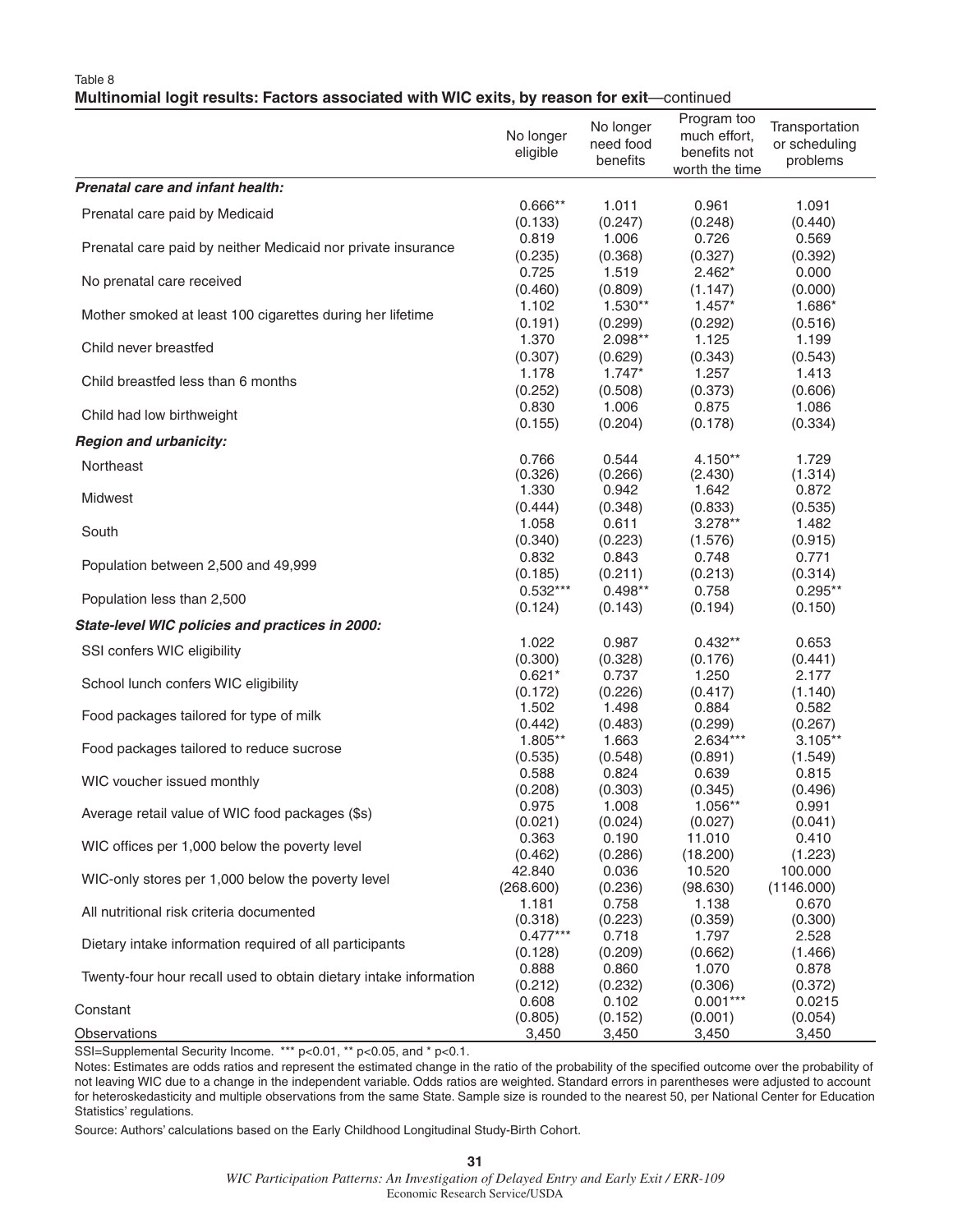### **Discussion**

Our findings show that economically advantaged households were more likely to delay WIC participation until the postnatal period and more likely to exit after a child turns 1 year old. We also found that prenatal Medicaid coverage was strongly correlated with earlier receipt of WIC, suggesting that each program may serve as a gateway for the other, especially since Medicaid recipients are adjunctively eligible for WIC. Results suggest that WIC's provision of infant formula and participants' breastfeeding decisions played a role in the early exit from the program. Households in which the mother breastfed for a longer time were less likely to exit WIC. Other explanations that play a role in the early exit from the WIC program included loss of eligibility, reduced need, and difficulties accessing benefits. There were almost no reports from participants exiting WIC that they were denied benefits due to lack of program funds, which supports anecdotal evidence that States have received sufficient funds in recent years to provide benefits to all eligible people.

The regression results, indicating that economically advantaged households were more likely to delay entry into the program and to exit early, and the maternal self-reports on exit reasons suggest that loss of eligibility played a role in nonparticipation. Results also suggest that nonparticipants had a reduced need for benefits, indicating that the program was operating effectively for many households. We found evidence, however, that late entrants and early leavers still exhibit need and may be confused about their WIC eligibility, suggesting that increased outreach or program changes could increase the duration of these participants' exposure to WIC services. For example, mothers in participant households who did not breastfeed or breastfed for less than 6 months were more likely to exit, and therefore may warrant special attention by WIC agencies.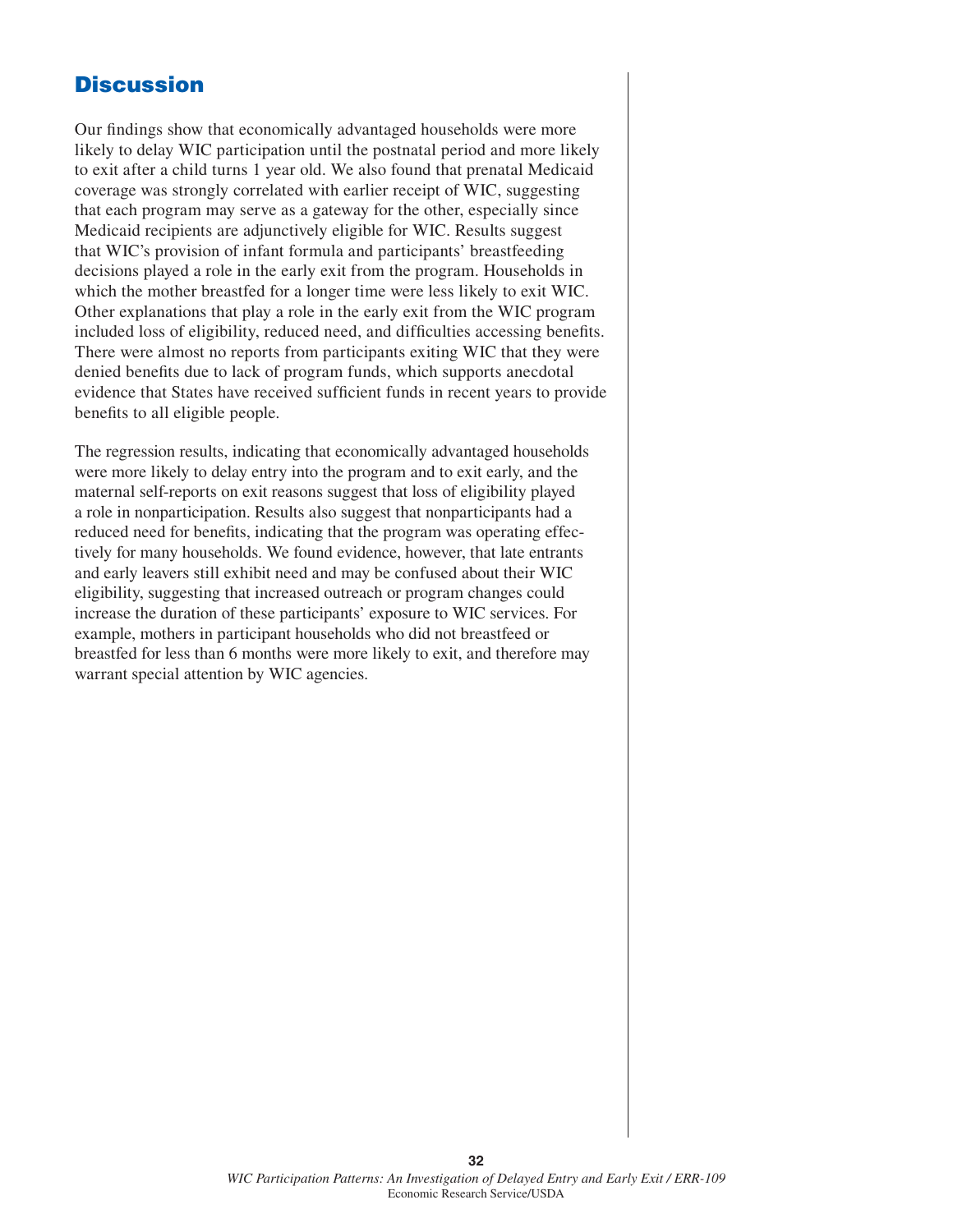# **References**

- Besharov, Douglas J., and Peter Germanis. *Rethinking WIC: An Evaluation of the Women, Infants, and Children Program,* Washington, DC: The American Enterprise Institute Press, 2001.
- Bitler, Marianne P., and Janet Currie. "Does WIC Work? The Effects of WIC on Pregnancy and Birth Outcomes," *Journal of Policy Analysis and Management* 24 (1): pp. 73-91, 2005a.
- Bitler, Marianne P., and Janet Currie. "The Changing Association between Prenatal Participation in WIC and Birth Outcomes in New York City: What Does It Mean?" *Journal of Policy Analysis and Management* 24 (4): pp. 687-90, 2005b.
- Bitler, Marianne P., Janet Currie, and John Karl Scholz. "WIC Eligibility and Participation," *Journal of Human Resources* 38 (S): pp. 1139-79, 2003.
- Bitler, Marianne P., Craig Gundersen, and Grace S. Marquis. "Are WIC Nonrecipients at Less Nutritional Risk Than Recipients? An Application of the Food Security Measure," *Review of Agricultural Economics* 27 (3): pp. 433–38, 2005.
- Brien, Michael J., and Christopher Swann. *Prenatal WIC Participation and Infant Health: Selection and Maternal Fixed Effects*, Discussion Paper No. 295, University of Virginia, Thomas Jefferson Center for Political Economy, 1997.
- Burstein, Nancy, Mary Kay Fox, Jordan Hiller, Robert Kornfeld, Ken Lam, Cristofer Price, and David T. Rodda. *WIC General Analysis Project:*  Profile of WIC Children, U.S. Department of Agriculture, Food and Nutrition Service, 2000.
- Castner, Laura A., James Mabli, and Julie Sykes. *Dynamics of WIC Program Participation*, U.S. Department of Agriculture, Food and Nutrition Service, 2009.
- Chatterji, Pinka, Karen Bonuck, Simi Dhawan, and Nandini Deb. *WIC Participation and the Initiation and Duration of Breastfeeding*, Discussion Paper No. 1246-02, University of Wisconsin Institute for Research on Poverty, 2002.
- Cole, Nancy, David Hoaglin, and John Kirlin. *National Survey of WIC Participants*, U.S. Department of Agriculture, Food and Nutrition Service, 2001.
- Currie, Janet. "U.S. Food and Nutrition Programs," *Means-Tested Transfer Programs in the United States, Robert Moffitt (ed.), University of Chicago* Press for NBER, pp. 199-290, 2003.
- Currie, Janet. "The Take-up of Social Benefits," *Poverty, the Distribution of Income, and Public Policy*, Alan Auerbach, David Card, and John Quigley (eds.), New York City, NY: Russell Sage Press, pp. 80-148, 2006.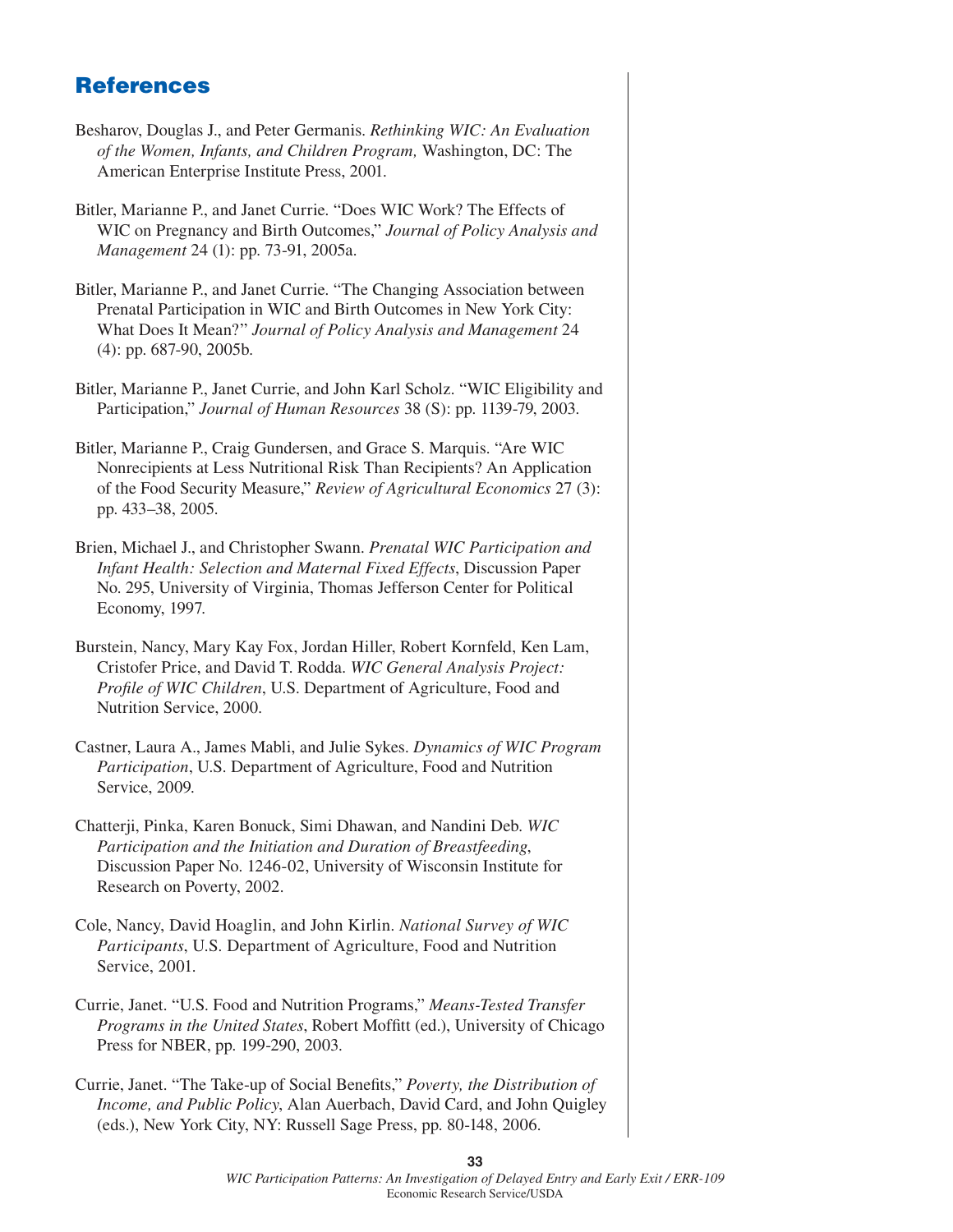- Daponte, Beth Osborne, Seth Sanders, and Lowell Taylor. "Why Do Low-Income Households Not Use Food Stamps? Evidence from an Experiment," *Journal of Human Resources* 34(3): pp. 612-28, 1999.
- Davis, David E., and Ephraim S. Leibtag. *Interstate Variation in WIC Food Package Costs: The Role of Food Prices, Caseload Composition, and Cost-Containment Practices*, Food Assistance and Nutrition Research Report No. 41, U.S. Department of Agriculture, Economic Research Service, 2005.
- Figlio, David, Sarah Hamersma, and Jeffrey Roth. "Does Prenatal WIC Participation Improve Birth Outcomes? New Evidence from Florida," *Journal of Public Economics* 93, pp. 235-45, 2009.
- Fox, Mary Kay, William Hamilton, and Bing-Hwan Lin. *Effects of Food Assistance and Nutrition Programs on Nutrition and Health, Volume 3, Literature Review*, Food Assistance and Nutrition Research Report No. 19-3, U.S. Department of Agriculture, Food and Nutrition Service, 2004.
- Gundersen, Craig. "A Dynamic Analysis of the Well-being of WIC Recipients and Eligible Non-recipients," *Children and Youth Services Review* 27 (1): pp. 99-114, 2005.
- Institute of Medicine. *Dietary Risk Assessment in the WIC Program*, The National Academies Press, 2002.
- Jacknowitz, Alison, Daniel Novillo, and Laura Tiehen. "Special Supplemental Nutrition Program for Women, Infants, and Children and Infant Feeding Practices," *Pediatrics* 119 (2): pp. 281-89, 2007.
- Jacknowitz, Alison, and Laura Tiehen. "Transitions into and out of the WIC Program: A Cause for Concern?" *Social Service Review* 83(2): pp. 151-83, 2009.
- Joyce, Theodore, Diane Gibson, and Silvie Colman. "The Changing Association between Prenatal Participation in WIC and Birth Outcomes in New York City," *Journal of Policy Analysis and Management* 24 (4): pp. 661-85, 2005.
- Joyce, Theodore, Andrew Racine, and Christina Yunzal-Butler. "Reassessing the WIC Effect: Evidence from the Pregnancy Nutrition Surveillance System," *Journal of Policy Analysis and Management* 27 (2): pp. 277-303, 2008.
- Kowaleski-Jones, Lori, and Greg J. Duncan. *Effects of Participation in the WIC Food Assistance Program on Children's Health and Development: Evidence from NLSY Children*, Discussion Paper No. 1207-00, University of Wisconsin Institute for Research on Poverty, 2000.
- Ku, Leighton. "Factors Influencing Early Prenatal Enrollment in the WIC Program," *Public Health Reports* 104 (3): pp. 301–6, 1989.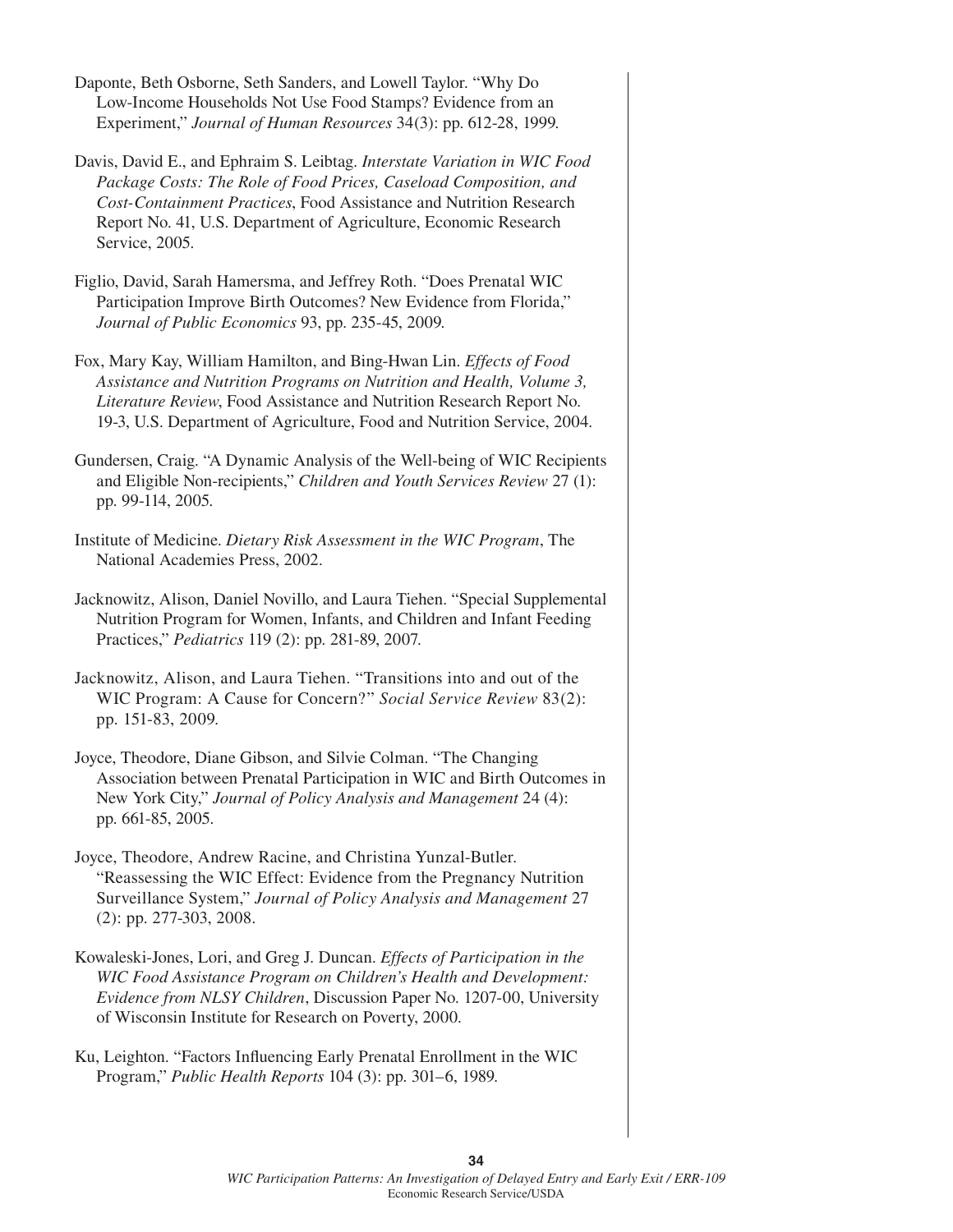| Martin, Joyce A., Brady E. Hamilton, Paul D. Sutton, Stephanie J. Ventura,<br>Fay Menacker, and Martha L. Munson. "Births: Final Data for 2003,"<br>National Vital Statistics Reports, National Center for Health Statistics,<br>No. 54 (2), 2005.<br>Moffitt, Robert. "An Economic Model of Welfare Stigma," American<br>Economic Review 73(5): pp. 1023-35, 1983.<br>Neuberger, Zoe, and Robert Greenstein. WIC-Only Stores and Competitive<br>Pricing in the WIC Program, Center on Budget and Policy Priorities,<br>2004, http://www.cbpp.org/5-17-04wic.htm.<br>National Governors Association, Center for Best Practices. Maternal and<br>Child Health (MCH) Update: States Have Expanded Eligibility and<br>Increased Access to Health Care for Pregnant Women and Children,<br>NGA Health Policy Studies Division, 2001.<br>Nord, Christine, Brad Edwards, Carol Andreassen, James L. Green, and<br>Kathleen Wallner-Allen. Early Childhood Longitudinal Study, Birth<br>Cohort (ECLS-B) User's Manual for the ECLS-B Longitudinal 9-Month-<br>2-Year Data File and Electronic Codebook, NCES 2006-046, U.S.<br>Department of Education, National Center for Education Statistics, 2006. |
|--------------------------------------------------------------------------------------------------------------------------------------------------------------------------------------------------------------------------------------------------------------------------------------------------------------------------------------------------------------------------------------------------------------------------------------------------------------------------------------------------------------------------------------------------------------------------------------------------------------------------------------------------------------------------------------------------------------------------------------------------------------------------------------------------------------------------------------------------------------------------------------------------------------------------------------------------------------------------------------------------------------------------------------------------------------------------------------------------------------------------------------------------------------------------------------------------|
|                                                                                                                                                                                                                                                                                                                                                                                                                                                                                                                                                                                                                                                                                                                                                                                                                                                                                                                                                                                                                                                                                                                                                                                                  |
|                                                                                                                                                                                                                                                                                                                                                                                                                                                                                                                                                                                                                                                                                                                                                                                                                                                                                                                                                                                                                                                                                                                                                                                                  |
|                                                                                                                                                                                                                                                                                                                                                                                                                                                                                                                                                                                                                                                                                                                                                                                                                                                                                                                                                                                                                                                                                                                                                                                                  |
|                                                                                                                                                                                                                                                                                                                                                                                                                                                                                                                                                                                                                                                                                                                                                                                                                                                                                                                                                                                                                                                                                                                                                                                                  |
|                                                                                                                                                                                                                                                                                                                                                                                                                                                                                                                                                                                                                                                                                                                                                                                                                                                                                                                                                                                                                                                                                                                                                                                                  |
| Oliveira, Victor, and Elizabeth Frazão. The WIC Program: Background,<br>Trends, and Economic Issues, 2009 Edition, Economic Research Report<br>No. 73, U.S. Department of Agriculture, Economic Research Service, 2009.                                                                                                                                                                                                                                                                                                                                                                                                                                                                                                                                                                                                                                                                                                                                                                                                                                                                                                                                                                          |
| Swann, Christopher A. "The Timing of Prenatal WIC Participation," The B.E.<br>Journals of Economic Analysis and Policy 7 (1-Topics): Article 5, 2007.                                                                                                                                                                                                                                                                                                                                                                                                                                                                                                                                                                                                                                                                                                                                                                                                                                                                                                                                                                                                                                            |
| Tiehen, Laura, and Alison Jacknowitz. "Why Wait?: Examining Delayed<br>WIC Participation Among Pregnant Women," Contemporary Economic<br>Policy 26(4): pp. 518-38, 2008.                                                                                                                                                                                                                                                                                                                                                                                                                                                                                                                                                                                                                                                                                                                                                                                                                                                                                                                                                                                                                         |
| U.S. Department of Agriculture, Food and Nutrition Service. The Integrity<br>Profile Report for Fiscal Year 2000, 2001, http://www.fns.usda.gov/wic/<br>resources/tipreport2000.htm.                                                                                                                                                                                                                                                                                                                                                                                                                                                                                                                                                                                                                                                                                                                                                                                                                                                                                                                                                                                                             |
| U.S. Department of Agriculture, Food and Nutrition Service. WIC<br>Participant and Program Characteristics 2000, 2002.                                                                                                                                                                                                                                                                                                                                                                                                                                                                                                                                                                                                                                                                                                                                                                                                                                                                                                                                                                                                                                                                           |
| U.S. Department of Agriculture, Food and Nutrition Service. WIC<br>Participant and Program Characteristics 2002, 2003.                                                                                                                                                                                                                                                                                                                                                                                                                                                                                                                                                                                                                                                                                                                                                                                                                                                                                                                                                                                                                                                                           |

U.S. Department of Agriculture, Food and Nutrition Service. *WIC Program Coverage: How Many Eligible Individuals Participated in the Special Supplemental Nutrition Program for Women, Infants, and Children (WIC): 1994 to 2003?* 2006.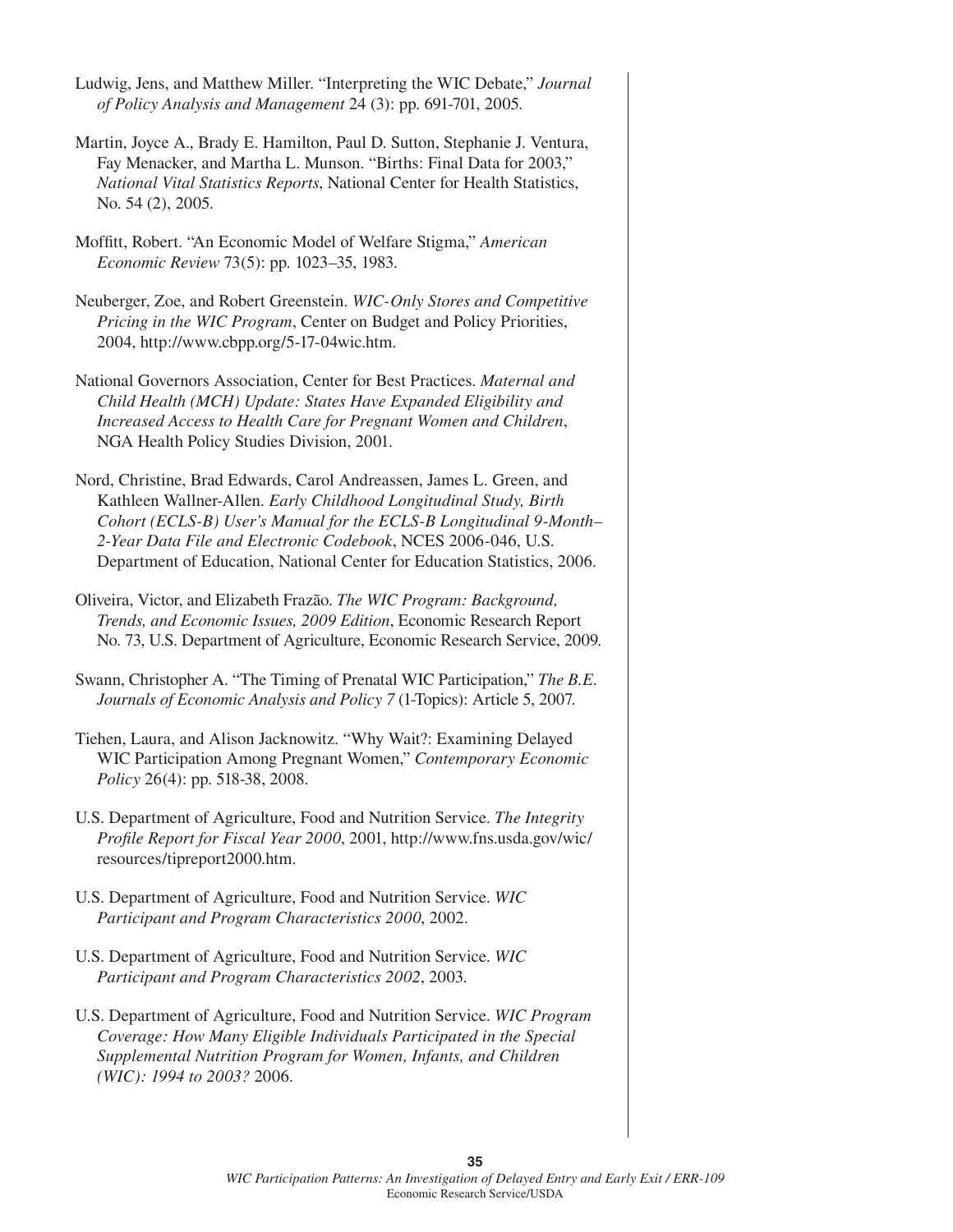- U.S. Department of Agriculture, Food and Nutrition Service. *WIC Food Package Costs and Rebates Summary: Fiscal Year 2005*, 2007, http://www.fns.usda.gov/ora/WICFoodCosts/FY2005/FY2005.pdf.
- U.S. Department of Agriculture, Food and Nutrition Service. *WIC Eligibles and Coverage - 1994 to 2007: Estimates of the Population of Women, Infants, and Children Eligible for WIC Benefits, 2009.*
- U.S. Department of Agriculture, Food and Nutrition Service. *WIC Program Monthly Data*, 2010a, http://www.fns.usda.gov/pd/wicmain.htm.
- U.S. Department of Agriculture, Food and Nutrition Service. *WIC Participant and Program Characteristics 2008*, 2010b.
- Ver Ploeg, Michelle, and David Betson. *Estimating Eligibility and Participation for the WIC Program*, The National Academies Press, 2003.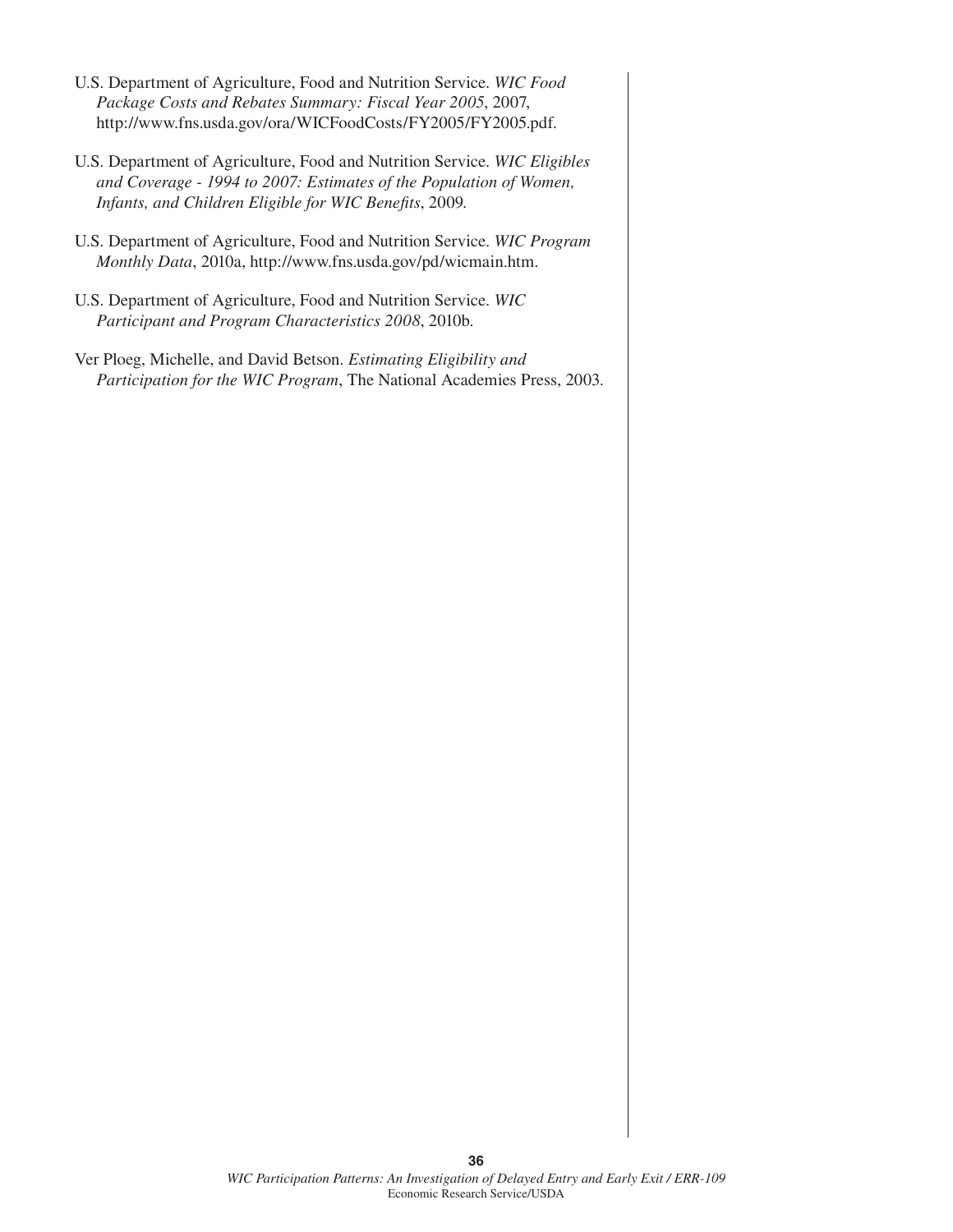# **Appendix: State-Level WIC Policies and Practices**

#### **WIC Eligibility Variables**

States may offer automatic WIC income eligibility to individuals who participate in Supplemental Security Income (SSI), the National School Lunch Program, or other means-tested transfer programs. Prior to 2000, some States required that applicants provide income documentation, such as pay stubs, W-2 forms, and letters from employers, while other States allowed applicants to self-declare their income. Federal guidelines, effective in 2000, now require that all applicants provide income documentation, unless they are adjunctively eligible for WIC through participation in other means-tested transfer programs. WIC eligibility variables include:

- *SSI confers WIC eligibility* indicates whether participation in the SSI program confers automatic WIC income eligibility.
- *School lunch confers WIC eligibility* indicates whether household participation in the free or reduced-price lunch program confers automatic WIC income eligibility.

#### **WIC Food Package and Voucher Distribution Variables**

Federal guidelines limit the maximum amount of food that States can distribute in each food package. Within this limit, State and local agencies may allow food packages to be tailored to better meet the nutritional needs or preferences of individual WIC participants. For example, some States may allow WIC staff to alter the types of milk offered, such as reduced-fat or soy, or to specify cereal with reduced sucrose content. States also have discretion over the frequency that vouchers (food instruments) are distributed to WIC participants, with distribution periods ranging from 1-3 months. There are seven different WIC food packages, which vary by type of participant. The average retail cost of the food packages for all WIC participants varies by State (from \$33.38 to \$61.84 in 2000), depending on differences in food prices and tailoring allowances (USDA, 2002). The WIC food package and voucher distribution variables include:

- *Food packages tailored for type of milk* indicates whether a State can tailor the type of milk in food packages.
- *Food packages tailored to reduce sucrose* indicates whether a State can tailor the type of cereal in food packages to reduce sucrose content.
- *WIC voucher issued monthly* indicates that a pregnant participant<sup>1</sup> must collect the WIC food voucher each month, rather than less frequently.
- *Average retail value of WIC food packages* is the real average cost of food packages for all WIC participants in 2000 dollars.

<sup>1</sup>The authors of this report only used the information on voucher frequency for pregnant participants to create this variable. A State could have different policies for pregnant and post-natal participants.